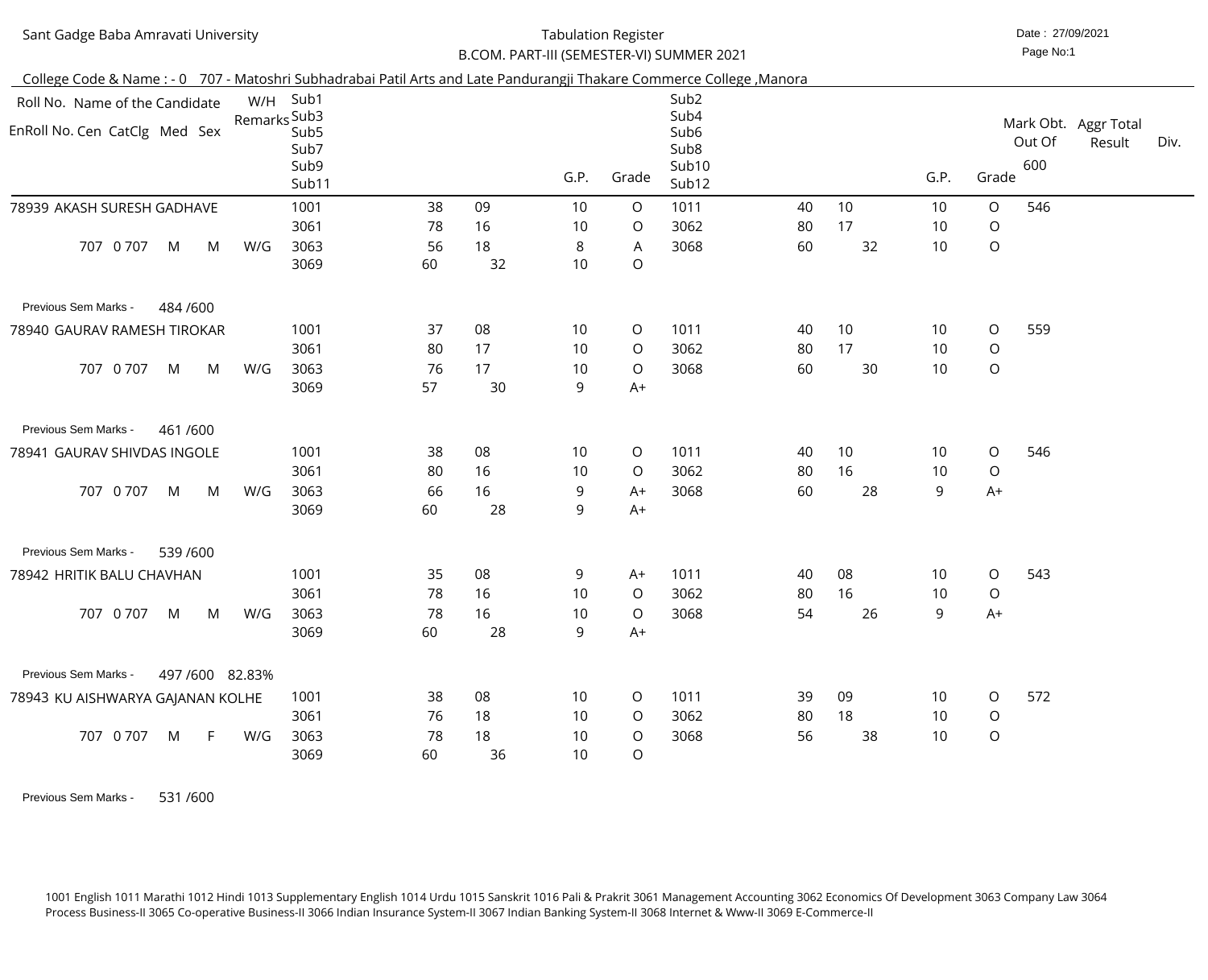#### Date : 27/09/2021 Tabulation RegisterB.COM. PART-III (SEMESTER-VI) SUMMER 2021

Page No:2

| College Code & Name: - 0 707 - Matoshri Subhadrabai Patil Arts and Late Pandurangji Thakare Commerce College, Manora |              |                          |    |                 |                 |                |                                      |    |       |      |                |        |                      |      |
|----------------------------------------------------------------------------------------------------------------------|--------------|--------------------------|----|-----------------|-----------------|----------------|--------------------------------------|----|-------|------|----------------|--------|----------------------|------|
| Roll No. Name of the Candidate                                                                                       |              | W/H Sub1                 |    |                 |                 |                | Sub <sub>2</sub>                     |    |       |      |                |        |                      |      |
|                                                                                                                      | Remarks Sub3 |                          |    |                 |                 |                | Sub4                                 |    |       |      |                |        | Mark Obt. Aggr Total |      |
| EnRoll No. Cen CatClg Med Sex                                                                                        |              | Sub <sub>5</sub><br>Sub7 |    |                 |                 |                | Sub <sub>6</sub><br>Sub <sub>8</sub> |    |       |      |                | Out Of | Result               | Div. |
|                                                                                                                      |              | Sub9                     |    |                 |                 |                | Sub10                                |    |       |      |                | 600    |                      |      |
|                                                                                                                      |              | Sub11                    |    |                 | G.P.            | Grade          | Sub12                                |    |       | G.P. | Grade          |        |                      |      |
| 78944 KU ANJU PUNDLIK JADHAO                                                                                         |              | 1001                     | 38 | 09              | 10              | $\circ$        | 1011                                 | 40 | 10    | 10   | $\circ$        | 572    |                      |      |
|                                                                                                                      |              | 3061                     | 80 | 18              | 10              | $\circ$        | 3062                                 | 80 | 18    | 10   | $\circ$        |        |                      |      |
| 707 0 707<br>M<br>- F                                                                                                | W/G          | 3063                     | 70 | 18              | 9               | $A+$           | 3068                                 | 56 | 37    | 10   | $\circ$        |        |                      |      |
|                                                                                                                      |              | 3069                     | 60 | 38              | 10              | O              |                                      |    |       |      |                |        |                      |      |
| Previous Sem Marks -<br>572/600                                                                                      |              |                          |    |                 |                 |                |                                      |    |       |      |                |        |                      |      |
| 78945 KU DIKSHA SHANTARAM                                                                                            |              | 1001                     | 38 | 09              | 10              | $\circ$        | 1011                                 | 40 | 10    | 10   | $\circ$        | 586    |                      |      |
| NEMANE                                                                                                               |              | 3061                     | 80 | 18              | 10              | $\circ$        | 3062                                 | 80 | 18    | 10   | $\circ$        |        |                      |      |
| 707 0 707<br>M<br>$-F$                                                                                               | W/G          | 3063                     | 80 | 18              | 10              | $\circ$        | 3068                                 | 60 | 38    | 10   | $\circ$        |        |                      |      |
|                                                                                                                      |              | 3069                     | 59 | 38              | 10              | O              |                                      |    |       |      |                |        |                      |      |
| 547/600<br>Previous Sem Marks -                                                                                      |              |                          |    |                 |                 |                |                                      |    |       |      |                |        |                      |      |
| 78946 KU KOMAL AWADHUT                                                                                               |              | 1001                     | 38 | 08              | 10              | $\circ$        | 1011                                 | 36 | 10    | 10   | $\circ$        | 503    |                      |      |
| <b>CHAUDHARI</b>                                                                                                     |              | 3061                     | 52 | 18              | 8               | A              | 3062                                 | 76 | 17    | 10   | $\circ$        |        |                      |      |
| 707 0 707<br>M<br>$-F$                                                                                               | W/G          | 3063                     | 38 | 18              | 6               | B              | 3068                                 | 60 | 36    | 10   | $\circ$        |        |                      |      |
|                                                                                                                      |              | 3069                     | 60 | 36              | 10              | O              |                                      |    |       |      |                |        |                      |      |
| Previous Sem Marks -<br>488 / 600                                                                                    |              |                          |    |                 |                 |                |                                      |    |       |      |                |        |                      |      |
| 78947 KU KOMAL GANESHPRASAD                                                                                          |              | 1001                     | 38 | 10 <sup>°</sup> | 10              |                | $O$ 1011                             |    | 40 10 | 10   | $\overline{O}$ | 580    |                      |      |
| <b>DIXIT</b>                                                                                                         |              | 3061                     | 80 | 18              | 10              | $\circ$        | 3062                                 | 80 | 17    | 10   | $\circ$        |        |                      |      |
| 707 0 707<br>M<br>$\mathsf{F}$                                                                                       | W/G          | 3063                     | 78 | 17              | 10              | $\circ$        | 3068                                 | 60 | 36    | 10   | $\circ$        |        |                      |      |
|                                                                                                                      |              | 3069                     | 60 | 36              | 10 <sup>°</sup> | O              |                                      |    |       |      |                |        |                      |      |
| 561/600<br>Previous Sem Marks -                                                                                      |              |                          |    |                 |                 |                |                                      |    |       |      |                |        |                      |      |
| 78948 KU MADHURI DIPAK NEMANE                                                                                        |              | 1001                     | 38 | 09              | 10              | $\circ$        | 1011                                 | 40 | 10    | 10   | $\circ$        | 583    |                      |      |
|                                                                                                                      |              | 3061                     | 78 | 18              | 10              | $\overline{O}$ | 3062                                 | 80 | 18    | 10   | $\circ$        |        |                      |      |
| 707 0 707<br>$\mathsf{F}$<br>M                                                                                       | W/G          | 3063                     | 78 | 18              | 10              | $\circ$        | 3068                                 | 60 | 38    | 10   | $\circ$        |        |                      |      |
|                                                                                                                      |              | 3069                     | 60 | 38              | 10              | O              |                                      |    |       |      |                |        |                      |      |

 Previous Sem Marks -550 /600

> 1001 English 1011 Marathi 1012 Hindi 1013 Supplementary English 1014 Urdu 1015 Sanskrit 1016 Pali & Prakrit 3061 Management Accounting 3062 Economics Of Development 3063 Company Law 3064Process Business-II 3065 Co-operative Business-II 3066 Indian Insurance System-II 3067 Indian Banking System-II 3068 Internet & Www-II 3069 E-Commerce-II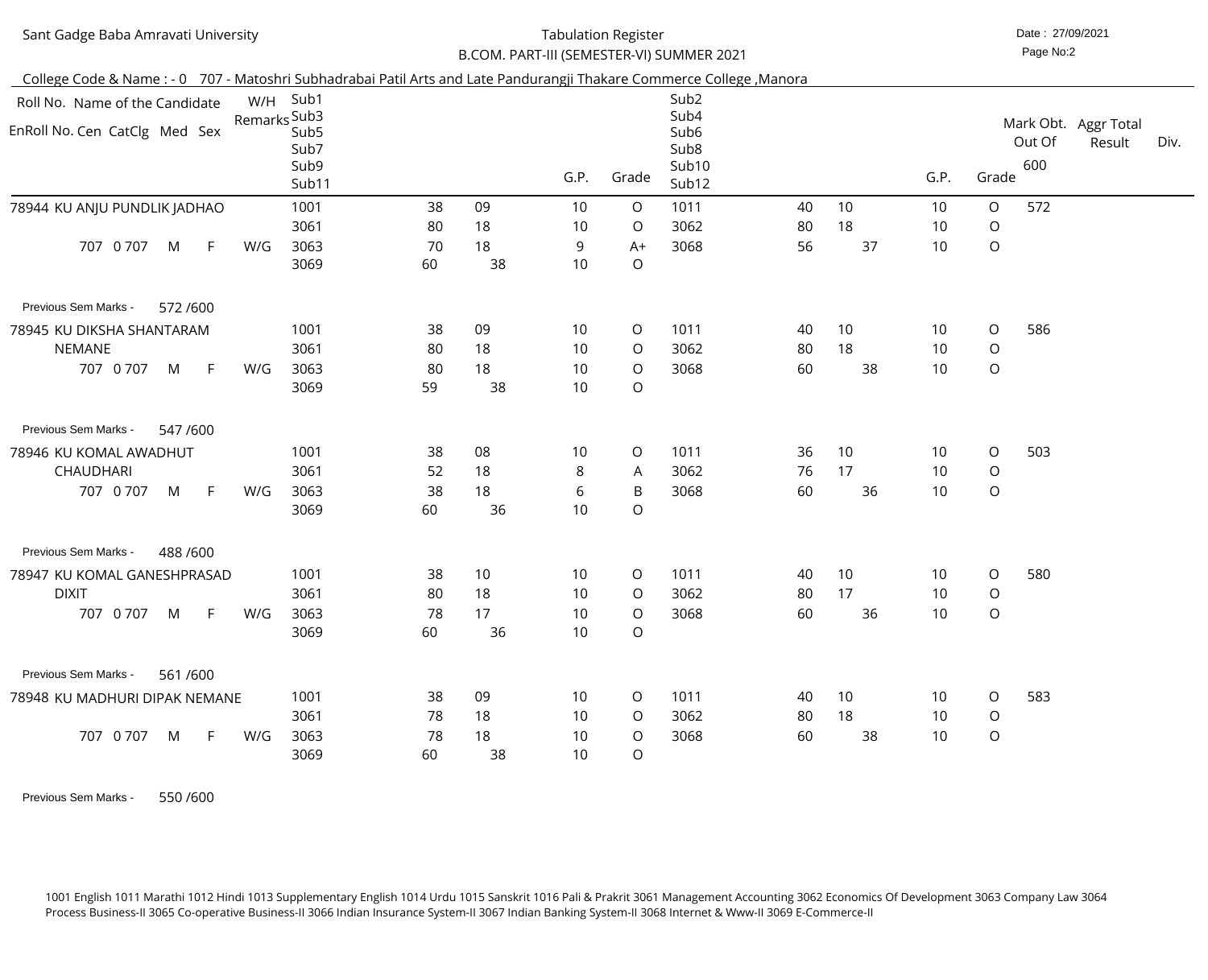| Sant Gadge Baba Amravati University                                                                                  |                                                           |          |          | <b>Tabulation Register</b> | B.COM. PART-III (SEMESTER-VI) SUMMER 2021 |                                                                                        |    |    |                 | Date: 27/09/2021<br>Page No:3 |               |                                |      |
|----------------------------------------------------------------------------------------------------------------------|-----------------------------------------------------------|----------|----------|----------------------------|-------------------------------------------|----------------------------------------------------------------------------------------|----|----|-----------------|-------------------------------|---------------|--------------------------------|------|
| College Code & Name: - 0 707 - Matoshri Subhadrabai Patil Arts and Late Pandurangji Thakare Commerce College, Manora |                                                           |          |          |                            |                                           |                                                                                        |    |    |                 |                               |               |                                |      |
| Roll No. Name of the Candidate                                                                                       | W/H Sub1                                                  |          |          |                            |                                           | Sub <sub>2</sub>                                                                       |    |    |                 |                               |               |                                |      |
| EnRoll No. Cen CatClg Med Sex                                                                                        | Remarks Sub3<br>Sub <sub>5</sub><br>Sub7<br>Sub9<br>Sub11 |          |          | G.P.                       | Grade                                     | Sub4<br>Sub <sub>6</sub><br>Sub <sub>8</sub><br>Sub <sub>10</sub><br>Sub <sub>12</sub> |    |    | G.P.            | Grade                         | Out Of<br>600 | Mark Obt. Aggr Total<br>Result | Div. |
| 78949 KU MANISHA NAGORAO KATE                                                                                        | 1001                                                      | 38       | 10       | 10                         | $\circ$                                   | 1011                                                                                   | 40 | 10 | 10              | O                             | 566           |                                |      |
|                                                                                                                      | 3061                                                      | 60       | 18       | 8                          | A                                         | 3062                                                                                   | 80 | 18 | 10              | $\bigcirc$                    |               |                                |      |
| 707 0 707<br>F<br>W/G<br>M                                                                                           | 3063<br>3069                                              | 76<br>60 | 18<br>39 | 10<br>10                   | $\circ$<br>$\circ$                        | 3068                                                                                   | 60 | 39 | 10              | $\bigcirc$                    |               |                                |      |
| Previous Sem Marks -<br>528/600                                                                                      |                                                           |          |          |                            |                                           |                                                                                        |    |    |                 |                               |               |                                |      |
| 78950 KU MOHINI LAXMAN INGOLE                                                                                        | 1001                                                      | 38       | 09       | 10                         | $\circ$                                   | 1011                                                                                   | 40 | 10 | 10              | O                             | 568           |                                |      |
|                                                                                                                      | 3061                                                      | 80       | 17       | 10                         | $\circ$                                   | 3062                                                                                   | 76 | 17 | 10              | $\bigcirc$                    |               |                                |      |
| 707 0 707<br>M<br>F<br>W/G                                                                                           | 3063<br>3069                                              | 78<br>60 | 17<br>34 | 10<br>10                   | $\circ$<br>$\circ$                        | 3068                                                                                   | 60 | 32 | 10              | $\bigcirc$                    |               |                                |      |
| Previous Sem Marks -<br>548/600 91.33%                                                                               |                                                           |          |          |                            |                                           |                                                                                        |    |    |                 |                               |               |                                |      |
| 78951 KU MONIKA MADHUKAR                                                                                             | 1001                                                      | 38       | 08       | 10                         | $\circ$                                   | 1011                                                                                   | 38 | 10 | 10              | $\circ$                       | 569           |                                |      |
| <b>CHAVHAN</b>                                                                                                       | 3061                                                      | 80       | 17       | 10                         | $\circ$                                   | 3062                                                                                   | 78 | 17 | 10              | $\bigcirc$                    |               |                                |      |
| 707 0 707<br>F.<br>W/G<br>M                                                                                          | 3063<br>3069                                              | 78<br>60 | 17<br>34 | 10<br>10                   | $\circ$<br>$\circ$                        | 3068                                                                                   | 60 | 34 | 10              | $\mathsf O$                   |               |                                |      |
| Previous Sem Marks -<br>536 /600                                                                                     |                                                           |          |          |                            |                                           |                                                                                        |    |    |                 |                               |               |                                |      |
| 78952 KU PADMINA DIGAMBAR INGALE                                                                                     | 1001                                                      | 38       | 09       | 10 <sup>°</sup>            | $\circ$                                   | 1011                                                                                   | 40 | 10 | 10 <sup>°</sup> | $\overline{O}$                | 579           |                                |      |
|                                                                                                                      | 3061                                                      | 78       | 18       | 10                         | $\circ$                                   | 3062                                                                                   | 80 | 18 | 10 <sup>°</sup> | $\bigcirc$                    |               |                                |      |
| 707 0 707<br>W/G<br>F.<br>M                                                                                          | 3063<br>3069                                              | 74<br>59 | 18<br>39 | 10<br>10                   | $\circ$<br>$\circ$                        | 3068                                                                                   | 60 | 38 | 10              | $\bigcirc$                    |               |                                |      |
| Previous Sem Marks -<br>573/600                                                                                      |                                                           |          |          |                            |                                           |                                                                                        |    |    |                 |                               |               |                                |      |
| 78953 KU POOJA GOPALDAS SHARMA                                                                                       | 1001                                                      | 38       | 08       | 10                         | $\circ$                                   | 1011                                                                                   | 40 | 10 | 10              | O                             | 573           |                                |      |
|                                                                                                                      | 3061                                                      | 80       | 17       | 10                         | $\circ$                                   | 3062                                                                                   | 80 | 17 | 10              | $\circ$                       |               |                                |      |
| 707 0 707<br>W/G<br>M<br>F.                                                                                          | 3063<br>3069                                              | 78<br>60 | 17<br>34 | 10<br>10 <sup>°</sup>      | $\circ$<br>$\circ$                        | 3068                                                                                   | 60 | 34 | 10              | $\bigcirc$                    |               |                                |      |

 Previous Sem Marks -566 /600

> 1001 English 1011 Marathi 1012 Hindi 1013 Supplementary English 1014 Urdu 1015 Sanskrit 1016 Pali & Prakrit 3061 Management Accounting 3062 Economics Of Development 3063 Company Law 3064Process Business-II 3065 Co-operative Business-II 3066 Indian Insurance System-II 3067 Indian Banking System-II 3068 Internet & Www-II 3069 E-Commerce-II

60 34 <sup>10</sup> <sup>O</sup>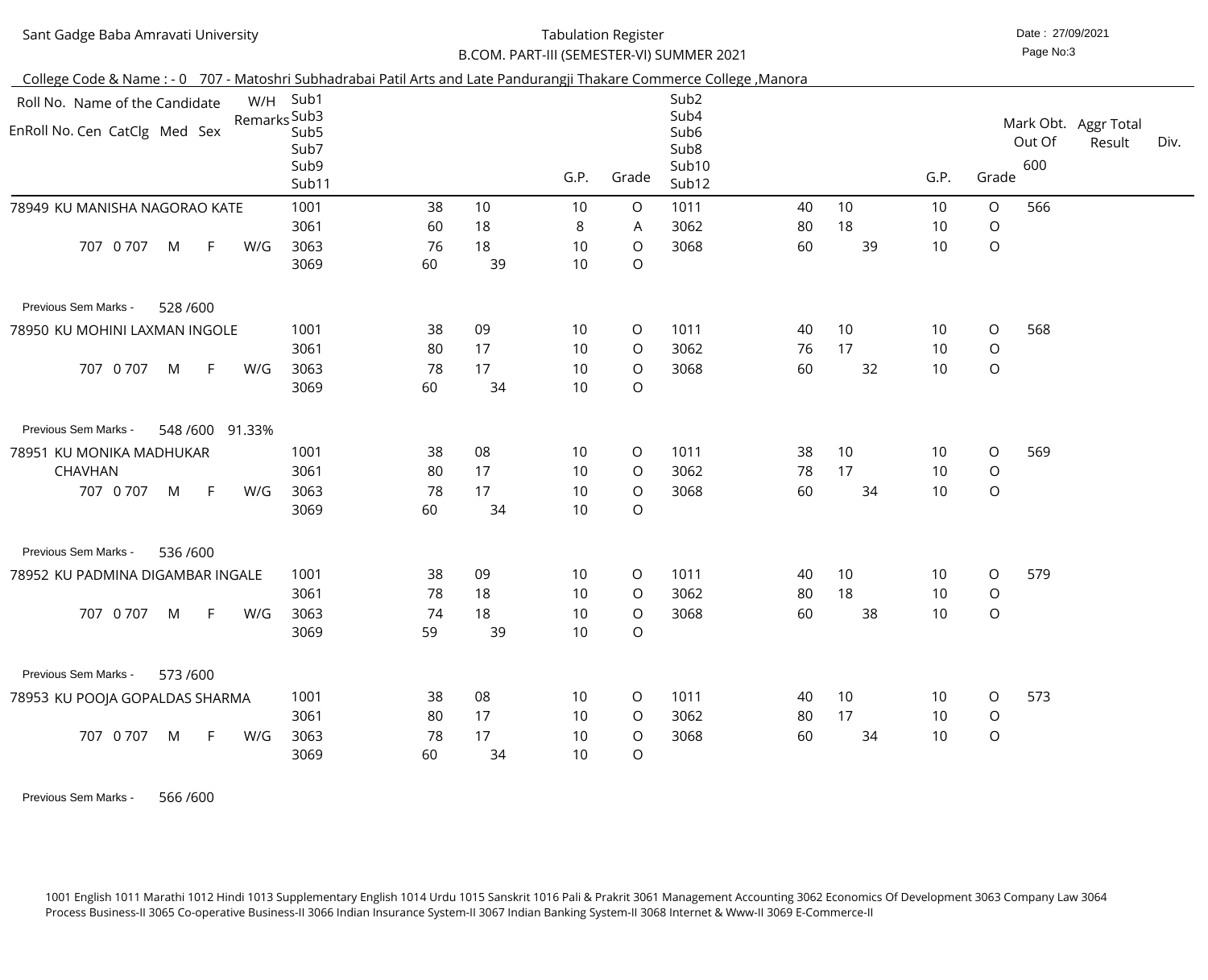| Sant Gadge Baba Amravati University                                                                                  |                                                                       |          | <b>Tabulation Register</b> |                 | B.COM. PART-III (SEMESTER-VI) SUMMER 2021 |                                                                                    |    |    |                 | Date: 27/09/2021<br>Page No:4 |               |                                |      |
|----------------------------------------------------------------------------------------------------------------------|-----------------------------------------------------------------------|----------|----------------------------|-----------------|-------------------------------------------|------------------------------------------------------------------------------------|----|----|-----------------|-------------------------------|---------------|--------------------------------|------|
| College Code & Name: - 0 707 - Matoshri Subhadrabai Patil Arts and Late Pandurangji Thakare Commerce College, Manora |                                                                       |          |                            |                 |                                           |                                                                                    |    |    |                 |                               |               |                                |      |
| Roll No. Name of the Candidate<br>EnRoll No. Cen CatClg Med Sex                                                      | W/H Sub1<br>Remarks Sub3<br>Sub <sub>5</sub><br>Sub7<br>Sub9<br>Sub11 |          |                            | G.P.            | Grade                                     | Sub <sub>2</sub><br>Sub4<br>Sub <sub>6</sub><br>Sub <sub>8</sub><br>Sub10<br>Sub12 |    |    | G.P.            | Grade                         | Out Of<br>600 | Mark Obt. Aggr Total<br>Result | Div. |
| 78954 KU POOJA VINOD KHUPSE                                                                                          | 1001                                                                  | 38       | 09                         | 10              | $\circ$                                   | 1011                                                                               | 39 | 10 | 10              | $\circ$                       | 570           |                                |      |
|                                                                                                                      | 3061                                                                  | 80       | 16                         | 10              | $\circ$                                   | 3062                                                                               | 80 | 17 | 10              | $\circ$                       |               |                                |      |
| 707 0 707<br>M<br>$-F$<br>W/G                                                                                        | 3063<br>3069                                                          | 76<br>60 | 17<br>34                   | 10<br>10        | $\circ$<br>$\circ$                        | 3068                                                                               | 60 | 34 | 10              | $\bigcirc$                    |               |                                |      |
| Previous Sem Marks -<br>533 /600                                                                                     |                                                                       |          |                            |                 |                                           |                                                                                    |    |    |                 |                               |               |                                |      |
| 78955 KU POONAM GAJANAN                                                                                              | 1001                                                                  | 36       | 08                         | 9               | $A+$                                      | 1011                                                                               | 40 | 10 | 10              | $\circ$                       | 568           |                                |      |
| <b>GAWANDE</b>                                                                                                       | 3061                                                                  | 76       | 17                         | 10              | $\circ$                                   | 3062                                                                               | 80 | 18 | 10              | $\bigcirc$                    |               |                                |      |
| 707 0 707<br>M<br>$-F$<br>W/G                                                                                        | 3063<br>3069                                                          | 74<br>60 | 17<br>36                   | 10<br>10        | $\circ$<br>$\circ$                        | 3068                                                                               | 60 | 36 | 10              | $\bigcirc$                    |               |                                |      |
| Previous Sem Marks -<br>568/600 94.67%                                                                               |                                                                       |          |                            |                 |                                           |                                                                                    |    |    |                 |                               |               |                                |      |
| 78956 KU PRAGATI VINOD INGOLE                                                                                        | 1001                                                                  | 33       | 08                         | 9               | $A+$                                      | 1011                                                                               | 39 | 10 | 10 <sup>°</sup> | $\circ$                       | 559           |                                |      |
|                                                                                                                      | 3061                                                                  | 80       | 18                         | 10              | $\circ$                                   | 3062                                                                               | 72 | 17 | 9               | $A+$                          |               |                                |      |
| $-F$<br>707 0 707<br>M<br>W/G                                                                                        | 3063<br>3069                                                          | 74<br>60 | 17<br>36                   | 10<br>10        | $\circ$<br>$\bigcirc$                     | 3068                                                                               | 59 | 36 | 10              | $\circ$                       |               |                                |      |
| Previous Sem Marks -<br>489 / 600                                                                                    |                                                                       |          |                            |                 |                                           |                                                                                    |    |    |                 |                               |               |                                |      |
| 78957 KU PRANJALI PREMSING                                                                                           | 1001                                                                  | 38       | 09                         | 10              | $\circ$                                   | 1011                                                                               | 40 | 10 | 10              | $\circ$                       | 573           |                                |      |
| <b>CHAVHAN</b>                                                                                                       | 3061                                                                  | 78       | 17                         | 10              | $\circ$                                   | 3062                                                                               | 78 | 17 | 10              | $\circ$                       |               |                                |      |
| 707 0 707<br>M<br>$-F$<br>W/G                                                                                        | 3063                                                                  | 78       | 17                         | 10              | $\circ$                                   | 3068                                                                               | 60 | 35 | 10              | $\circ$                       |               |                                |      |
|                                                                                                                      | 3069                                                                  | 60       | 36                         | 10              | $\circ$                                   |                                                                                    |    |    |                 |                               |               |                                |      |
| Previous Sem Marks -<br>521/600                                                                                      |                                                                       |          |                            |                 |                                           |                                                                                    |    |    |                 |                               |               |                                |      |
| 78958 KU PRIYA SANTOSH MAHALLE                                                                                       | 1001                                                                  | 37       | 10                         | 10 <sup>°</sup> | $\circ$                                   | 1011                                                                               | 39 | 10 | 10              | $\circ$                       | 581           |                                |      |
|                                                                                                                      | 3061                                                                  | 80       | 18                         | 10              | $\circ$                                   | 3062                                                                               | 80 | 18 | 10              | $\circ$                       |               |                                |      |
| 707 0 707<br>M<br>$-F$<br>W/G                                                                                        | 3063                                                                  | 76       | 18                         | 10              | $\circ$                                   | 3068                                                                               | 59 | 38 | 10              | $\circ$                       |               |                                |      |
|                                                                                                                      | 3069                                                                  | 60       | 38                         | 10              | $\circ$                                   |                                                                                    |    |    |                 |                               |               |                                |      |

Previous Sem Marks - 561/600

1001 English 1011 Marathi 1012 Hindi 1013 Supplementary English 1014 Urdu 1015 Sanskrit 1016 Pali & Prakrit 3061 Management Accounting 3062 Economics Of Development 3063 Company Law 3064<br>Process Business-II 3065 Co-operati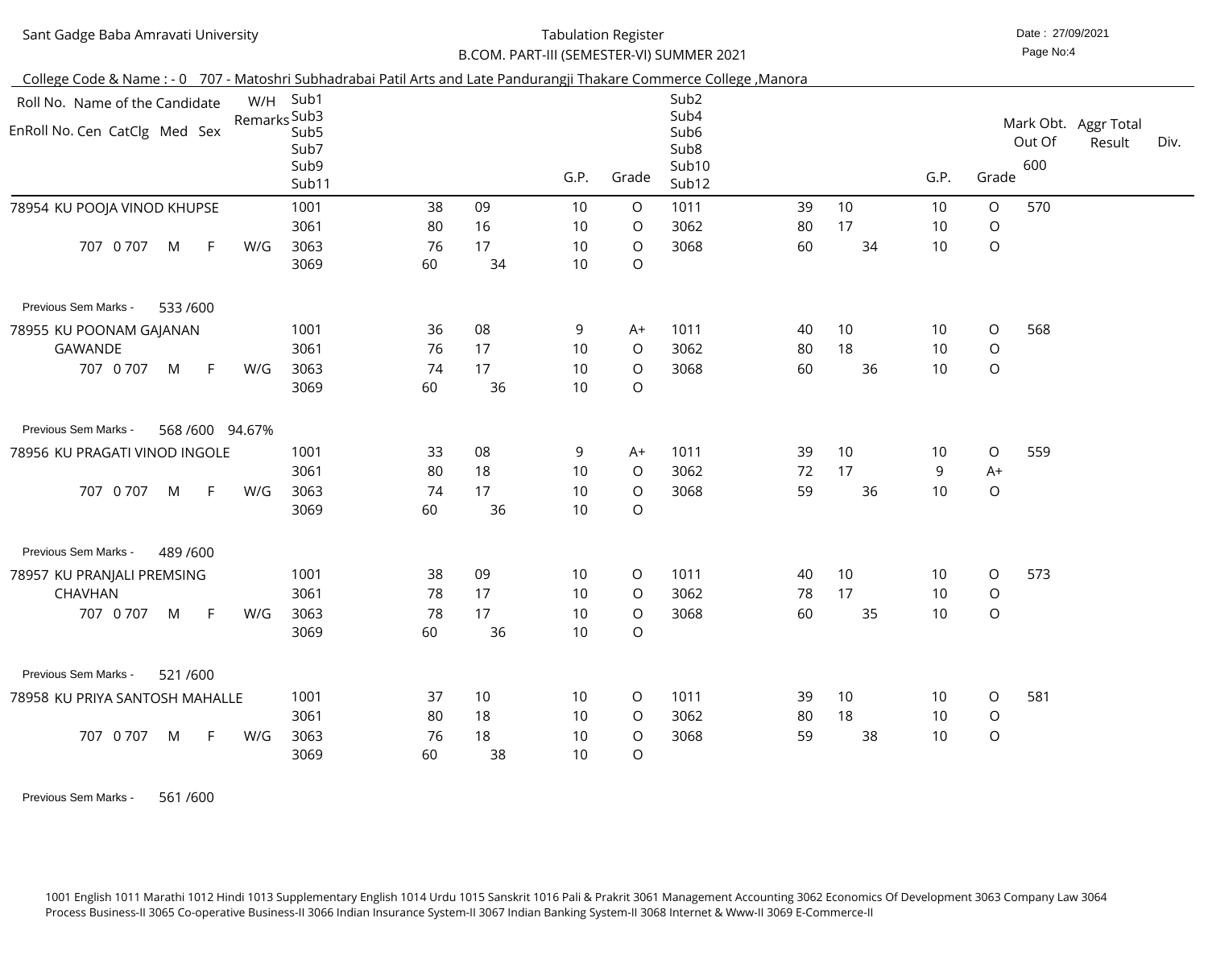| Sant Gadge Baba Amravati University                                                                                  |                                                                       |                      |                      | <b>Tabulation Register</b> |                                                  |                                                                                    |                |                |                             |                                      | Date: 27/09/2021<br>Page No:5 |                                |      |
|----------------------------------------------------------------------------------------------------------------------|-----------------------------------------------------------------------|----------------------|----------------------|----------------------------|--------------------------------------------------|------------------------------------------------------------------------------------|----------------|----------------|-----------------------------|--------------------------------------|-------------------------------|--------------------------------|------|
| College Code & Name: - 0 707 - Matoshri Subhadrabai Patil Arts and Late Pandurangji Thakare Commerce College, Manora |                                                                       |                      |                      |                            |                                                  | B.COM. PART-III (SEMESTER-VI) SUMMER 2021                                          |                |                |                             |                                      |                               |                                |      |
| Roll No. Name of the Candidate<br>EnRoll No. Cen CatClg Med Sex                                                      | W/H Sub1<br>Remarks Sub3<br>Sub <sub>5</sub><br>Sub7<br>Sub9<br>Sub11 |                      |                      | G.P.                       | Grade                                            | Sub <sub>2</sub><br>Sub4<br>Sub <sub>6</sub><br>Sub <sub>8</sub><br>Sub10<br>Sub12 |                |                | G.P.                        | Grade                                | Out Of<br>600                 | Mark Obt. Aggr Total<br>Result | Div. |
| 78959 KU PRIYANKA GAJANAN NEMANE<br>0 707<br>707<br>M<br>$\mathsf{F}$<br>W/G                                         | 1001<br>3061<br>3063<br>3069                                          | 38<br>80<br>78<br>60 | 10<br>18<br>18<br>38 | 10<br>10<br>10<br>10       | $\circ$<br>$\circ$<br>$\circ$<br>$\bigcirc$      | 1011<br>3062<br>3068                                                               | 40<br>80<br>60 | 10<br>18<br>38 | 10<br>10<br>10              | $\circ$<br>$\bigcirc$<br>$\bigcirc$  | 586                           |                                |      |
| Previous Sem Marks -<br>540 /600<br>78960 KU RADHA GOPAL INGALE<br>0 7 0 7<br>707<br>M<br>$-F$<br>W/G                | 1001<br>3061<br>3063<br>3069                                          | 37<br>80<br>78<br>60 | 09<br>18<br>18<br>39 | 10<br>10<br>10<br>10       | $\circ$<br>$\circ$<br>$\circ$<br>$\bigcirc$      | 1011<br>3062<br>3068                                                               | 40<br>80<br>56 | 10<br>18<br>39 | 10<br>10<br>10              | $\circ$<br>$\bigcirc$<br>$\mathsf O$ | 582                           |                                |      |
| Previous Sem Marks -<br>556 / 600<br>78961 KU RANI SURESH NISHANE<br>707<br>0 707<br>F.<br>M<br>W/G                  | 1001<br>3061<br>3063<br>3069                                          | 38<br>78<br>62<br>57 | 10<br>17<br>17<br>36 | 10<br>10<br>8<br>10        | $\circ$<br>$\circ$<br>$\mathsf{A}$<br>$\bigcirc$ | 1011<br>3062<br>3068                                                               | 40<br>68<br>54 | 10<br>17<br>36 | 10 <sup>°</sup><br>9<br>10  | $\circ$<br>$A+$<br>$\bigcirc$        | 540                           |                                |      |
| Previous Sem Marks -<br>543/600<br>78962 KU RAVINA HIRESHWAR<br><b>THAKARE</b><br>707 0 707<br>M<br>$-F$<br>W/G      | 1001<br>3061<br>3063<br>3069                                          | 38<br>72<br>74<br>60 | 09<br>17<br>17<br>34 | 10<br>9<br>10<br>10        | $\circ$<br>$A+$<br>$\circ$<br>$\overline{O}$     | 1011<br>3062<br>3068                                                               | 39<br>80<br>59 | 10<br>17<br>32 | 10 <sup>°</sup><br>10<br>10 | $\circ$<br>$\circ$<br>$\bigcirc$     | 558                           |                                |      |
| Previous Sem Marks -<br>560/600 93.33%<br>78963 KU ROSHANA GOMAJI KAWARE<br>707 0 707<br>W/G<br>M<br>F.              | 1001<br>3061<br>3063<br>3069                                          | 38<br>76<br>70<br>60 | 08<br>18<br>17<br>36 | 10<br>10<br>9<br>10        | $\circ$<br>$\circ$<br>$A+$<br>$\overline{O}$     | 1011<br>3062<br>3068                                                               | 39<br>80<br>60 | 10<br>18<br>36 | 10<br>10 <sup>°</sup><br>10 | $\circ$<br>$\bigcirc$<br>$\bigcirc$  | 566                           |                                |      |

Previous Sem Marks - 543 /600 90.5%

1001 English 1011 Marathi 1012 Hindi 1013 Supplementary English 1014 Urdu 1015 Sanskrit 1016 Pali & Prakrit 3061 Management Accounting 3062 Economics Of Development 3063 Company Law 3064<br>Process Business-II 3065 Co-operati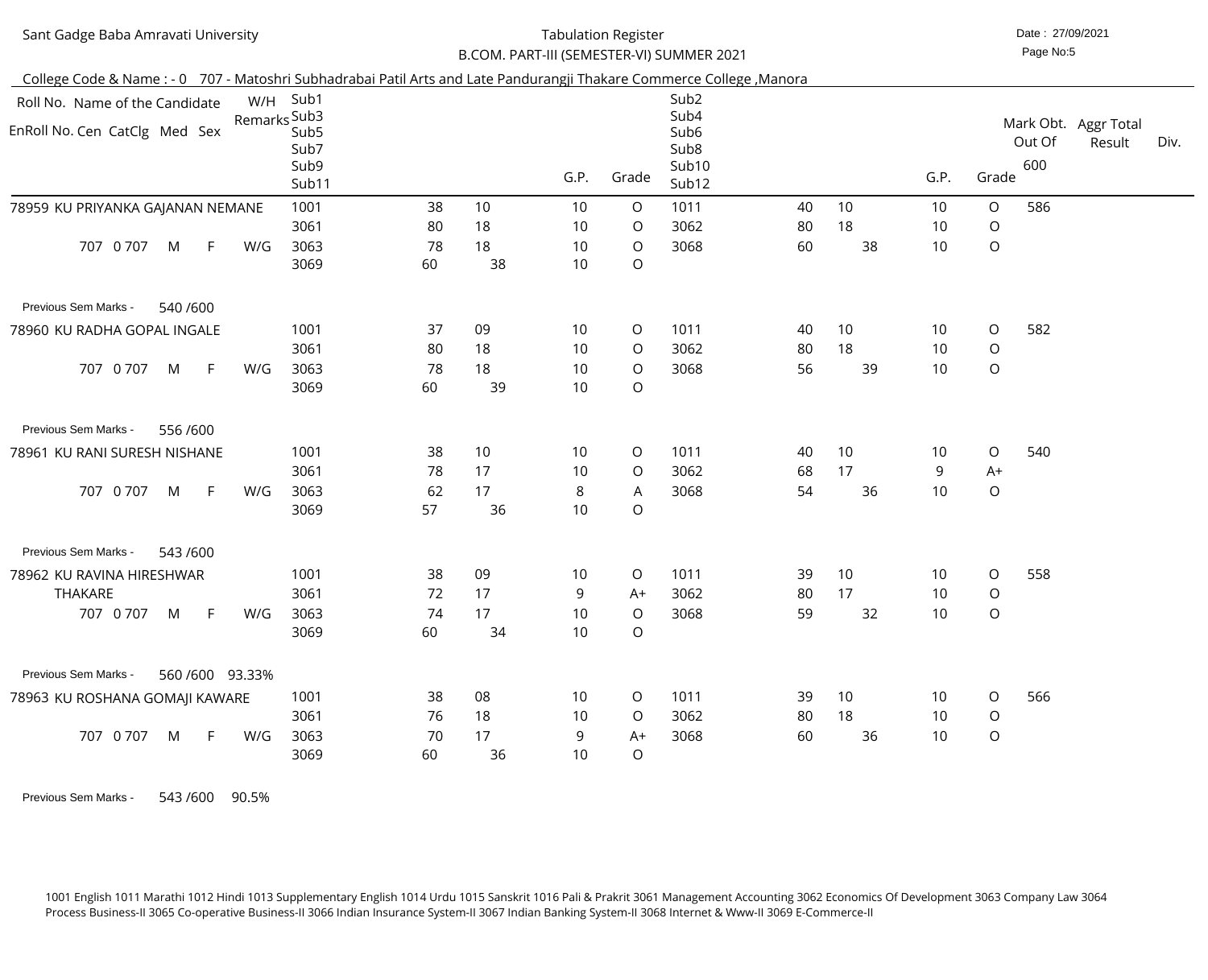| Sant Gadge Baba Amravati University                                                                                  |     |                                  | <b>Tabulation Register</b> |          |          |                       |                                               |    |    | Date: 27/09/2021 |             |               |            |      |
|----------------------------------------------------------------------------------------------------------------------|-----|----------------------------------|----------------------------|----------|----------|-----------------------|-----------------------------------------------|----|----|------------------|-------------|---------------|------------|------|
|                                                                                                                      |     |                                  |                            |          |          |                       | B.COM. PART-III (SEMESTER-VI) SUMMER 2021     |    |    |                  |             | Page No:6     |            |      |
| College Code & Name: - 0 707 - Matoshri Subhadrabai Patil Arts and Late Pandurangji Thakare Commerce College, Manora |     |                                  |                            |          |          |                       |                                               |    |    |                  |             |               |            |      |
| Roll No. Name of the Candidate                                                                                       |     | W/H Sub1<br>Remarks Sub3         |                            |          |          |                       | Sub <sub>2</sub><br>Sub4                      |    |    |                  |             | Mark Obt.     | Aggr Total |      |
| EnRoll No. Cen CatClg Med Sex                                                                                        |     | Sub <sub>5</sub><br>Sub7<br>Sub9 |                            |          |          |                       | Sub <sub>6</sub><br>Sub <sub>8</sub><br>Sub10 |    |    |                  |             | Out Of<br>600 | Result     | Div. |
|                                                                                                                      |     | Sub11                            |                            |          | G.P.     | Grade                 | Sub12                                         |    |    | G.P.             | Grade       |               |            |      |
| 78964 KU ROSHNI GOPAL INGOLE                                                                                         |     | 1001                             | 38                         | 09       | 10       | $\circ$               | 1011                                          | 40 | 10 | 10               | $\circ$     | 576           |            |      |
|                                                                                                                      |     | 3061                             | 80                         | 18       | 10       | $\circ$               | 3062                                          | 80 | 18 | 10               | $\bigcirc$  |               |            |      |
| 0 7 0 7<br>707<br>$\mathsf{F}$<br>M                                                                                  | W/G | 3063<br>3069                     | 78<br>60                   | 17<br>36 | 10<br>10 | $\circ$<br>$\bigcirc$ | 3068                                          | 56 | 36 | 10               | $\bigcirc$  |               |            |      |
| Previous Sem Marks -<br>559 / 600                                                                                    |     |                                  |                            |          |          |                       |                                               |    |    |                  |             |               |            |      |
| 78965 KU SHIVANI BANDU DAPSE                                                                                         |     | 1001                             | 38                         | 10       | 10       | $\circ$               | 1011                                          | 40 | 10 | 10               | $\circ$     | 586           |            |      |
|                                                                                                                      |     | 3061                             | 78                         | 18       | 10       | $\circ$               | 3062                                          | 78 | 18 | 10               | $\mathsf O$ |               |            |      |
| 707 0 707<br>M<br>- F                                                                                                | W/G | 3063<br>3069                     | 80<br>60                   | 18<br>39 | 10<br>10 | $\circ$<br>$\bigcirc$ | 3068                                          | 60 | 39 | 10               | $\bigcirc$  |               |            |      |
| Previous Sem Marks -<br>581/600                                                                                      |     |                                  |                            |          |          |                       |                                               |    |    |                  |             |               |            |      |
| 78966 KU VAISHNAVI DILIP GAWANDE                                                                                     |     | 1001                             | 37                         | 09       | 10       | $\circ$               | 1011                                          | 40 | 10 | 10               | $\circ$     | 568           |            |      |
|                                                                                                                      |     | 3061                             | 78                         | 18       | 10       | $\circ$               | 3062                                          | 78 | 18 | 10               | $\bigcirc$  |               |            |      |
| 707 0 707<br>M<br>F.                                                                                                 | W/G | 3063                             | 78                         | 17       | 10       | $\circ$               | 3068                                          | 54 | 36 | 10               | $\bigcirc$  |               |            |      |
|                                                                                                                      |     | 3069                             | 59                         | 36       | 10       | $\circ$               |                                               |    |    |                  |             |               |            |      |
| Previous Sem Marks -<br>563/600                                                                                      |     |                                  |                            |          |          |                       |                                               |    |    |                  |             |               |            |      |
| 78967 KU VAISHNAVI RAGHUNATH                                                                                         |     | 1001                             | 38                         | 10       | 10       | $\circ$               | 1011                                          | 39 | 10 | 10 <sup>°</sup>  | $\circ$     | 578           |            |      |
| <b>INGOLE</b>                                                                                                        |     | 3061                             | 80                         | 18       | 10       | $\circ$               | 3062                                          | 78 | 18 | 10               | $\bigcirc$  |               |            |      |
| 707 0 707<br>M<br>$-F$                                                                                               | W/G | 3063                             | 72                         | 18       | 10       | $\circ$               | 3068                                          | 59 | 39 | 10               | $\circ$     |               |            |      |
|                                                                                                                      |     | 3069                             | 60                         | 39       | 10       | $\circ$               |                                               |    |    |                  |             |               |            |      |
| Previous Sem Marks -<br>537/600                                                                                      |     |                                  |                            |          |          |                       |                                               |    |    |                  |             |               |            |      |
| 78968 KU VAISHNAVI RAJESH RAUT                                                                                       |     | 1001                             | 38                         | 09       | 10       | $\circ$               | 1011                                          | 40 | 10 | 10               | $\circ$     | 569           |            |      |
|                                                                                                                      |     | 3061                             | 78                         | 18       | 10       | $\circ$               | 3062                                          | 80 | 17 | 10               | $\circ$     |               |            |      |
| 707 0 707<br>M<br>$-F$                                                                                               | W/G | 3063                             | 72                         | 18       | 10       | $\circ$               | 3068                                          | 56 | 37 | 10               | $\bigcirc$  |               |            |      |
|                                                                                                                      |     | 3069                             | 60                         | 36       | 10       | $\circ$               |                                               |    |    |                  |             |               |            |      |

Previous Sem Marks - 520 /600 86.67%

1001 English 1011 Marathi 1012 Hindi 1013 Supplementary English 1014 Urdu 1015 Sanskrit 1016 Pali & Prakrit 3061 Management Accounting 3062 Economics Of Development 3063 Company Law 3064<br>Process Business-II 3065 Co-operati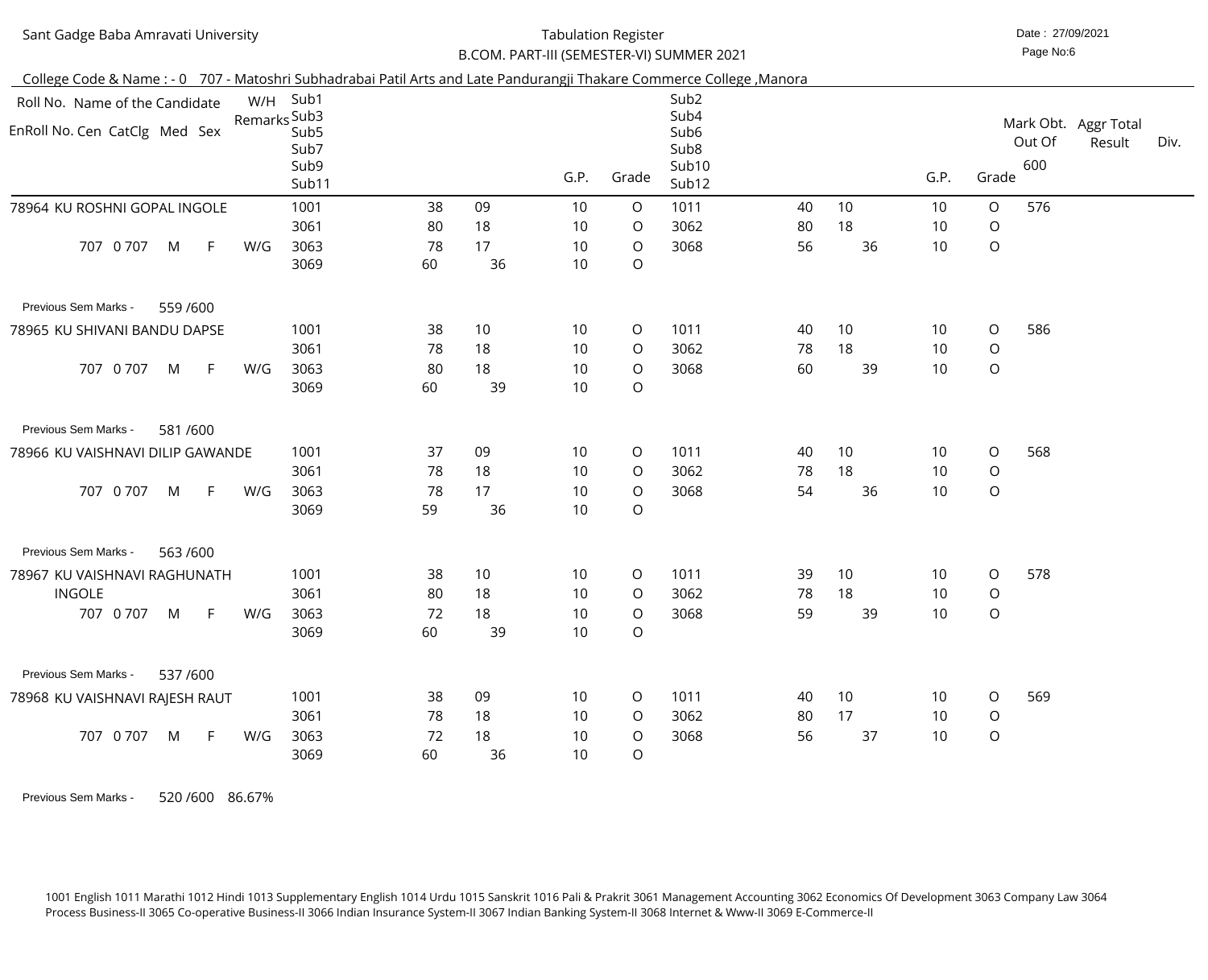| Sant Gadge Baba Amravati University                                                                                  |                                                                   |          |          | <b>Tabulation Register</b> |                    | B.COM. PART-III (SEMESTER-VI) SUMMER 2021                                          |    |    |      |         | Date: 27/09/2021<br>Page No:7 |                                |      |
|----------------------------------------------------------------------------------------------------------------------|-------------------------------------------------------------------|----------|----------|----------------------------|--------------------|------------------------------------------------------------------------------------|----|----|------|---------|-------------------------------|--------------------------------|------|
| College Code & Name: - 0 707 - Matoshri Subhadrabai Patil Arts and Late Pandurangji Thakare Commerce College, Manora |                                                                   |          |          |                            |                    |                                                                                    |    |    |      |         |                               |                                |      |
| W/H<br>Roll No. Name of the Candidate<br>EnRoll No. Cen CatClg Med Sex                                               | Sub1<br>Remarks Sub3<br>Sub <sub>5</sub><br>Sub7<br>Sub9<br>Sub11 |          |          | G.P.                       | Grade              | Sub <sub>2</sub><br>Sub4<br>Sub <sub>6</sub><br>Sub <sub>8</sub><br>Sub10<br>Sub12 |    |    | G.P. | Grade   | Out Of<br>600                 | Mark Obt. Aggr Total<br>Result | Div. |
| 78969 KU VAISHNAVI YOGESH                                                                                            | 1001                                                              | 38       | 09       | 10                         | $\circ$            | 1011                                                                               | 40 | 10 | 10   | $\circ$ | 573                           |                                |      |
| <b>GAWANDE</b>                                                                                                       | 3061                                                              | 76       | 18       | 10                         | $\circ$            | 3062                                                                               | 80 | 18 | 10   | $\circ$ |                               |                                |      |
| 707 0 707<br>M<br>F.<br>W/G                                                                                          | 3063<br>3069                                                      | 74<br>60 | 17<br>36 | 10<br>10                   | $\circ$<br>$\circ$ | 3068                                                                               | 60 | 37 | 10   | $\circ$ |                               |                                |      |
| Previous Sem Marks -<br>560/600                                                                                      |                                                                   |          |          |                            |                    |                                                                                    |    |    |      |         |                               |                                |      |
| 78970 KU VIDYA NARAYAN INGOLE                                                                                        | 1001                                                              | 38       | 10       | 10                         | $\circ$            | 1011                                                                               | 39 | 10 | 10   | $\circ$ | 578                           |                                |      |
|                                                                                                                      | 3061                                                              | 78       | 18       | 10                         | $\circ$            | 3062                                                                               | 80 | 17 | 10   | $\circ$ |                               |                                |      |
| 707 0 707<br>F.<br>M<br>W/G                                                                                          | 3063<br>3069                                                      | 78<br>60 | 17<br>38 | 10<br>10                   | $\circ$<br>$\circ$ | 3068                                                                               | 57 | 38 | 10   | $\circ$ |                               |                                |      |
| Previous Sem Marks -<br>544 / 600                                                                                    |                                                                   |          |          |                            |                    |                                                                                    |    |    |      |         |                               |                                |      |
| RAHUL DEVENDRA CHAVHAN<br>78971                                                                                      | 1001                                                              | 38       | 09       | 10                         | $\circ$            | 1011                                                                               | 40 | 08 | 10   | $\circ$ | 547                           |                                |      |
|                                                                                                                      | 3061                                                              | 78       | 16       | 10                         | $\circ$            | 3062                                                                               | 80 | 16 | 10   | $\circ$ |                               |                                |      |
| 0 707<br>M<br>W/G<br>707<br>M                                                                                        | 3063                                                              | 78       | 16       | 10                         | $\circ$            | 3068                                                                               | 56 | 26 | 9    | $A+$    |                               |                                |      |
|                                                                                                                      | 3069                                                              | 56       | 30       | 9                          | $A+$               |                                                                                    |    |    |      |         |                               |                                |      |
| Previous Sem Marks -<br>510/600                                                                                      |                                                                   |          |          |                            |                    |                                                                                    |    |    |      |         |                               |                                |      |
| 78972 RUSHIKESH SURESH RAUT                                                                                          | 1001                                                              | 38       | 09       | 10                         | $\circ$            | 1011                                                                               | 40 | 10 | 10   | $\circ$ | 582                           |                                |      |
|                                                                                                                      | 3061                                                              | 80       | 18       | 10                         | $\circ$            | 3062                                                                               | 80 | 18 | 10   | $\circ$ |                               |                                |      |
| 707 0 707<br>W/G<br>M<br>M                                                                                           | 3063                                                              | 76       | 18       | 10                         | $\circ$            | 3068                                                                               | 60 | 38 | 10   | $\circ$ |                               |                                |      |
|                                                                                                                      | 3069                                                              | 59       | 38       | 10                         | $\circ$            |                                                                                    |    |    |      |         |                               |                                |      |

Previous Sem Marks - 573/600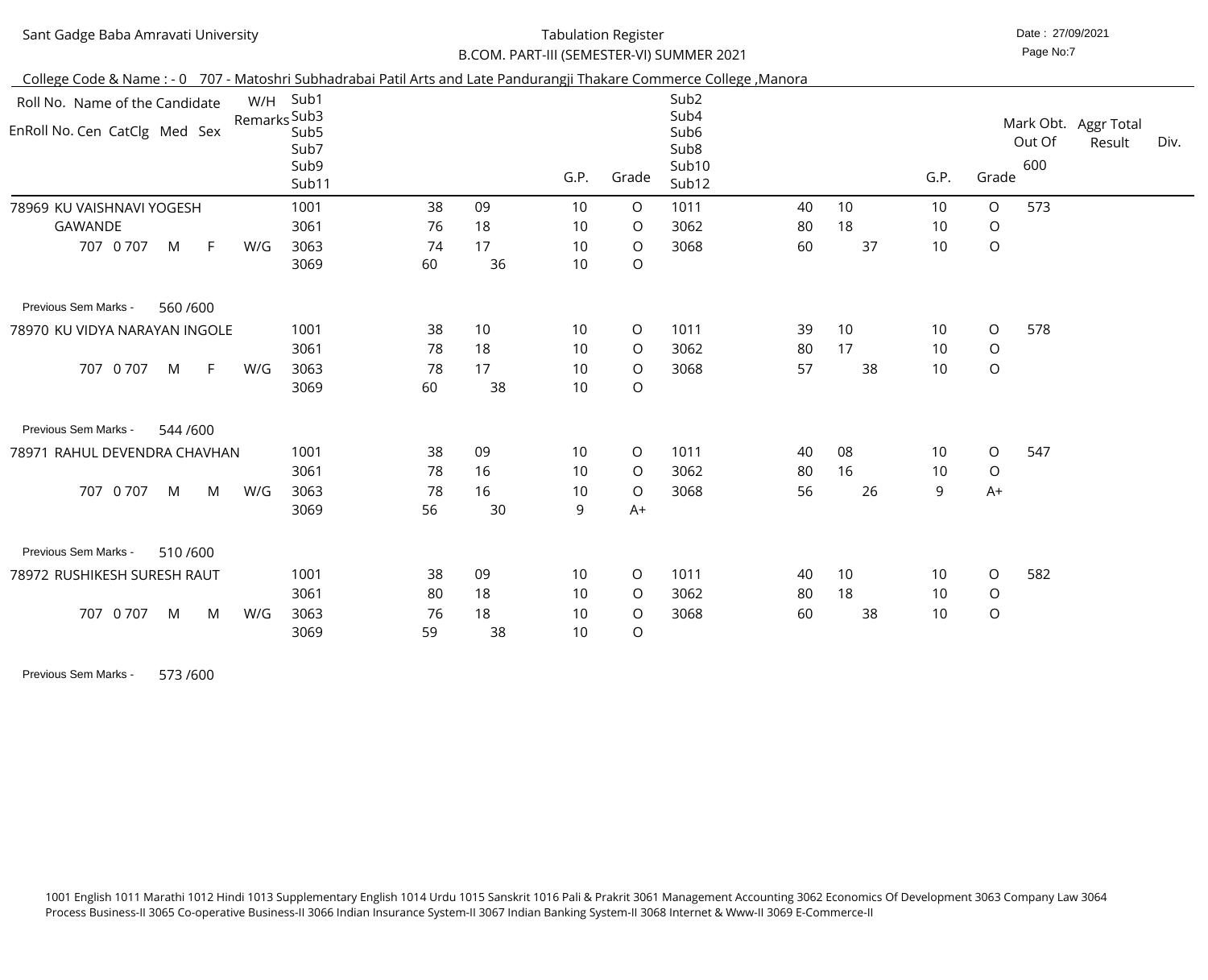# Tabulation Register

| Sant Gadge Baba Amravati University                                                                                  |                          |                                                  |                                                                       |                                         |                                            |                                                                                                              |                                              | <b>Tabulation Register</b>                                                                                              |                                                                                                |                                        |                | Date: 27/09/2021       |                                |      |
|----------------------------------------------------------------------------------------------------------------------|--------------------------|--------------------------------------------------|-----------------------------------------------------------------------|-----------------------------------------|--------------------------------------------|--------------------------------------------------------------------------------------------------------------|----------------------------------------------|-------------------------------------------------------------------------------------------------------------------------|------------------------------------------------------------------------------------------------|----------------------------------------|----------------|------------------------|--------------------------------|------|
|                                                                                                                      |                          |                                                  |                                                                       |                                         |                                            |                                                                                                              |                                              | B.COM. PART-III (SEMESTER-VI) SUMMER 2021                                                                               |                                                                                                |                                        |                | Page No:8              |                                |      |
| College Code & Name: - 0 707 - Matoshri Subhadrabai Patil Arts and Late Pandurangji Thakare Commerce College, Manora |                          |                                                  |                                                                       |                                         |                                            |                                                                                                              |                                              |                                                                                                                         |                                                                                                |                                        |                |                        |                                |      |
| Roll No. Name of the Candidate<br>EnRoll No. Cen CatClg Med Sex                                                      |                          |                                                  | W/H Sub1<br>Remarks Sub3<br>Sub <sub>5</sub><br>Sub7<br>Sub9<br>Sub11 |                                         |                                            |                                                                                                              |                                              | G.P.<br>Grade                                                                                                           | Sub <sub>2</sub><br>Sub4<br>Sub <sub>6</sub><br>Sub <sub>8</sub><br>Sub10<br>Sub <sub>12</sub> |                                        | G.P.           | Out Of<br>600<br>Grade | Mark Obt. Aggr Total<br>Result | Div. |
|                                                                                                                      |                          |                                                  |                                                                       |                                         |                                            |                                                                                                              |                                              | RESULT STATISTICS FOR THE COLLEGE                                                                                       |                                                                                                |                                        |                |                        |                                |      |
| Appeared<br>Pass<br>Pass %                                                                                           | Total<br>34<br>34<br>100 | Fresh<br>34<br>34<br>100<br>1001<br>1011<br>3061 | Exm<br>$\overline{0}$<br>$\overline{0}$<br>$\Omega$                   | Boys<br>6<br>6<br>100<br>34<br>34<br>34 | Girls<br>28<br>28<br>100<br>34<br>34<br>34 | Division<br>1st<br>2nd<br>3rd<br>Subjectwise Statistics Of Appeared And Pass %<br>100.00<br>100.00<br>100.00 | %<br>100<br>$\overline{0}$<br>$\overline{0}$ | Result Withheld<br>By Office W/O<br>At Tabulation W/T 0<br>Unfair Means W/U 0<br>By Enroll No W/E 0<br>By ATKT No W/A 0 | $\overline{0}$                                                                                 | Failure<br>Deleted<br>With Exemption 0 | $\overline{0}$ |                        |                                |      |
|                                                                                                                      |                          | 3062                                             |                                                                       | 34                                      | 34                                         | 100.00                                                                                                       |                                              |                                                                                                                         |                                                                                                |                                        |                |                        |                                |      |

 34 3434

 34 3434

 3063 30683069  100.00 100.00100.00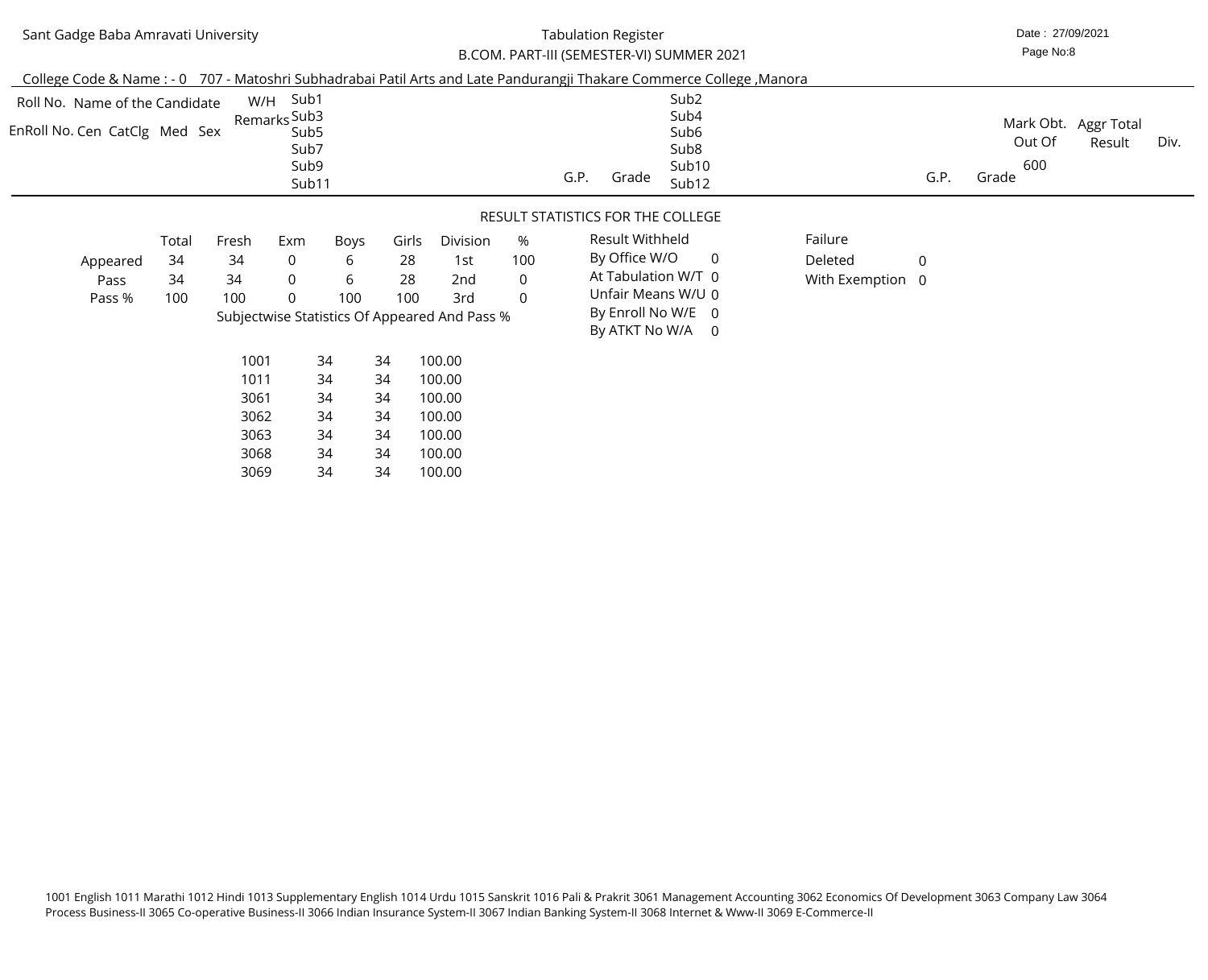|                   | Sant Gadge Baba Amravati University                                                                                   |       |                                                                   |          |          | B.Sc. PART-III (SEMESTER-VI) Summer 2021 | <b>Tabulation Register</b> |    |                                                                                    |    |    |                       | Date: 27/09/2021<br>Page No:1 |                            |                       |
|-------------------|-----------------------------------------------------------------------------------------------------------------------|-------|-------------------------------------------------------------------|----------|----------|------------------------------------------|----------------------------|----|------------------------------------------------------------------------------------|----|----|-----------------------|-------------------------------|----------------------------|-----------------------|
|                   | College Code & Name : - 0 707 - Matoshri Subhadrabai Patil Arts and Late Pandurangji Thakare Commerce College, Manora |       |                                                                   |          |          |                                          |                            |    |                                                                                    |    |    |                       |                               |                            |                       |
|                   | Roll No. Name of the Candidate<br>Mother's Name<br>EnRoll No. Cen CatClg Med Sex                                      | W/H   | Sub1<br>Remarks Sub3<br>Sub <sub>5</sub><br>Sub7<br>Sub9<br>Sub11 |          |          |                                          |                            |    | Sub <sub>2</sub><br>Sub4<br>Sub <sub>6</sub><br>Sub <sub>8</sub><br>Sub10<br>Sub12 |    |    |                       | Mark Obt. Aggr Total<br>450   | Result                     | Div.                  |
| 82682             | ABDUL MAJID SHAH ABDUL<br>AAREFA                                                                                      |       | <b>CHE</b><br>ZOO                                                 | 58<br>66 | 20<br>10 | 48<br>43                                 |                            |    | <b>BOT</b>                                                                         | 75 | 20 | 44                    | 384                           |                            |                       |
|                   | M<br>707 0 707                                                                                                        | M W/G |                                                                   |          |          |                                          |                            |    |                                                                                    |    |    |                       |                               | 2072 / 2700                |                       |
|                   | First Sem - 232 / 450                                                                                                 |       | Second Sem - 237 / 450                                            |          |          | Third Sem - 391 / 450                    |                            |    | Forth Sem - 393 / 450                                                              |    |    | Fifth Sem - 435 / 450 |                               |                            |                       |
| 82684<br>18707262 | <b>MIRA</b>                                                                                                           |       | <b>MTH</b><br><b>CPS</b>                                          | 57<br>60 | 15<br>20 | 36                                       | 56                         | 15 | PHY                                                                                | 76 | 20 | 44                    | 399                           | <b>PASS</b>                |                       |
|                   | E<br>707 0 707                                                                                                        | M     |                                                                   |          |          |                                          |                            |    |                                                                                    |    |    |                       |                               | 2004 / 2700                |                       |
|                   | First Sem - 293 / 450                                                                                                 |       | Second Sem - 260 / 450                                            |          |          | Third Sem - 276 / 450                    |                            |    | Forth Sem - 366 / 450                                                              |    |    | Fifth Sem - 410 / 450 |                               |                            | <b>First Division</b> |
| 82685<br>18707184 | LATA<br>E<br>707 0 707                                                                                                | M     | <b>CHE</b><br>ZO <sub>O</sub>                                     | 70<br>70 | 20<br>20 | 50<br>50                                 |                            |    | <b>BOT</b>                                                                         | 73 | 20 | 46                    | 419                           | <b>PASS</b><br>2352 / 2700 |                       |
|                   | First Sem - 349 / 450                                                                                                 |       | Second Sem - 346 / 450                                            |          |          | Third Sem - 402 / 450                    |                            |    | Forth Sem - 450 / 450                                                              |    |    | Fifth Sem - 386 / 450 |                               |                            | <b>First Division</b> |
| 82687             | ANJALI UMESH THAKARE<br><b>KUNDA</b>                                                                                  |       | <b>MTH</b><br><b>CHE</b>                                          | 55<br>76 | 13<br>20 | 40                                       | 38                         | 13 | PHY                                                                                | 54 | 20 | 42                    | 371                           |                            |                       |
|                   | E<br>707 0 707                                                                                                        | F W/G |                                                                   |          |          |                                          |                            |    |                                                                                    |    |    |                       |                               | 2021 / 2700                |                       |
|                   | First Sem - 254 / 450                                                                                                 |       | Second Sem - 212 / 450                                            |          |          | Third Sem - 408 / 450                    |                            |    | Forth Sem - 406 / 450                                                              |    |    | Fifth Sem - 370 / 450 |                               |                            |                       |
| 82689<br>18707207 | <b>MOTHER</b><br>E.<br>707 0 707                                                                                      | F.    | <b>CHE</b><br>ZO <sub>O</sub>                                     | 52<br>74 | 20<br>20 | 50<br>50                                 |                            |    | <b>BOT</b>                                                                         | 80 | 20 | 44                    | 410                           | <b>PASS</b>                |                       |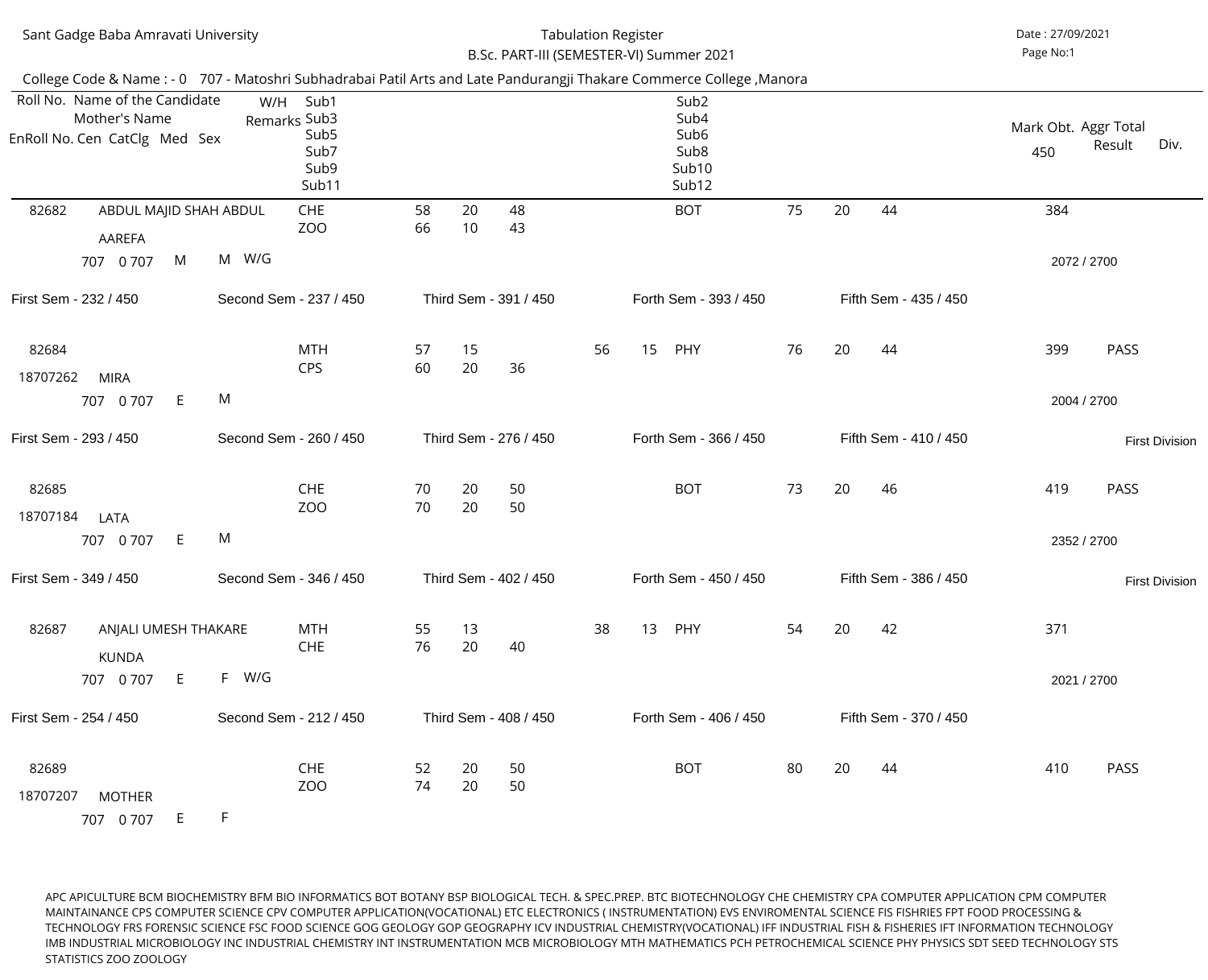| Sant Gadge Baba Amravati University                                                                                   |                                                                          |          |                       | <b>Tabulation Register</b> | B.Sc. PART-III (SEMESTER-VI) Summer 2021                                                       |    |                       | Date: 27/09/2021<br>Page No:2                                |
|-----------------------------------------------------------------------------------------------------------------------|--------------------------------------------------------------------------|----------|-----------------------|----------------------------|------------------------------------------------------------------------------------------------|----|-----------------------|--------------------------------------------------------------|
| College Code & Name : - 0 707 - Matoshri Subhadrabai Patil Arts and Late Pandurangji Thakare Commerce College, Manora |                                                                          |          |                       |                            |                                                                                                |    |                       |                                                              |
| Roll No. Name of the Candidate<br>Mother's Name<br>EnRoll No. Cen CatClg Med Sex                                      | W/H<br>Sub1<br>Remarks Sub3<br>Sub <sub>5</sub><br>Sub7<br>Sub9<br>Sub11 |          |                       |                            | Sub <sub>2</sub><br>Sub4<br>Sub <sub>6</sub><br>Sub <sub>8</sub><br>Sub <sub>10</sub><br>Sub12 |    |                       | Mark Obt. Aggr Total<br>Result<br>Div.<br>450<br>2280 / 2700 |
| First Sem - 349 / 450                                                                                                 | Second Sem - 341 / 450                                                   |          | Third Sem - 334 / 450 |                            | Forth Sem - 396 / 450                                                                          |    | Fifth Sem - 450 / 450 | <b>First Division</b>                                        |
| 82691<br>18707199<br><b>MOTHER</b>                                                                                    | <b>CHE</b><br>ZO <sub>O</sub>                                            | 70<br>70 | 20<br>45<br>50<br>20  |                            | <b>BOT</b>                                                                                     | 80 | 20<br>42              | 417<br><b>PASS</b>                                           |
| E.<br>707 0 707                                                                                                       | M                                                                        |          |                       |                            |                                                                                                |    |                       | 2018 / 2700                                                  |
| First Sem - 330 / 450                                                                                                 | Second Sem - 254 / 450                                                   |          | Third Sem - 262 / 450 |                            | Forth Sem - 360 / 450                                                                          |    | Fifth Sem - 395 / 450 | <b>First Division</b>                                        |
| ASHVINI SADANAND INGOLE<br>82693<br><b>USHA</b>                                                                       | <b>MTH</b><br><b>CHE</b>                                                 | 59<br>54 | 13<br>50<br>20        | 42                         | 15<br>PHY                                                                                      | 66 | 20<br>50              | 389                                                          |
| E.<br>707 0 707                                                                                                       | F<br>W/G                                                                 |          |                       |                            |                                                                                                |    |                       | 2329 / 2700                                                  |
| First Sem - 356 / 450                                                                                                 | Second Sem - 368 / 450                                                   |          | Third Sem - 413 / 450 |                            | Forth Sem - 399 / 450                                                                          |    | Fifth Sem - 404 / 450 |                                                              |
| 82695<br><b>ASHWINI DIGAMBAR</b><br><b>BHAGAT</b><br><b>JYOTI</b>                                                     | <b>MTH</b><br><b>CPS</b>                                                 | 54<br>52 | 15<br>20<br>36        | 41                         | 15<br>PHY                                                                                      | 58 | 42<br>20              | 353                                                          |
| E.<br>707 0 707                                                                                                       | W/G<br>F.                                                                |          |                       |                            |                                                                                                |    |                       | 1893 / 2700                                                  |
| First Sem - 245 / 450                                                                                                 | Second Sem - 233 / 450                                                   |          | Third Sem - 377 / 450 |                            | Forth Sem - 273 / 450                                                                          |    | Fifth Sem - 412 / 450 | <b>First Division</b>                                        |
| 82696<br>BHARATI VISHNU CHAVHAN<br>SAVITA                                                                             | <b>CHE</b><br>ZO <sub>O</sub>                                            | 40<br>52 | 50<br>20<br>08<br>50  |                            | <b>BOT</b>                                                                                     | 71 | 20<br>36              | 347                                                          |
| M<br>707 0 707                                                                                                        | W/G<br>F.                                                                |          |                       |                            |                                                                                                |    |                       | 1998 / 2700                                                  |
| First Sem - 323 / 450                                                                                                 | Second Sem - 266 / 450                                                   |          | Third Sem - 369 / 450 |                            | Forth Sem - 368 / 450                                                                          |    | Fifth Sem - 325 / 450 | <b>First Division</b>                                        |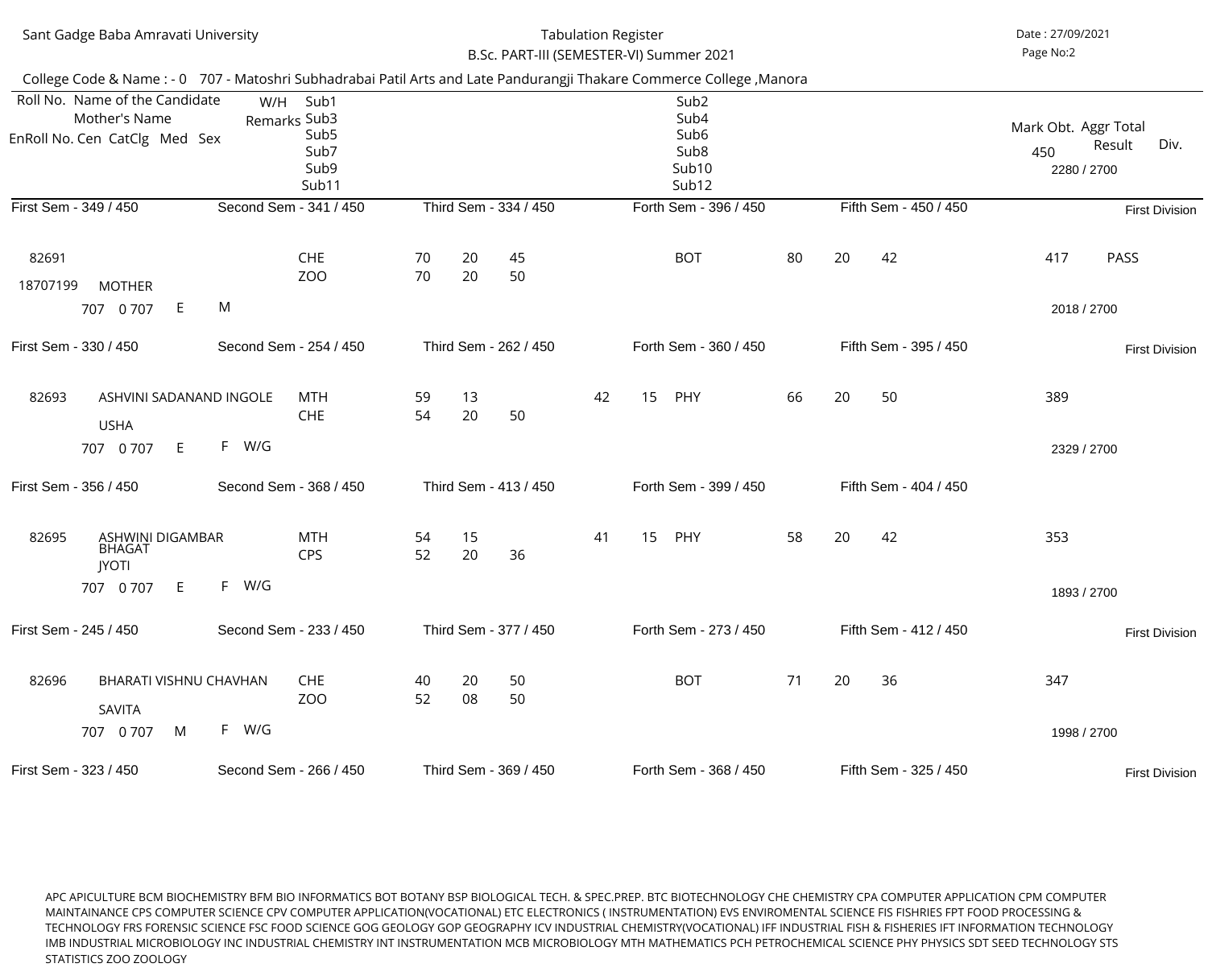|                   | Sant Gadge Baba Amravati University                                                                                                                                                                       |       |                                                                   |          |          | B.Sc. PART-III (SEMESTER-VI) Summer 2021 | <b>Tabulation Register</b> |    |                                                                                    |    |    |    |                       | Date: 27/09/2021<br>Page No:3 |                            |
|-------------------|-----------------------------------------------------------------------------------------------------------------------------------------------------------------------------------------------------------|-------|-------------------------------------------------------------------|----------|----------|------------------------------------------|----------------------------|----|------------------------------------------------------------------------------------|----|----|----|-----------------------|-------------------------------|----------------------------|
|                   | College Code & Name : - 0 707 - Matoshri Subhadrabai Patil Arts and Late Pandurangji Thakare Commerce College, Manora<br>Roll No. Name of the Candidate<br>Mother's Name<br>EnRoll No. Cen CatClg Med Sex | W/H   | Sub1<br>Remarks Sub3<br>Sub <sub>5</sub><br>Sub7<br>Sub9<br>Sub11 |          |          |                                          |                            |    | Sub <sub>2</sub><br>Sub4<br>Sub <sub>6</sub><br>Sub <sub>8</sub><br>Sub10<br>Sub12 |    |    |    |                       | Mark Obt. Aggr Total<br>450   | Div.<br>Result             |
| 82698             | <b>BHAVANA GANESH BENDRE</b><br>SANGITA<br>707 0 707<br>M                                                                                                                                                 | F W/G | <b>CHE</b><br>ZOO                                                 | 70<br>76 | 20<br>16 | 50<br>50                                 |                            |    | <b>BOT</b>                                                                         | 80 | 20 | 44 |                       | 426                           | 2076 / 2700                |
|                   | First Sem - 242 / 450                                                                                                                                                                                     |       | Second Sem - 271 / 450                                            |          |          | Third Sem - 380 / 450                    |                            |    | Forth Sem - 323 / 450                                                              |    |    |    | Fifth Sem - 434 / 450 |                               | <b>First Division</b>      |
| 82700             | DHIRAJ KISHOR PIMPALKAR<br><b>REKHA</b><br>M<br>707 0 707                                                                                                                                                 | M W/G | <b>MTH</b><br><b>CPS</b>                                          | 51<br>60 | 15<br>20 | 30                                       | 60                         | 13 | PHY                                                                                | 72 | 20 | 40 |                       | 381                           | 1893 / 2700                |
|                   | First Sem - 266 / 450                                                                                                                                                                                     |       | Second Sem - 239 / 450                                            |          |          | Third Sem - 229 / 450                    |                            |    | Forth Sem - 406 / 450                                                              |    |    |    | Fifth Sem - 372 / 450 |                               |                            |
| 82701<br>18707204 | SAVITA<br>707 0 707<br>E                                                                                                                                                                                  | M     | <b>CHE</b><br>ZOO                                                 | 78<br>70 | 20<br>20 | 50<br>50                                 |                            |    | <b>BOT</b>                                                                         | 73 | 20 | 48 |                       | 429                           | <b>PASS</b><br>2008 / 2700 |
|                   | First Sem - 220 / 450                                                                                                                                                                                     |       | Second Sem - 261 / 450                                            |          |          | Third Sem - 320 / 450                    |                            |    | Forth Sem - 357 / 450                                                              |    |    |    | Fifth Sem - 421 / 450 |                               | <b>First Division</b>      |
| 82703             | DIPAK KASANDAS ADE<br><b>VIDYA</b><br>M<br>707 0 707                                                                                                                                                      | M W/A | <b>CHE</b><br>ZO <sub>O</sub>                                     | 80<br>68 | 20<br>20 | 43<br>43                                 |                            |    | <b>BOT</b>                                                                         | 80 | 20 | 40 |                       | 414                           | 1312 / 2700                |
|                   | First Sem - 375 / 450                                                                                                                                                                                     |       | Second Sem - 371 / 450                                            |          |          | Third Sem - 360 / 450                    |                            |    | Forth Sem - 270 / 450                                                              |    |    |    | Fifth Sem - 417 / 450 |                               |                            |
| 82705             | DIVYA GAUTAMRAO BHAGAT<br><b>BHAGYASHRI</b><br>707 0 707<br>E                                                                                                                                             | F W/G | <b>CHE</b><br>ZOO                                                 | 36<br>64 | 20<br>08 | 45<br>50                                 |                            |    | <b>BOT</b>                                                                         | 78 | 20 | 46 |                       | 367                           |                            |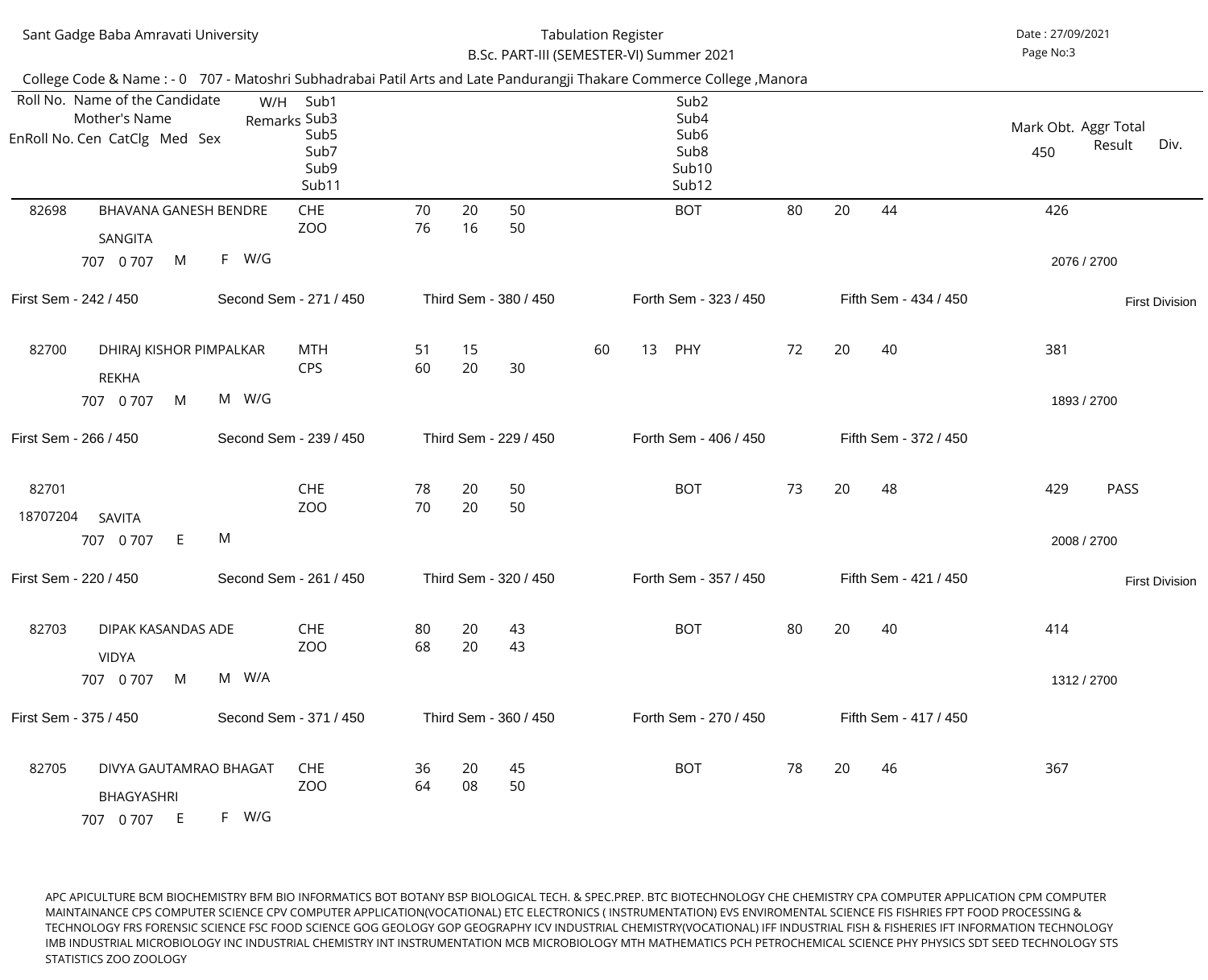| Sant Gadge Baba Amravati University |                                                                                                                       |       |                                                                   |          |          | <b>Tabulation Register</b><br>B.Sc. PART-III (SEMESTER-VI) Summer 2021 |    | Date: 27/09/2021<br>Page No:4 |                                                                                                            |    |    |                       |                                            |                       |
|-------------------------------------|-----------------------------------------------------------------------------------------------------------------------|-------|-------------------------------------------------------------------|----------|----------|------------------------------------------------------------------------|----|-------------------------------|------------------------------------------------------------------------------------------------------------|----|----|-----------------------|--------------------------------------------|-----------------------|
|                                     | College Code & Name : - 0 707 - Matoshri Subhadrabai Patil Arts and Late Pandurangji Thakare Commerce College, Manora |       |                                                                   |          |          |                                                                        |    |                               |                                                                                                            |    |    |                       |                                            |                       |
|                                     | Roll No. Name of the Candidate<br>Mother's Name<br>EnRoll No. Cen CatClg Med Sex                                      | W/H   | Sub1<br>Remarks Sub3<br>Sub <sub>5</sub><br>Sub7<br>Sub9<br>Sub11 |          |          |                                                                        |    |                               | Sub <sub>2</sub><br>Sub4<br>Sub <sub>6</sub><br>Sub <sub>8</sub><br>Sub <sub>10</sub><br>Sub <sub>12</sub> |    |    |                       | Mark Obt. Aggr Total<br>450<br>1970 / 2700 | Div.<br>Result        |
|                                     | First Sem - 243 / 450                                                                                                 |       | Second Sem - 258 / 450                                            |          |          | Third Sem - 316 / 450                                                  |    |                               | Forth Sem - 386 / 450                                                                                      |    |    | Fifth Sem - 400 / 450 |                                            |                       |
| 82707                               | <b>GAURAV GAUTTAM BHAGAT</b><br><b>BHAGYASHRI</b>                                                                     |       | <b>MTH</b><br><b>CHE</b>                                          | 41<br>66 | 15<br>20 | 45                                                                     | 30 | 13                            | PHY                                                                                                        | 60 | 15 | 40                    | 345                                        |                       |
|                                     | E<br>707 0 707                                                                                                        | M W/G |                                                                   |          |          |                                                                        |    |                               |                                                                                                            |    |    |                       | 2049 / 2700                                |                       |
|                                     | First Sem - 316 / 450                                                                                                 |       | Second Sem - 314 / 450                                            |          |          | Third Sem - 347 / 450                                                  |    |                               | Forth Sem - 364 / 450                                                                                      |    |    | Fifth Sem - 363 / 450 |                                            | <b>First Division</b> |
| 82709                               | HARSH SANJAYRAO<br>GOTARKAR<br><b>MAMATA</b>                                                                          |       | <b>MTH</b><br><b>CHE</b>                                          | 54<br>72 | 15<br>20 | 50                                                                     | 54 | 13                            | PHY                                                                                                        | 72 | 20 | 48                    | 418                                        |                       |
|                                     | E.<br>707 0 707                                                                                                       | M W/G |                                                                   |          |          |                                                                        |    |                               |                                                                                                            |    |    |                       | 1940 / 2700                                |                       |
|                                     | First Sem - 215 / 450                                                                                                 |       | Second Sem - 337 / 450                                            |          |          | Third Sem - 280 / 450                                                  |    |                               | Forth Sem - 286 / 450                                                                                      |    |    | Fifth Sem - 404 / 450 |                                            |                       |
| 82711                               | JAYDEO RAVINDRA RATHOD<br><b>SUSHILA</b>                                                                              |       | <b>MTH</b><br><b>CPS</b>                                          | 51<br>56 | 15<br>20 | 34                                                                     | 44 | 13                            | PHY                                                                                                        | 54 | 15 | 48                    | 350                                        |                       |
|                                     | 707 0 707<br>E.                                                                                                       | M W/G |                                                                   |          |          |                                                                        |    |                               |                                                                                                            |    |    |                       | 2041 / 2700                                |                       |
|                                     | First Sem - 358 / 450                                                                                                 |       | Second Sem - 200 / 450                                            |          |          | Third Sem - 352 / 450                                                  |    |                               | Forth Sem - 367 / 450                                                                                      |    |    | Fifth Sem - 414 / 450 |                                            | <b>First Division</b> |
| 82713                               | KARTIK INDAL RATHOD<br><b>DHRUPATI</b><br>M<br>707 0 707                                                              | M W/G | <b>CHE</b><br><b>ZOO</b>                                          | 80<br>68 | 20<br>20 | 43<br>48                                                               |    |                               | <b>BOT</b>                                                                                                 | 80 | 20 | 42                    | 421<br>1944 / 2700                         |                       |
|                                     |                                                                                                                       |       |                                                                   |          |          |                                                                        |    |                               |                                                                                                            |    |    |                       |                                            |                       |
|                                     | First Sem - 246 / 450<br>Second Sem - 192 / 450                                                                       |       |                                                                   |          |          | Third Sem - 329 / 450                                                  |    |                               | Forth Sem - 331 / 450                                                                                      |    |    | Fifth Sem - 425 / 450 |                                            | <b>First Division</b> |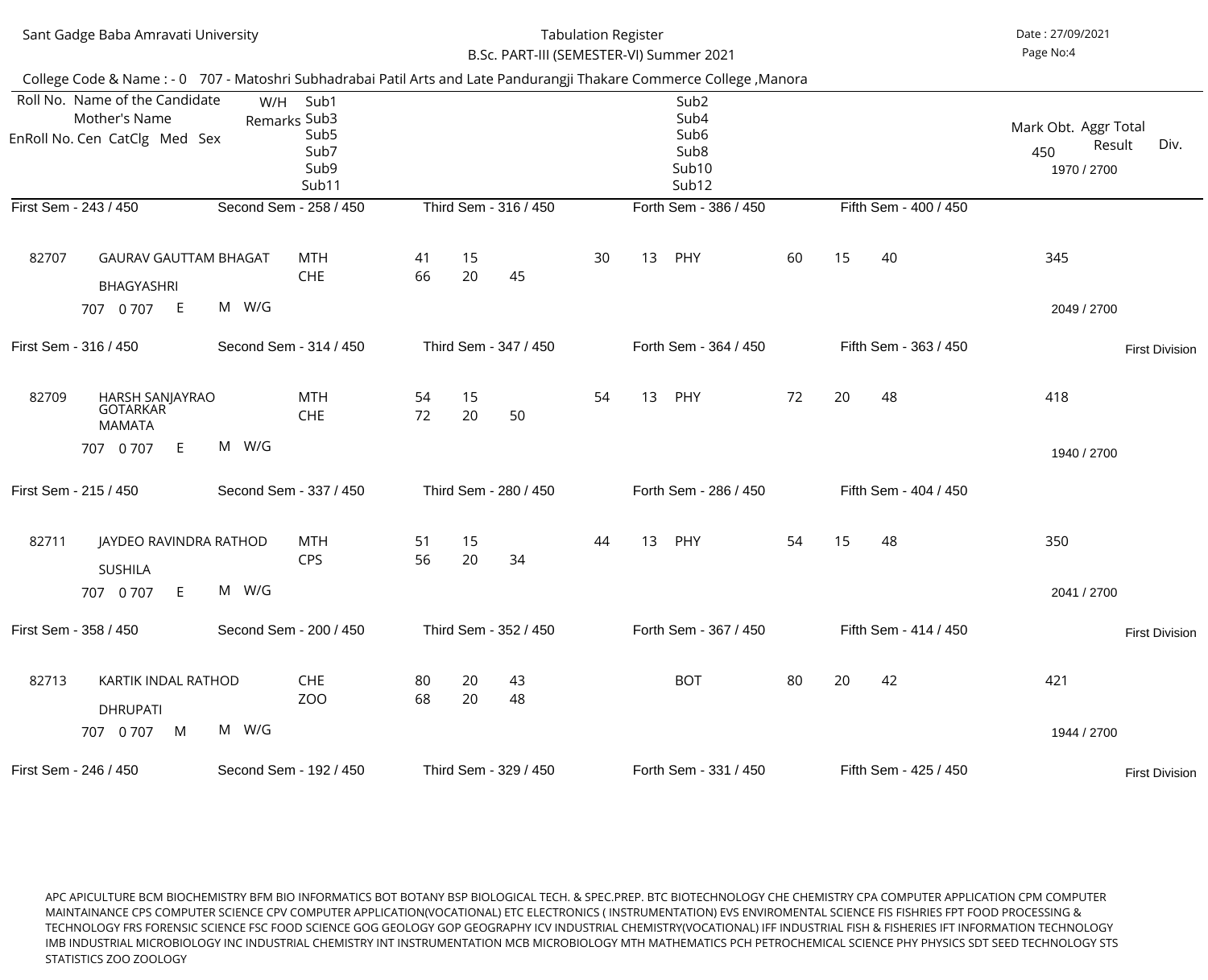| Sant Gadge Baba Amravati University                                              |                                                                                                                                                                                                   |          |          | <b>Tabulation Register</b><br>B.Sc. PART-III (SEMESTER-VI) Summer 2021 |    | Date: 27/09/2021<br>Page No:5 |                                                                                                |    |    |    |                       |                             |             |                       |
|----------------------------------------------------------------------------------|---------------------------------------------------------------------------------------------------------------------------------------------------------------------------------------------------|----------|----------|------------------------------------------------------------------------|----|-------------------------------|------------------------------------------------------------------------------------------------|----|----|----|-----------------------|-----------------------------|-------------|-----------------------|
| Roll No. Name of the Candidate<br>Mother's Name<br>EnRoll No. Cen CatClg Med Sex | College Code & Name : - 0 707 - Matoshri Subhadrabai Patil Arts and Late Pandurangji Thakare Commerce College, Manora<br>Sub1<br>W/H<br>Remarks Sub3<br>Sub <sub>5</sub><br>Sub7<br>Sub9<br>Sub11 |          |          |                                                                        |    |                               | Sub <sub>2</sub><br>Sub4<br>Sub <sub>6</sub><br>Sub <sub>8</sub><br>Sub <sub>10</sub><br>Sub12 |    |    |    |                       | Mark Obt. Aggr Total<br>450 | Result      | Div.                  |
| 82714<br>KAVITA SUBHASH INGALE<br><b>SUSHILA</b>                                 | <b>CHE</b><br>ZOO                                                                                                                                                                                 | 56<br>60 | 20<br>18 | 50<br>50                                                               |    |                               | <b>BOT</b>                                                                                     | 73 | 20 | 46 |                       | 393                         |             |                       |
| M<br>707 0 707                                                                   | F W/G                                                                                                                                                                                             |          |          |                                                                        |    |                               |                                                                                                |    |    |    |                       |                             | 2441 / 2700 |                       |
| First Sem - 411 / 450                                                            | Second Sem - 407 / 450                                                                                                                                                                            |          |          | Third Sem - 411 / 450                                                  |    |                               | Forth Sem - 405 / 450                                                                          |    |    |    | Fifth Sem - 414 / 450 |                             |             | <b>First Division</b> |
| 82715<br>18707225<br><b>MALA</b>                                                 | <b>CHE</b><br>ZO <sub>O</sub>                                                                                                                                                                     | 54<br>68 | 20<br>18 | 50<br>45                                                               |    |                               | <b>BOT</b>                                                                                     | 80 | 20 | 44 |                       | 399                         | <b>PASS</b> |                       |
| E<br>707 0 707                                                                   | M                                                                                                                                                                                                 |          |          |                                                                        |    |                               |                                                                                                |    |    |    |                       |                             | 1946 / 2700 |                       |
| First Sem - 236 / 450                                                            | Second Sem - 240 / 450                                                                                                                                                                            |          |          | Third Sem - 301 / 450                                                  |    |                               | Forth Sem - 337 / 450                                                                          |    |    |    | Fifth Sem - 433 / 450 |                             |             | <b>First Division</b> |
| 82716<br>18707261<br><b>PRIYA</b>                                                | <b>CHE</b><br>ZO <sub>O</sub>                                                                                                                                                                     | 80<br>76 | 20<br>20 | 48<br>50                                                               |    |                               | <b>BOT</b>                                                                                     | 80 | 20 | 44 |                       | 438                         | <b>PASS</b> |                       |
| 707 0 707<br>E.                                                                  | M                                                                                                                                                                                                 |          |          |                                                                        |    |                               |                                                                                                |    |    |    |                       |                             | 2154 / 2700 |                       |
| First Sem - 307 / 450                                                            | Second Sem - 305 / 450                                                                                                                                                                            |          |          | Third Sem - 295 / 450                                                  |    |                               | Forth Sem - 375 / 450                                                                          |    |    |    | Fifth Sem - 434 / 450 |                             |             | <b>First Division</b> |
| 82717<br>18707218<br><b>PUSHAPA</b>                                              | <b>MTH</b><br><b>CHE</b>                                                                                                                                                                          | 59<br>80 | 15<br>20 | 50                                                                     | 50 | 15                            | PHY                                                                                            | 74 | 20 | 50 |                       | 433                         | <b>PASS</b> |                       |
| E<br>707 0 707                                                                   | $\mathsf F$                                                                                                                                                                                       |          |          |                                                                        |    |                               |                                                                                                |    |    |    |                       |                             | 2136 / 2700 |                       |
| First Sem - 318 / 450                                                            | Second Sem - 278 / 450                                                                                                                                                                            |          |          | Third Sem - 301 / 450                                                  |    |                               | Forth Sem - 383 / 450                                                                          |    |    |    | Fifth Sem - 423 / 450 |                             |             | <b>First Division</b> |
| 82718<br>18707179<br>UJWALA<br>E.<br>707 0 707                                   | <b>MTH</b><br><b>CHE</b><br>F.                                                                                                                                                                    | 57<br>80 | 15<br>20 | 50                                                                     | 56 | 15                            | PHY                                                                                            | 80 | 20 | 46 |                       | 439                         | <b>PASS</b> |                       |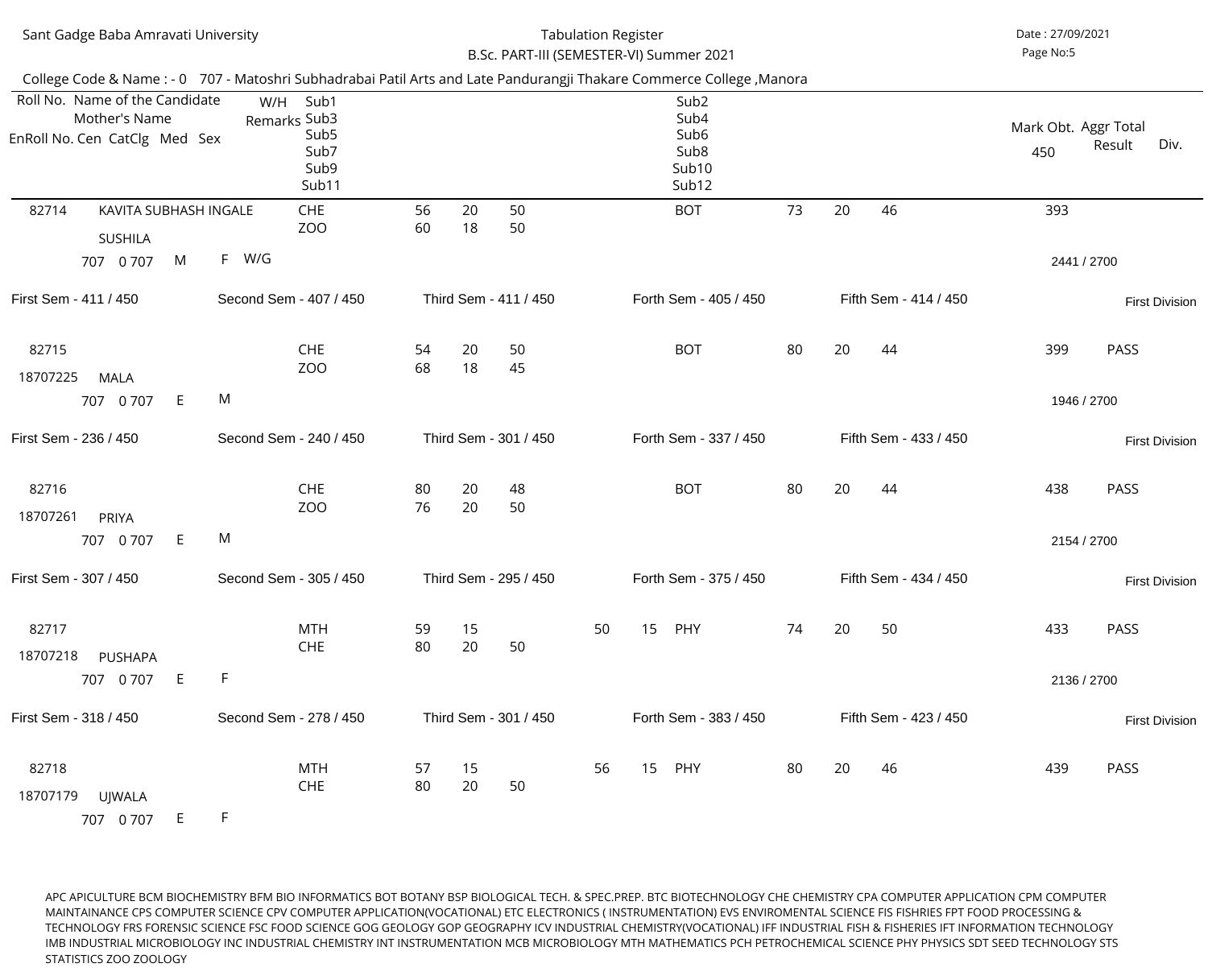| Sant Gadge Baba Amravati University                                              |                                                                                                                       |                       | <b>Tabulation Register</b><br>B.Sc. PART-III (SEMESTER-VI) Summer 2021 |                       | Date: 27/09/2021<br>Page No:6 |                       |                                                                                                            |                       |                       |                       |                                            |                       |  |  |
|----------------------------------------------------------------------------------|-----------------------------------------------------------------------------------------------------------------------|-----------------------|------------------------------------------------------------------------|-----------------------|-------------------------------|-----------------------|------------------------------------------------------------------------------------------------------------|-----------------------|-----------------------|-----------------------|--------------------------------------------|-----------------------|--|--|
|                                                                                  | College Code & Name : - 0 707 - Matoshri Subhadrabai Patil Arts and Late Pandurangji Thakare Commerce College, Manora |                       |                                                                        |                       |                               |                       |                                                                                                            |                       |                       |                       |                                            |                       |  |  |
| Roll No. Name of the Candidate<br>Mother's Name<br>EnRoll No. Cen CatClg Med Sex | Sub1<br>W/H<br>Remarks Sub3<br>Sub <sub>5</sub><br>Sub7<br>Sub9<br>Sub11                                              |                       |                                                                        |                       |                               |                       | Sub <sub>2</sub><br>Sub4<br>Sub <sub>6</sub><br>Sub <sub>8</sub><br>Sub <sub>10</sub><br>Sub <sub>12</sub> |                       |                       |                       | Mark Obt. Aggr Total<br>450<br>1909 / 2700 | Div.<br>Result        |  |  |
| First Sem - 261 / 450                                                            | Second Sem - 238 / 450                                                                                                |                       |                                                                        | Third Sem - 267 / 450 |                               |                       | Forth Sem - 365 / 450                                                                                      |                       |                       | Fifth Sem - 339 / 450 |                                            | <b>First Division</b> |  |  |
| 82720<br>18707221<br>VANDANA                                                     | <b>CHE</b><br>ZO <sub>O</sub>                                                                                         | 76<br>72              | 20<br>20                                                               | 50<br>50              |                               |                       | <b>BOT</b>                                                                                                 | 80                    | 20                    | 44                    | 432                                        | <b>PASS</b>           |  |  |
| E<br>707 0 707                                                                   | F                                                                                                                     |                       |                                                                        |                       |                               |                       |                                                                                                            |                       |                       |                       | 2140 / 2700                                |                       |  |  |
| First Sem - 310 / 450                                                            | Second Sem - 282 / 450                                                                                                | Third Sem - 293 / 450 |                                                                        |                       | Forth Sem - 375 / 450         |                       |                                                                                                            |                       | Fifth Sem - 448 / 450 |                       | <b>First Division</b>                      |                       |  |  |
| 82722<br>18707249<br><b>MOTHER</b>                                               | <b>MTH</b><br><b>CHE</b>                                                                                              | 59<br>50              | 15<br>20                                                               | 50                    | 48                            | 15                    | PHY                                                                                                        | 78                    | 20                    | 40                    | 395                                        | <b>PASS</b>           |  |  |
| E<br>707 0 707                                                                   | F                                                                                                                     |                       |                                                                        |                       |                               |                       |                                                                                                            |                       |                       |                       | 2032 / 2700                                |                       |  |  |
| First Sem - 245 / 450                                                            | Second Sem - 283 / 450                                                                                                |                       |                                                                        | Third Sem - 386 / 450 |                               |                       | Forth Sem - 338 / 450                                                                                      |                       |                       | Fifth Sem - 385 / 450 |                                            | <b>First Division</b> |  |  |
| 82723<br>18707219<br><b>RANI</b>                                                 | <b>MTH</b><br><b>CHE</b>                                                                                              | 57<br>80              | 15<br>20                                                               | 50                    | 56                            | 15                    | PHY                                                                                                        | 74                    | 20                    | 50                    | 437                                        | PASS                  |  |  |
| E<br>707 0 707                                                                   | F                                                                                                                     |                       |                                                                        |                       |                               |                       |                                                                                                            |                       |                       |                       | 2034 / 2700                                |                       |  |  |
| First Sem - 272 / 450                                                            | Second Sem - 233 / 450                                                                                                |                       |                                                                        | Third Sem - 316 / 450 |                               |                       | Forth Sem - 353 / 450                                                                                      |                       |                       | Fifth Sem - 423 / 450 |                                            | <b>First Division</b> |  |  |
| 82724<br>18707185<br><b>VARSHA</b><br>E.<br>707 0 707                            | <b>CHE</b><br>ZO <sub>O</sub><br>F                                                                                    | 72<br>68              | 20<br>18                                                               | 50<br>50              |                               |                       | <b>BOT</b>                                                                                                 | 75                    | 20                    | 44                    | 417                                        | PASS                  |  |  |
|                                                                                  |                                                                                                                       |                       |                                                                        |                       |                               |                       |                                                                                                            |                       |                       |                       |                                            | 2057 / 2700           |  |  |
| First Sem - 280 / 450                                                            | Second Sem - 297 / 450                                                                                                |                       | Third Sem - 278 / 450                                                  |                       |                               | Forth Sem - 366 / 450 | Fifth Sem - 419 / 450                                                                                      | <b>First Division</b> |                       |                       |                                            |                       |  |  |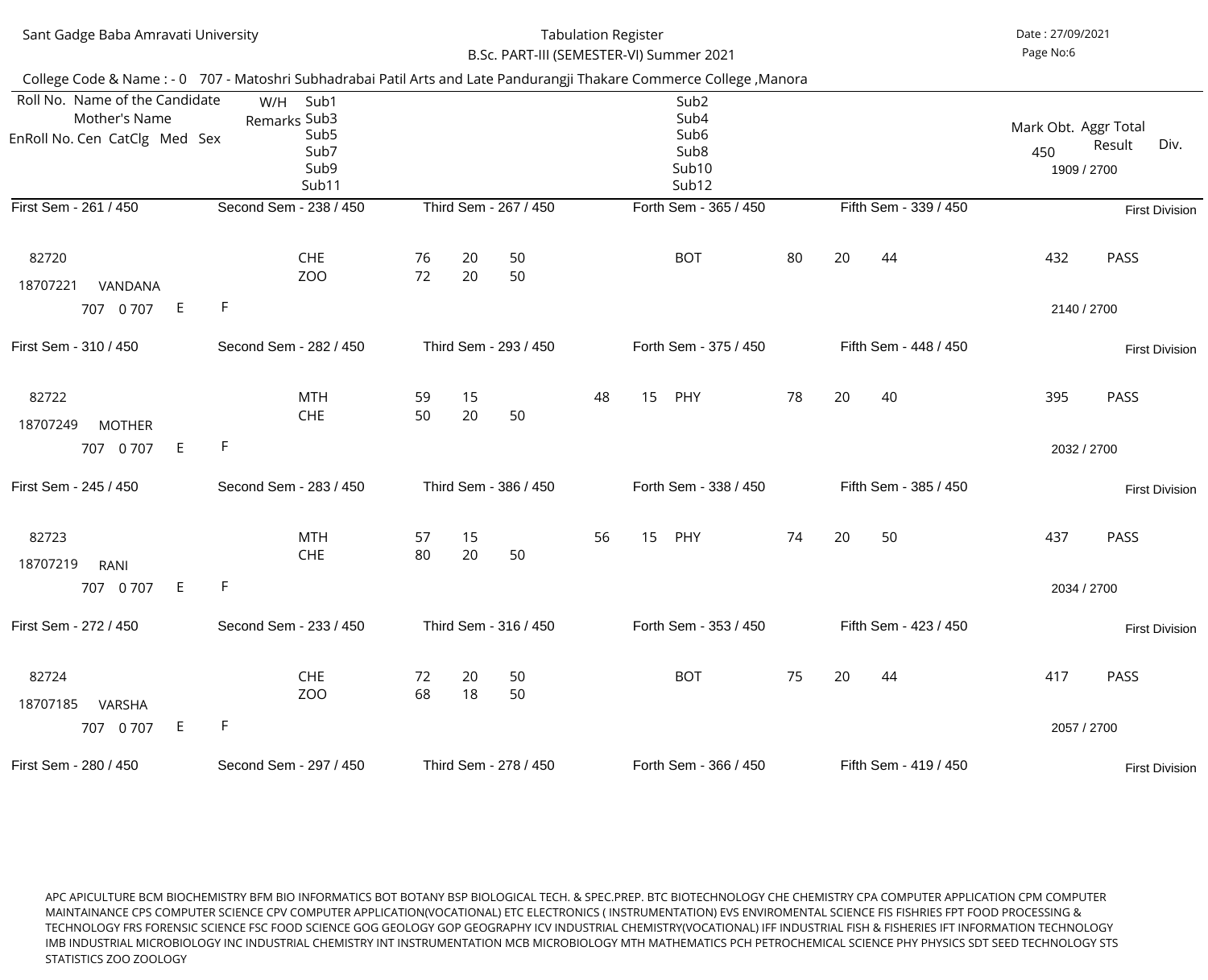| Sant Gadge Baba Amravati University                                                                                   |                        |                                                   | <b>Tabulation Register</b><br>B.Sc. PART-III (SEMESTER-VI) Summer 2021 |          | Date: 27/09/2021<br>Page No:7 |    |    |                                                                                    |    |    |                       |                             |                       |
|-----------------------------------------------------------------------------------------------------------------------|------------------------|---------------------------------------------------|------------------------------------------------------------------------|----------|-------------------------------|----|----|------------------------------------------------------------------------------------|----|----|-----------------------|-----------------------------|-----------------------|
| College Code & Name : - 0 707 - Matoshri Subhadrabai Patil Arts and Late Pandurangji Thakare Commerce College, Manora |                        |                                                   |                                                                        |          |                               |    |    |                                                                                    |    |    |                       |                             |                       |
| Roll No. Name of the Candidate<br>Mother's Name<br>EnRoll No. Cen CatClg Med Sex                                      | W/H<br>Remarks Sub3    | Sub1<br>Sub <sub>5</sub><br>Sub7<br>Sub9<br>Sub11 |                                                                        |          |                               |    |    | Sub <sub>2</sub><br>Sub4<br>Sub <sub>6</sub><br>Sub <sub>8</sub><br>Sub10<br>Sub12 |    |    |                       | Mark Obt. Aggr Total<br>450 | Div.<br>Result        |
| 82725<br>18707238<br>MANJU                                                                                            |                        | <b>MTH</b><br><b>CPS</b>                          | 59<br>64                                                               | 15<br>20 | 48                            | 60 | 15 | PHY                                                                                | 80 | 20 | 50                    | 431                         | <b>PASS</b>           |
| E<br>707 0 707                                                                                                        | F.                     |                                                   |                                                                        |          |                               |    |    |                                                                                    |    |    |                       |                             | 2282 / 2700           |
| First Sem - 389 / 450                                                                                                 | Second Sem - 273 / 450 |                                                   | Third Sem - 345 / 450                                                  |          |                               |    |    | Forth Sem - 407 / 450                                                              |    |    | Fifth Sem - 437 / 450 |                             | <b>First Division</b> |
| 82726<br>18707215<br><b>SHILA</b><br>E<br>707 0 707                                                                   | F.                     | <b>MTH</b><br><b>CHE</b>                          | 57<br>78                                                               | 15<br>20 | 50                            | 33 | 15 | PHY                                                                                | 68 | 20 | 50                    | 406                         | PASS<br>2025 / 2700   |
| First Sem - 238 / 450                                                                                                 | Second Sem - 289 / 450 |                                                   |                                                                        |          | Third Sem - 366 / 450         |    |    | Forth Sem - 328 / 450                                                              |    |    | Fifth Sem - 398 / 450 |                             | <b>First Division</b> |
| 82728<br>18707191<br><b>MOTHER</b>                                                                                    | -F                     | <b>CHE</b><br>ZO <sub>O</sub>                     | 68<br>74                                                               | 20<br>20 | 50<br>50                      |    |    | <b>BOT</b>                                                                         | 80 | 20 | 42                    | 424                         | <b>PASS</b>           |
| 707 0 707 E                                                                                                           |                        |                                                   |                                                                        |          |                               |    |    |                                                                                    |    |    |                       |                             | 2239 / 2700           |
| First Sem - 324 / 450                                                                                                 | Second Sem - 337 / 450 |                                                   |                                                                        |          | Third Sem - 323 / 450         |    |    | Forth Sem - 387 / 450                                                              |    |    | Fifth Sem - 444 / 450 |                             | <b>First Division</b> |
| 82729<br>KU GAURI ANIL GAURI ANIL<br><b>THAKARE</b><br>18707244<br><b>KIRAN</b>                                       |                        | <b>MTH</b><br><b>CHE</b>                          | 59<br>62                                                               | 15<br>20 | 50                            | 48 | 15 | PHY                                                                                | 80 | 20 | 48                    | 417                         |                       |
| E<br>707 0 707                                                                                                        | F W/G                  |                                                   |                                                                        |          |                               |    |    |                                                                                    |    |    |                       |                             | 1838 / 2700           |
| First Sem - 267 / 450                                                                                                 | Second Sem - 239 / 450 |                                                   |                                                                        |          | Third Sem - 269 / 450         |    |    | Forth Sem - 233 / 450                                                              |    |    | Fifth Sem - 413 / 450 |                             | <b>First Division</b> |
| 82731<br>18707248<br><b>REKHA</b><br>707 0 707<br>E.                                                                  | F.                     | <b>CHE</b><br>ZOO                                 | 60<br>72                                                               | 20<br>20 | 50<br>50                      |    |    | <b>BOT</b>                                                                         | 80 | 20 | 42                    | 414                         | PASS                  |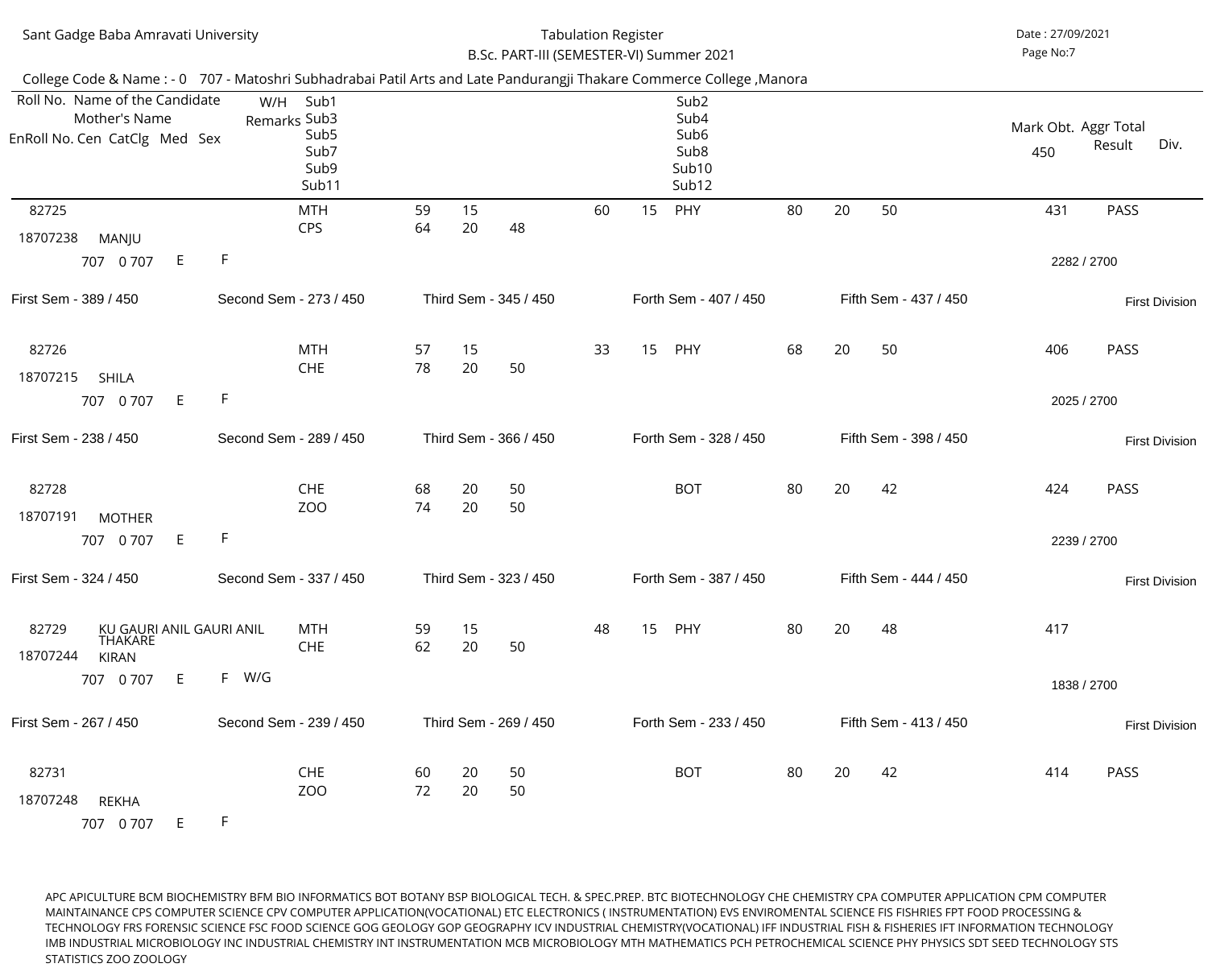| Sant Gadge Baba Amravati University                                                                                   |         |                                                                          | <b>Tabulation Register</b><br>B.Sc. PART-III (SEMESTER-VI) Summer 2021 |          | Date: 27/09/2021<br>Page No:8 |                       |                                                                                                |    |    |                       |                                            |                       |
|-----------------------------------------------------------------------------------------------------------------------|---------|--------------------------------------------------------------------------|------------------------------------------------------------------------|----------|-------------------------------|-----------------------|------------------------------------------------------------------------------------------------|----|----|-----------------------|--------------------------------------------|-----------------------|
| College Code & Name : - 0 707 - Matoshri Subhadrabai Patil Arts and Late Pandurangji Thakare Commerce College, Manora |         |                                                                          |                                                                        |          |                               |                       |                                                                                                |    |    |                       |                                            |                       |
| Roll No. Name of the Candidate<br>Mother's Name<br>EnRoll No. Cen CatClg Med Sex                                      |         | W/H<br>Sub1<br>Remarks Sub3<br>Sub <sub>5</sub><br>Sub7<br>Sub9<br>Sub11 |                                                                        |          |                               |                       | Sub <sub>2</sub><br>Sub4<br>Sub <sub>6</sub><br>Sub <sub>8</sub><br>Sub <sub>10</sub><br>Sub12 |    |    |                       | Mark Obt. Aggr Total<br>450<br>2049 / 2700 | Div.<br>Result        |
| First Sem - 295 / 450                                                                                                 |         | Second Sem - 274 / 450                                                   |                                                                        |          | Third Sem - 322 / 450         |                       | Forth Sem - 357 / 450                                                                          |    |    | Fifth Sem - 387 / 450 |                                            | <b>First Division</b> |
| 82733<br>18707258<br><b>MOTHER</b>                                                                                    |         | <b>CHE</b><br>ZO <sub>O</sub>                                            | 58<br>80                                                               | 20<br>20 | 50<br>50                      |                       | <b>BOT</b>                                                                                     | 80 | 20 | 46                    | 424                                        | <b>PASS</b>           |
| 707 0 707                                                                                                             | F<br>E  |                                                                          |                                                                        |          |                               |                       |                                                                                                |    |    |                       | 2217 / 2700                                |                       |
| First Sem - 315 / 450                                                                                                 |         | Second Sem - 326 / 450                                                   | Third Sem - 336 / 450                                                  |          |                               | Forth Sem - 366 / 450 |                                                                                                |    |    | Fifth Sem - 450 / 450 |                                            | <b>First Division</b> |
| 82735<br>18707224<br><b>MOTHER</b>                                                                                    |         | <b>CHE</b><br>ZO <sub>O</sub>                                            | 72<br>68                                                               | 20<br>18 | 50<br>50                      |                       | <b>BOT</b>                                                                                     | 78 | 20 | 46                    | 422                                        | PASS                  |
| 707 0 707                                                                                                             | F<br>E. |                                                                          |                                                                        |          |                               |                       |                                                                                                |    |    |                       | 1965 / 2700                                |                       |
| First Sem - 240 / 450                                                                                                 |         | Second Sem - 268 / 450                                                   |                                                                        |          | Third Sem - 262 / 450         |                       | Forth Sem - 347 / 450                                                                          |    |    | Fifth Sem - 426 / 450 |                                            | <b>First Division</b> |
| 82736<br>18707195<br><b>MOTHER</b>                                                                                    |         | <b>CHE</b><br>ZO <sub>O</sub>                                            | 80<br>72                                                               | 20<br>20 | 50<br>50                      |                       | <b>BOT</b>                                                                                     | 78 | 20 | 46                    | 436                                        | <b>PASS</b>           |
| 707 0 707                                                                                                             | F<br>E  |                                                                          |                                                                        |          |                               |                       |                                                                                                |    |    |                       | 2061 / 2700                                |                       |
| First Sem - 220 / 450                                                                                                 |         | Second Sem - 251 / 450                                                   | Third Sem - 410 / 450                                                  |          |                               |                       | Forth Sem - 320 / 450                                                                          |    |    | Fifth Sem - 424 / 450 |                                            | <b>First Division</b> |
| 82739<br>18707192<br><b>MOTHER</b>                                                                                    |         | <b>MTH</b><br><b>CHE</b>                                                 | 59<br>80                                                               | 15<br>20 | 50                            | 50                    | 15<br>PHY                                                                                      | 74 | 20 | 50                    | 433                                        | <b>PASS</b>           |
| 707 0 707                                                                                                             | F<br>E. |                                                                          |                                                                        |          |                               |                       |                                                                                                |    |    | 1921 / 2700           |                                            |                       |
| First Sem - 262 / 450                                                                                                 |         | Second Sem - 216 / 450                                                   |                                                                        |          | Third Sem - 241 / 450         |                       | Forth Sem - 346 / 450                                                                          |    |    | Fifth Sem - 423 / 450 |                                            | <b>First Division</b> |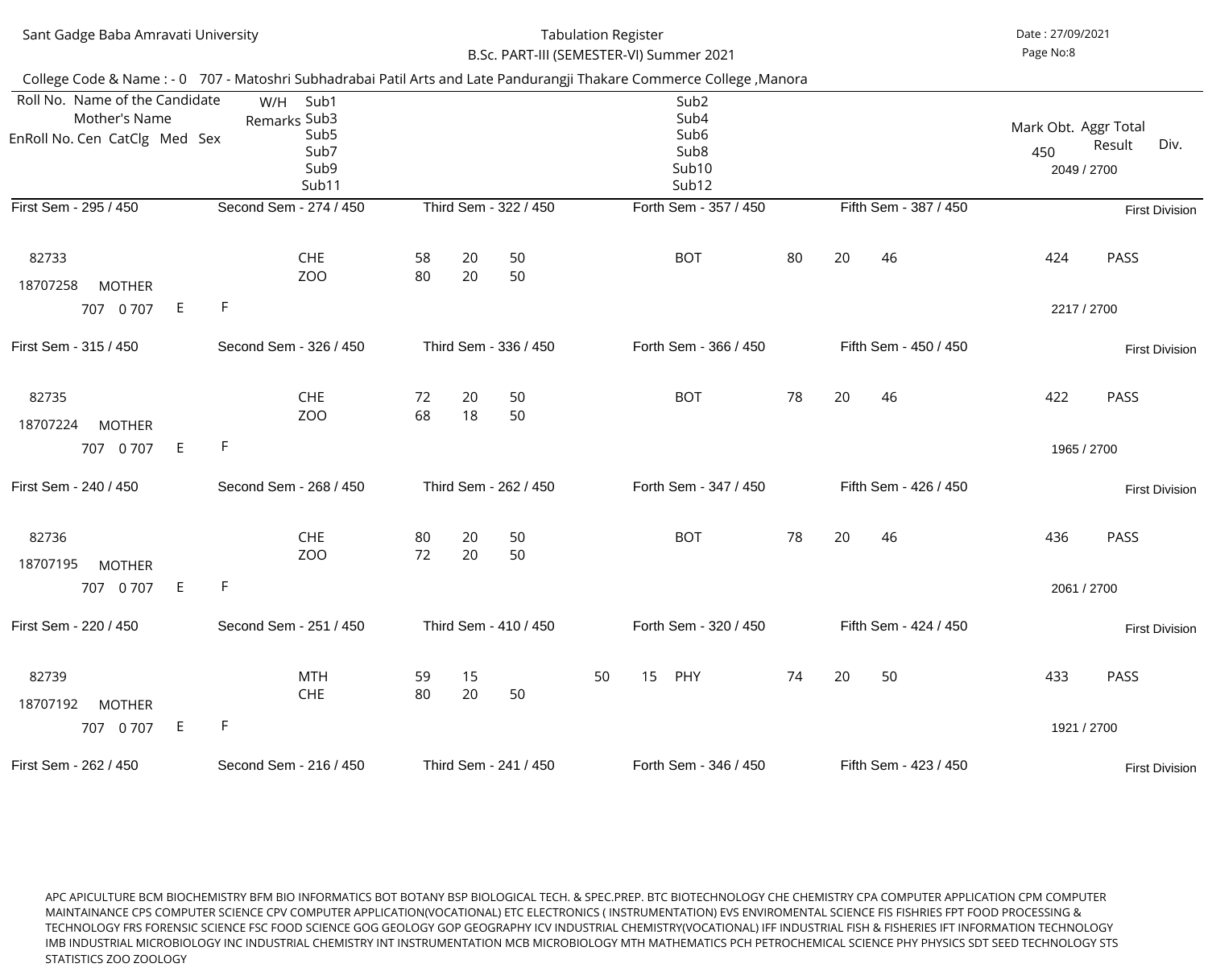| Sant Gadge Baba Amravati University                                                                                                                          | <b>Tabulation Register</b><br>B.Sc. PART-III (SEMESTER-VI) Summer 2021                                                | Date: 27/09/2021<br>Page No:9                  |
|--------------------------------------------------------------------------------------------------------------------------------------------------------------|-----------------------------------------------------------------------------------------------------------------------|------------------------------------------------|
|                                                                                                                                                              | College Code & Name : - 0 707 - Matoshri Subhadrabai Patil Arts and Late Pandurangji Thakare Commerce College, Manora |                                                |
| Roll No. Name of the Candidate<br>Sub1<br>W/H<br>Mother's Name<br>Remarks Sub3<br>Sub <sub>5</sub><br>EnRoll No. Cen CatClg Med Sex<br>Sub7<br>Sub9<br>Sub11 | Sub <sub>2</sub><br>Sub4<br>Sub <sub>6</sub><br>Sub <sub>8</sub><br>Sub10<br>Sub12                                    | Mark Obt. Aggr Total<br>Div.<br>Result<br>450  |
| 82741<br><b>CHE</b>                                                                                                                                          | 20<br>73<br>20<br>50<br>70<br><b>BOT</b>                                                                              | 44<br>411<br><b>PASS</b>                       |
| ZO <sub>O</sub><br>18707267<br><b>MOTHER</b>                                                                                                                 | 20<br>50<br>64                                                                                                        |                                                |
| F<br>E<br>707 0 707                                                                                                                                          |                                                                                                                       | 2022 / 2700                                    |
| Second Sem - 244 / 450<br>First Sem - 287 / 450                                                                                                              | Third Sem - 315 / 450<br>Forth Sem - 333 / 450                                                                        | Fifth Sem - 432 / 450<br><b>First Division</b> |
| <b>MTH</b><br>82743                                                                                                                                          | 15<br>20<br>57<br>15<br>PHY<br>80<br>60                                                                               | 435<br>PASS<br>44                              |
| <b>CHE</b><br>18707226<br><b>MOTHER</b>                                                                                                                      | 74<br>20<br>50                                                                                                        |                                                |
| F<br>$E_{\perp}$<br>707 0 707                                                                                                                                |                                                                                                                       | 2112 / 2700                                    |
| Second Sem - 270 / 450<br>First Sem - 309 / 450                                                                                                              | Third Sem - 311 / 450<br>Forth Sem - 377 / 450                                                                        | Fifth Sem - 410 / 450<br><b>First Division</b> |
| 82744<br>MTH                                                                                                                                                 | 20<br>13<br>15<br>72<br>57<br>20<br>PHY                                                                               | 48<br>377<br><b>PASS</b>                       |
| <b>CHE</b><br>18707240<br><b>VINA</b>                                                                                                                        | 62<br>20<br>50                                                                                                        |                                                |
| F<br>E.<br>707<br>0 707                                                                                                                                      |                                                                                                                       | 1929 / 2700                                    |
| First Sem - 271 / 450<br>Second Sem - 227 / 450                                                                                                              | Third Sem - 280 / 450<br>Forth Sem - 373 / 450                                                                        | Fifth Sem - 401 / 450<br><b>First Division</b> |
| <b>CHE</b><br>82745                                                                                                                                          | 75<br>20<br><b>BOT</b><br>20<br>50<br>76                                                                              | 427<br>PASS<br>44                              |
| ZOO<br>18707202<br><b>KAMINA</b>                                                                                                                             | 20<br>72<br>50                                                                                                        |                                                |
| F<br>$E_{\parallel}$<br>707 0 707                                                                                                                            |                                                                                                                       | 2011 / 2700                                    |
| First Sem - 298 / 450<br>Second Sem - 231 / 450                                                                                                              | Third Sem - 309 / 450<br>Forth Sem - 303 / 450                                                                        | Fifth Sem - 443 / 450<br><b>First Division</b> |
| 82747<br><b>MTH</b>                                                                                                                                          | 20<br>15 PHY<br>74<br>57<br>15<br>60                                                                                  | 50<br>401<br><b>PASS</b>                       |
| <b>CPS</b><br>18707217<br><b>MOTHER</b>                                                                                                                      | 62<br>20<br>28                                                                                                        |                                                |
| F<br>E<br>707 0 707                                                                                                                                          |                                                                                                                       |                                                |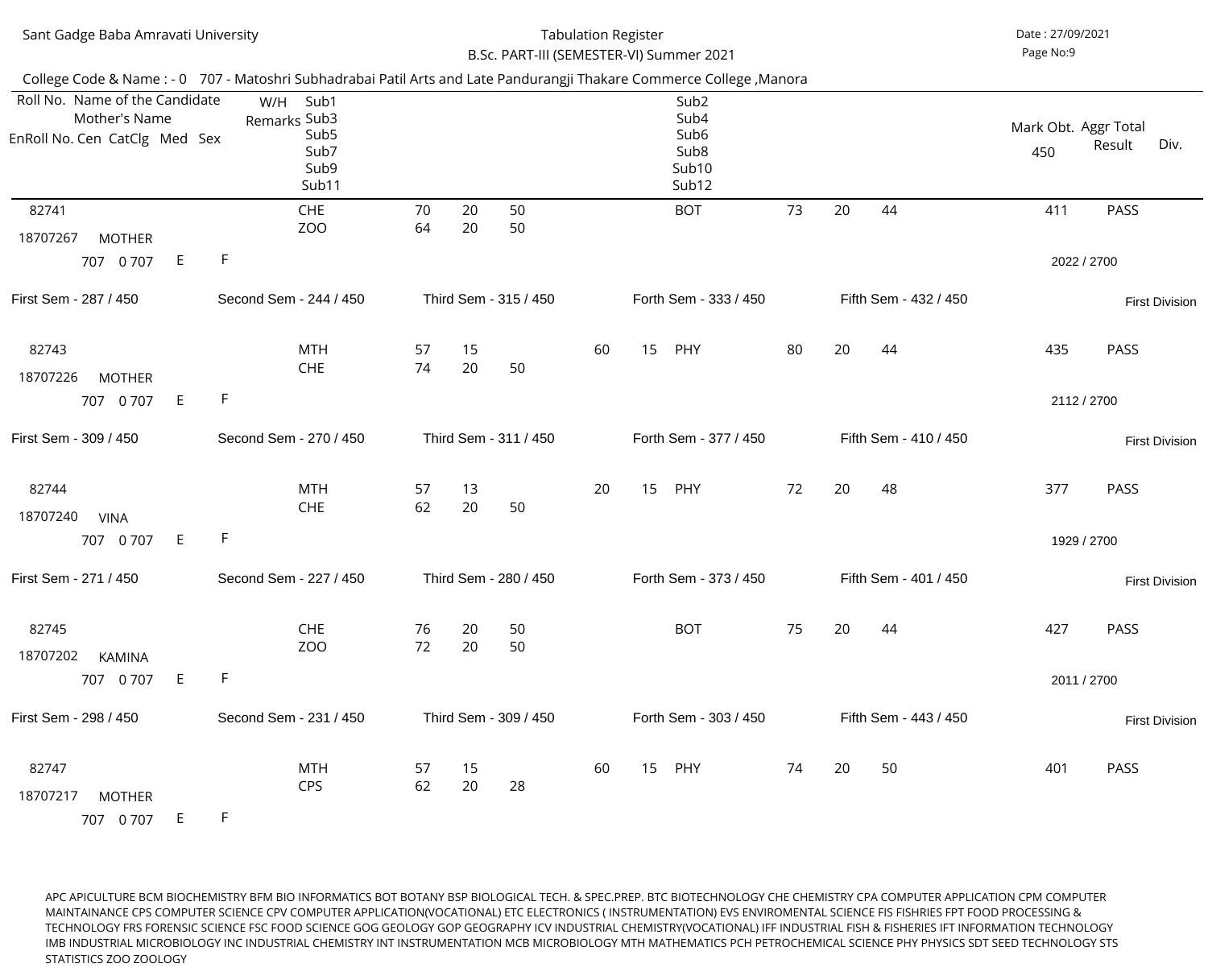| Sant Gadge Baba Amravati University                                              |                                                                          |                                  | <b>Tabulation Register</b><br>B.Sc. PART-III (SEMESTER-VI) Summer 2021                                                |                       | Date: 27/09/2021<br>Page No:10                               |  |  |
|----------------------------------------------------------------------------------|--------------------------------------------------------------------------|----------------------------------|-----------------------------------------------------------------------------------------------------------------------|-----------------------|--------------------------------------------------------------|--|--|
|                                                                                  |                                                                          |                                  | College Code & Name : - 0 707 - Matoshri Subhadrabai Patil Arts and Late Pandurangji Thakare Commerce College, Manora |                       |                                                              |  |  |
| Roll No. Name of the Candidate<br>Mother's Name<br>EnRoll No. Cen CatClg Med Sex | W/H<br>Sub1<br>Remarks Sub3<br>Sub <sub>5</sub><br>Sub7<br>Sub9<br>Sub11 |                                  | Sub <sub>2</sub><br>Sub4<br>Sub <sub>6</sub><br>Sub <sub>8</sub><br>Sub <sub>10</sub><br>Sub <sub>12</sub>            |                       | Mark Obt. Aggr Total<br>Result<br>Div.<br>450<br>2135 / 2700 |  |  |
| First Sem - 320 / 450                                                            | Second Sem - 258 / 450                                                   | Third Sem - 360 / 450            | Forth Sem - 371 / 450                                                                                                 | Fifth Sem - 425 / 450 | <b>First Division</b>                                        |  |  |
| 82748<br>18707203<br><b>SHUSHILA</b>                                             | <b>MTH</b><br><b>CHE</b>                                                 | 15<br>55<br>80<br>20<br>50       | 56<br>15<br>PHY                                                                                                       | 78<br>20<br>46        | 435<br><b>PASS</b>                                           |  |  |
| E.<br>707 0 707                                                                  | F.                                                                       |                                  |                                                                                                                       |                       | 2078 / 2700                                                  |  |  |
| First Sem - 258 / 450                                                            | Second Sem - 220 / 450                                                   | Third Sem - 432 / 450            | Forth Sem - 316 / 450                                                                                                 | Fifth Sem - 417 / 450 | <b>First Division</b>                                        |  |  |
| 82749<br>18707200<br>LAXMI                                                       | <b>MTH</b><br><b>CHE</b>                                                 | 15<br>57<br>80<br>20<br>50       | 15<br>53<br>PHY                                                                                                       | 80<br>20<br>46        | 436<br><b>PASS</b>                                           |  |  |
| E.<br>707 0 707                                                                  | F                                                                        |                                  |                                                                                                                       |                       | 2063 / 2700                                                  |  |  |
| First Sem - 219 / 450                                                            | Second Sem - 271 / 450                                                   | Third Sem - 419 / 450            | Forth Sem - 313 / 450                                                                                                 | Fifth Sem - 405 / 450 | <b>First Division</b>                                        |  |  |
| 82750<br><b>KU POONAM LOBHA</b><br><b>RATHOD</b><br>18707227<br>SHESHIKALA       | <b>CHE</b><br>ZO <sub>O</sub>                                            | 76<br>20<br>43<br>70<br>50<br>18 | <b>BOT</b>                                                                                                            | 75<br>20<br>44        | 416                                                          |  |  |
| E.<br>707 0 707                                                                  | W/A<br>F.                                                                |                                  |                                                                                                                       |                       | 1247 / 2700                                                  |  |  |
| First Sem - 158 / 450                                                            | Second Sem - 196 / 450                                                   | Third Sem - 197 / 450            | Forth Sem - 279 / 450                                                                                                 | Fifth Sem - 417 / 450 |                                                              |  |  |
| 82752<br>18707189<br><b>MOTHER</b><br>E.<br>707 0 707                            | <b>MTH</b><br><b>CPS</b><br>F                                            | 59<br>15<br>64<br>20<br>32       | 15<br>56<br>PHY                                                                                                       | 74<br>20<br>48        | 403<br>PASS<br>2027 / 2700                                   |  |  |
| First Sem - 290 / 450                                                            | Second Sem - 242 / 450                                                   | Third Sem - 298 / 450            | Forth Sem - 373 / 450                                                                                                 | Fifth Sem - 421 / 450 | <b>First Division</b>                                        |  |  |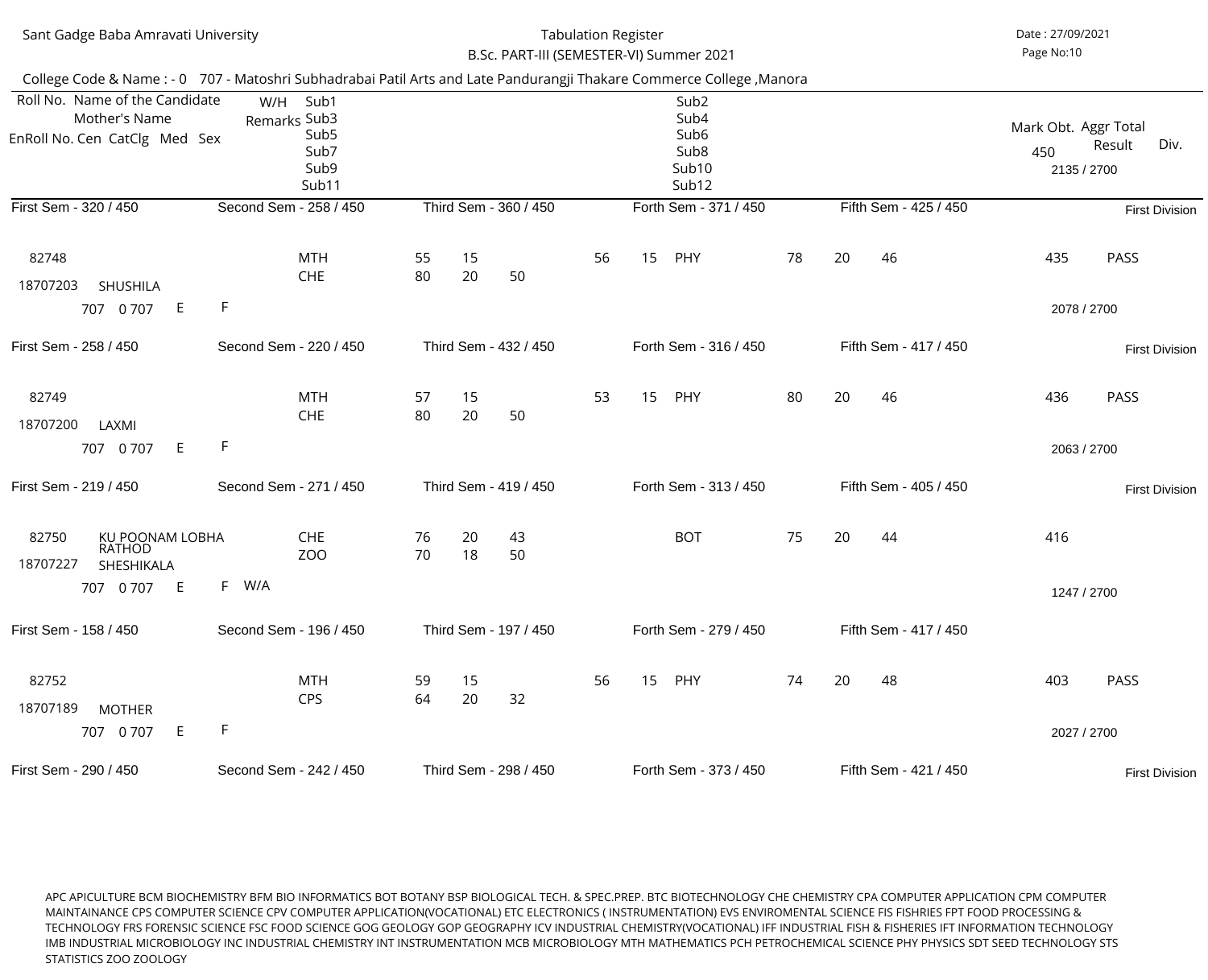| Sant Gadge Baba Amravati University                                                                                                                                                                       |                                                                          |                                  | <b>Tabulation Register</b><br>B.Sc. PART-III (SEMESTER-VI) Summer 2021 |                       | Date: 27/09/2021<br>Page No:11 |    |                                                                                                |    |    |                       |     |                                        |
|-----------------------------------------------------------------------------------------------------------------------------------------------------------------------------------------------------------|--------------------------------------------------------------------------|----------------------------------|------------------------------------------------------------------------|-----------------------|--------------------------------|----|------------------------------------------------------------------------------------------------|----|----|-----------------------|-----|----------------------------------------|
| College Code & Name : - 0 707 - Matoshri Subhadrabai Patil Arts and Late Pandurangji Thakare Commerce College, Manora<br>Roll No. Name of the Candidate<br>Mother's Name<br>EnRoll No. Cen CatClg Med Sex | Sub1<br>W/H<br>Remarks Sub3<br>Sub <sub>5</sub><br>Sub7<br>Sub9<br>Sub11 |                                  |                                                                        |                       |                                |    | Sub <sub>2</sub><br>Sub4<br>Sub <sub>6</sub><br>Sub <sub>8</sub><br>Sub <sub>10</sub><br>Sub12 |    |    |                       | 450 | Mark Obt. Aggr Total<br>Div.<br>Result |
| 82754<br>18707180<br><b>MOTHER</b><br>E<br>707 0 707                                                                                                                                                      | <b>MTH</b><br><b>CHE</b><br>F                                            | 57<br>80                         | 15<br>20                                                               | 50                    | 56                             | 15 | PHY                                                                                            | 80 | 20 | 46                    | 439 | <b>PASS</b><br>1985 / 2700             |
| First Sem - 259 / 450                                                                                                                                                                                     | Second Sem - 245 / 450                                                   |                                  |                                                                        | Third Sem - 275 / 450 |                                |    | Forth Sem - 359 / 450                                                                          |    |    | Fifth Sem - 408 / 450 |     | <b>First Division</b>                  |
| 82756<br>18707236<br><b>MANGALA</b><br>E<br>707 0 707                                                                                                                                                     | <b>CHE</b><br>ZO <sub>O</sub><br>$\mathsf F$                             | 70<br>66                         | 20<br>20                                                               | 50<br>50              |                                |    | <b>BOT</b>                                                                                     | 73 | 20 | 44                    | 413 | PASS<br>2025 / 2700                    |
| First Sem - 298 / 450                                                                                                                                                                                     | Second Sem - 247 / 450                                                   |                                  |                                                                        | Third Sem - 303 / 450 |                                |    | Forth Sem - 329 / 450                                                                          |    |    | Fifth Sem - 435 / 450 |     | <b>First Division</b>                  |
| 82758<br>18707272<br><b>MOTHER</b><br>E<br>707 0 707                                                                                                                                                      | <b>MTH</b><br><b>CHE</b><br>F                                            | 57<br>80                         | 15<br>20                                                               | 50                    | 60                             | 15 | PHY                                                                                            | 76 | 20 | 42                    | 435 | <b>PASS</b><br>1949 / 2700             |
| First Sem - 239 / 450                                                                                                                                                                                     | Second Sem - 228 / 450                                                   |                                  |                                                                        | Third Sem - 265 / 450 |                                |    | Forth Sem - 365 / 450                                                                          |    |    | Fifth Sem - 417 / 450 |     | <b>First Division</b>                  |
| 82759<br>18707212<br><b>URMILA</b><br>E<br>707 0 707                                                                                                                                                      | <b>MTH</b><br><b>CHE</b><br>F                                            | 59<br>72                         | 15<br>20                                                               | 50                    | 60                             | 15 | PHY                                                                                            | 78 | 20 | 42                    | 431 | <b>PASS</b><br>2070 / 2700             |
| First Sem - 295 / 450                                                                                                                                                                                     | Second Sem - 276 / 450                                                   |                                  |                                                                        | Third Sem - 285 / 450 |                                |    | Forth Sem - 365 / 450                                                                          |    |    | Fifth Sem - 418 / 450 |     | <b>First Division</b>                  |
| <b>KU SAIMA SAMREEN</b><br>82760<br><b>SHABBIR KHAN</b><br>18707208<br>SANJEEDA BANO<br>E.<br>707 0 707                                                                                                   | <b>CHE</b><br>ZO <sub>O</sub><br>F W/G                                   | 50<br>66<br>20<br>74<br>20<br>50 |                                                                        |                       |                                |    | <b>BOT</b>                                                                                     | 80 | 20 | 36                    | 416 |                                        |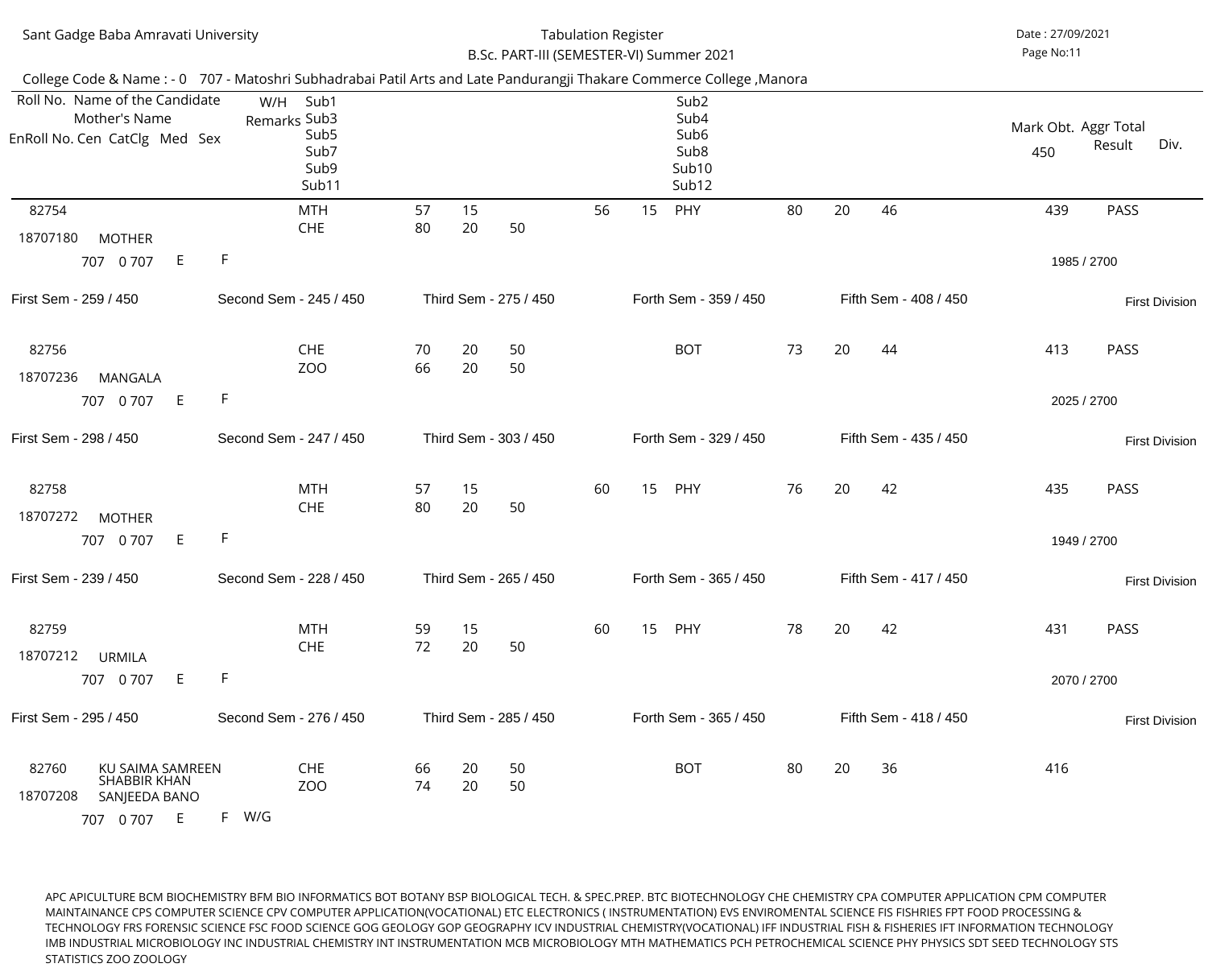| Sant Gadge Baba Amravati University                                              |                                                                                                                       |                       | <b>Tabulation Register</b><br>B.Sc. PART-III (SEMESTER-VI) Summer 2021 |                                                                                                | Date: 27/09/2021<br>Page No:12 |                       |                                            |                       |  |
|----------------------------------------------------------------------------------|-----------------------------------------------------------------------------------------------------------------------|-----------------------|------------------------------------------------------------------------|------------------------------------------------------------------------------------------------|--------------------------------|-----------------------|--------------------------------------------|-----------------------|--|
|                                                                                  | College Code & Name : - 0 707 - Matoshri Subhadrabai Patil Arts and Late Pandurangji Thakare Commerce College, Manora |                       |                                                                        |                                                                                                |                                |                       |                                            |                       |  |
| Roll No. Name of the Candidate<br>Mother's Name<br>EnRoll No. Cen CatClg Med Sex | W/H<br>Sub1<br>Remarks Sub3<br>Sub <sub>5</sub><br>Sub7<br>Sub9<br>Sub11                                              |                       |                                                                        | Sub <sub>2</sub><br>Sub4<br>Sub <sub>6</sub><br>Sub <sub>8</sub><br>Sub <sub>10</sub><br>Sub12 |                                |                       | Mark Obt. Aggr Total<br>450<br>2148 / 2700 | Div.<br>Result        |  |
| First Sem - 308 / 450                                                            | Second Sem - 264 / 450                                                                                                | Third Sem - 350 / 450 |                                                                        | Forth Sem - 363 / 450                                                                          |                                | Fifth Sem - 447 / 450 |                                            | <b>First Division</b> |  |
| 82762<br>18707245<br><b>MOTHER</b>                                               | <b>CHE</b><br>ZO <sub>O</sub>                                                                                         | 20<br>70<br>74<br>20  | 50<br>50                                                               | <b>BOT</b>                                                                                     | 70                             | 20<br>44              | 418                                        | <b>PASS</b>           |  |
| E<br>707 0 707                                                                   | F                                                                                                                     |                       |                                                                        |                                                                                                |                                |                       | 2094 / 2700                                |                       |  |
| First Sem - 251 / 450                                                            | Second Sem - 253 / 450                                                                                                | Third Sem - 418 / 450 |                                                                        | Forth Sem - 320 / 450                                                                          |                                | Fifth Sem - 434 / 450 |                                            | <b>First Division</b> |  |
| 82764<br>18707182<br><b>MOTHER</b>                                               | <b>CHE</b><br>ZO <sub>O</sub>                                                                                         | 20<br>76<br>20<br>76  | 50<br>50                                                               | <b>BOT</b>                                                                                     | 80                             | 20<br>44              | 436                                        | <b>PASS</b>           |  |
| E<br>707 0 707                                                                   | $\mathsf{F}$                                                                                                          |                       |                                                                        |                                                                                                |                                |                       | 2119 / 2700                                |                       |  |
| First Sem - 252 / 450                                                            | Second Sem - 301 / 450                                                                                                | Third Sem - 304 / 450 |                                                                        | Forth Sem - 378 / 450                                                                          |                                | Fifth Sem - 448 / 450 |                                            | <b>First Division</b> |  |
| 82766<br>18707241<br><b>MOTHER</b>                                               | <b>MTH</b><br><b>CHE</b>                                                                                              | 15<br>59<br>20<br>80  | 50                                                                     | 56<br>15<br>PHY                                                                                | 80                             | 20<br>48              | 443                                        | <b>PASS</b>           |  |
| E<br>707 0 707                                                                   | F                                                                                                                     |                       |                                                                        |                                                                                                |                                |                       | 2313 / 2700                                |                       |  |
| First Sem - 394 / 450                                                            | Second Sem - 332 / 450                                                                                                | Third Sem - 332 / 450 |                                                                        | Forth Sem - 394 / 450                                                                          |                                | Fifth Sem - 418 / 450 |                                            | <b>First Division</b> |  |
| 82767<br>18707209<br>VANDANA                                                     | <b>MTH</b><br><b>CHE</b><br>F                                                                                         | 15<br>55<br>78<br>20  | 50                                                                     | 59<br>15<br>PHY                                                                                | 80                             | 20<br>50              | 442                                        | <b>PASS</b>           |  |
| E.<br>707 0 707                                                                  |                                                                                                                       |                       |                                                                        |                                                                                                |                                |                       | 1792 / 2700                                |                       |  |
| First Sem - 235 / 450                                                            | Second Sem - 220 / 450                                                                                                | Third Sem - 241 / 450 |                                                                        | Forth Sem - 233 / 450                                                                          | Fifth Sem - 421 / 450          | <b>First Division</b> |                                            |                       |  |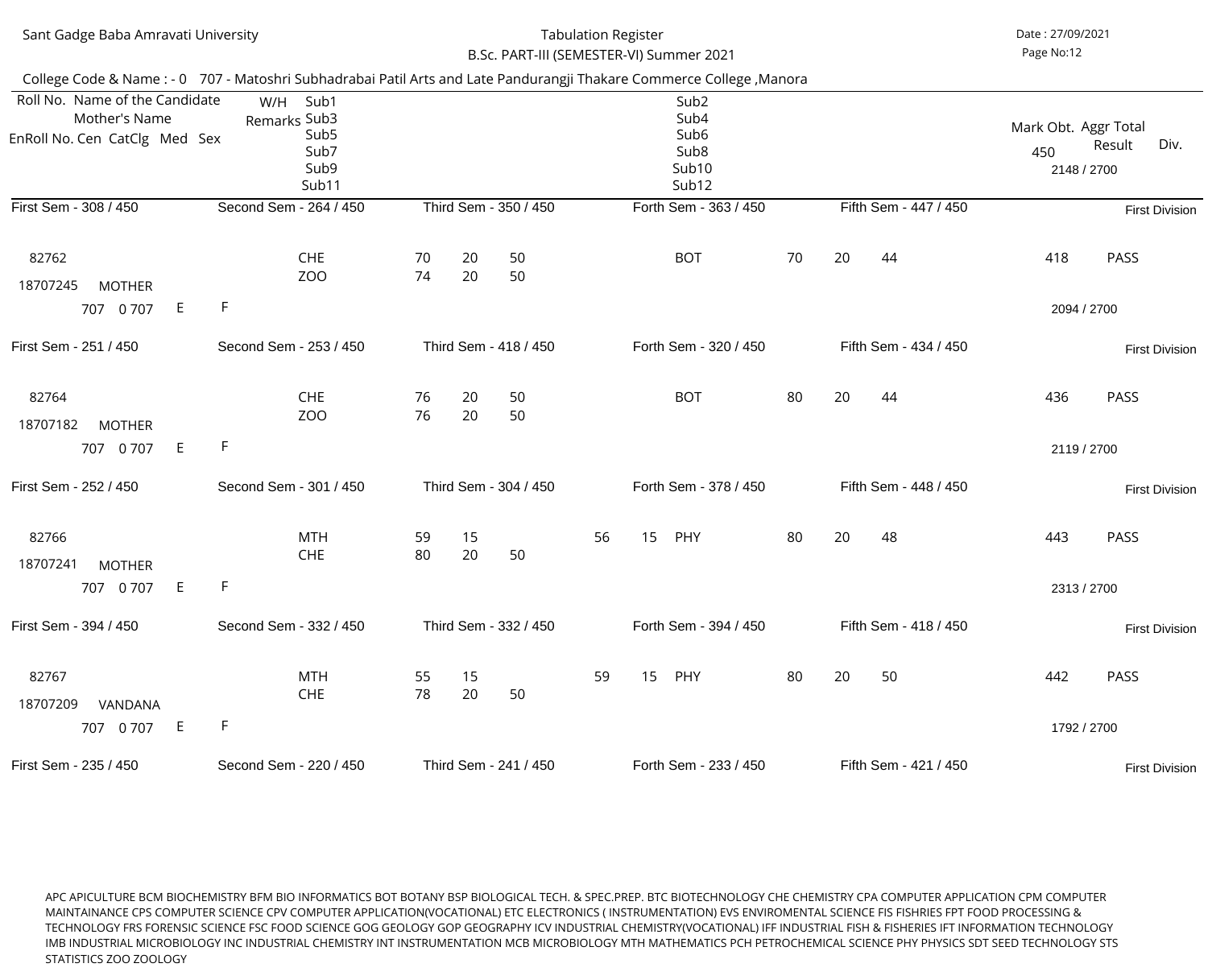| Sant Gadge Baba Amravati University                                                                                   |              |                                                                   | <b>Tabulation Register</b><br>B.Sc. PART-III (SEMESTER-VI) Summer 2021 |    | Date: 27/09/2021<br>Page No:13 |    |    |                                                                                                |    |    |    |                       |                             |             |                       |
|-----------------------------------------------------------------------------------------------------------------------|--------------|-------------------------------------------------------------------|------------------------------------------------------------------------|----|--------------------------------|----|----|------------------------------------------------------------------------------------------------|----|----|----|-----------------------|-----------------------------|-------------|-----------------------|
| College Code & Name : - 0 707 - Matoshri Subhadrabai Patil Arts and Late Pandurangji Thakare Commerce College, Manora |              |                                                                   |                                                                        |    |                                |    |    |                                                                                                |    |    |    |                       |                             |             |                       |
| Roll No. Name of the Candidate<br>Mother's Name<br>EnRoll No. Cen CatClg Med Sex                                      | W/H          | Sub1<br>Remarks Sub3<br>Sub <sub>5</sub><br>Sub7<br>Sub9<br>Sub11 |                                                                        |    |                                |    |    | Sub <sub>2</sub><br>Sub4<br>Sub <sub>6</sub><br>Sub <sub>8</sub><br>Sub <sub>10</sub><br>Sub12 |    |    |    |                       | Mark Obt. Aggr Total<br>450 | Result      | Div.                  |
| 82770                                                                                                                 |              | <b>CHE</b>                                                        | 80                                                                     | 20 | 50                             |    |    | <b>BOT</b>                                                                                     | 80 | 20 | 44 |                       | 436                         | <b>PASS</b> |                       |
| 18707211<br><b>MOTHER</b>                                                                                             |              | ZOO                                                               | 72                                                                     | 20 | 50                             |    |    |                                                                                                |    |    |    |                       |                             |             |                       |
| E<br>707 0 707                                                                                                        | F            |                                                                   |                                                                        |    |                                |    |    |                                                                                                |    |    |    |                       |                             | 2276 / 2700 |                       |
| First Sem - 345 / 450                                                                                                 |              | Second Sem - 322 / 450                                            | Third Sem - 328 / 450                                                  |    |                                |    |    | Forth Sem - 398 / 450                                                                          |    |    |    | Fifth Sem - 447 / 450 |                             |             | <b>First Division</b> |
| 82771                                                                                                                 |              | <b>MTH</b>                                                        | 57                                                                     | 15 |                                | 48 | 15 | PHY                                                                                            | 66 | 20 | 48 |                       | 381                         | PASS        |                       |
| 18707246<br>SANGITA                                                                                                   |              | <b>CPS</b>                                                        | 60                                                                     | 20 | 32                             |    |    |                                                                                                |    |    |    |                       |                             |             |                       |
| E<br>707 0 707                                                                                                        | $\mathsf{F}$ |                                                                   |                                                                        |    |                                |    |    |                                                                                                |    |    |    |                       |                             | 1859 / 2700 |                       |
| First Sem - 238 / 450                                                                                                 |              | Second Sem - 233 / 450                                            |                                                                        |    | Third Sem - 243 / 450          |    |    | Forth Sem - 353 / 450                                                                          |    |    |    | Fifth Sem - 411 / 450 |                             |             | <b>First Division</b> |
| 82773                                                                                                                 |              | <b>MTH</b>                                                        | 59                                                                     | 15 |                                | 60 | 15 | PHY                                                                                            | 80 | 20 | 50 |                       | 449                         | <b>PASS</b> |                       |
| 18707221<br><b>DHURPATA</b>                                                                                           |              | <b>CHE</b>                                                        | 80                                                                     | 20 | 50                             |    |    |                                                                                                |    |    |    |                       |                             |             |                       |
| E<br>707 0 707                                                                                                        | F            |                                                                   |                                                                        |    |                                |    |    |                                                                                                |    |    |    |                       |                             | 2229 / 2700 |                       |
| First Sem - 336 / 450                                                                                                 |              | Second Sem - 276 / 450                                            |                                                                        |    | Third Sem - 335 / 450          |    |    | Forth Sem - 396 / 450                                                                          |    |    |    | Fifth Sem - 437 / 450 |                             |             | <b>First Division</b> |
| 82775                                                                                                                 |              | <b>CHE</b>                                                        | 66                                                                     | 20 | 50                             |    |    | <b>BOT</b>                                                                                     | 80 | 20 | 44 |                       | 426                         | PASS        |                       |
| 18707175<br><b>MOTHER</b>                                                                                             |              | ZO <sub>O</sub>                                                   | 76                                                                     | 20 | 50                             |    |    |                                                                                                |    |    |    |                       |                             |             |                       |
| E<br>707 0 707                                                                                                        | F            |                                                                   |                                                                        |    |                                |    |    |                                                                                                |    |    |    |                       |                             | 2016 / 2700 |                       |
| First Sem - 258 / 450                                                                                                 |              | Second Sem - 252 / 450                                            |                                                                        |    | Third Sem - 270 / 450          |    |    | Forth Sem - 360 / 450                                                                          |    |    |    | Fifth Sem - 450 / 450 |                             |             | <b>First Division</b> |
| 82777                                                                                                                 |              | <b>CHE</b>                                                        | 80                                                                     | 20 | 50                             |    |    | <b>BOT</b>                                                                                     | 80 | 20 | 44 |                       | 440                         | <b>PASS</b> |                       |
| 18707222<br><b>MOTHER</b>                                                                                             |              | ZOO                                                               | 76                                                                     | 20 | 50                             |    |    |                                                                                                |    |    |    |                       |                             |             |                       |
| E.<br>707 0 707                                                                                                       | F            |                                                                   |                                                                        |    |                                |    |    |                                                                                                |    |    |    |                       |                             |             |                       |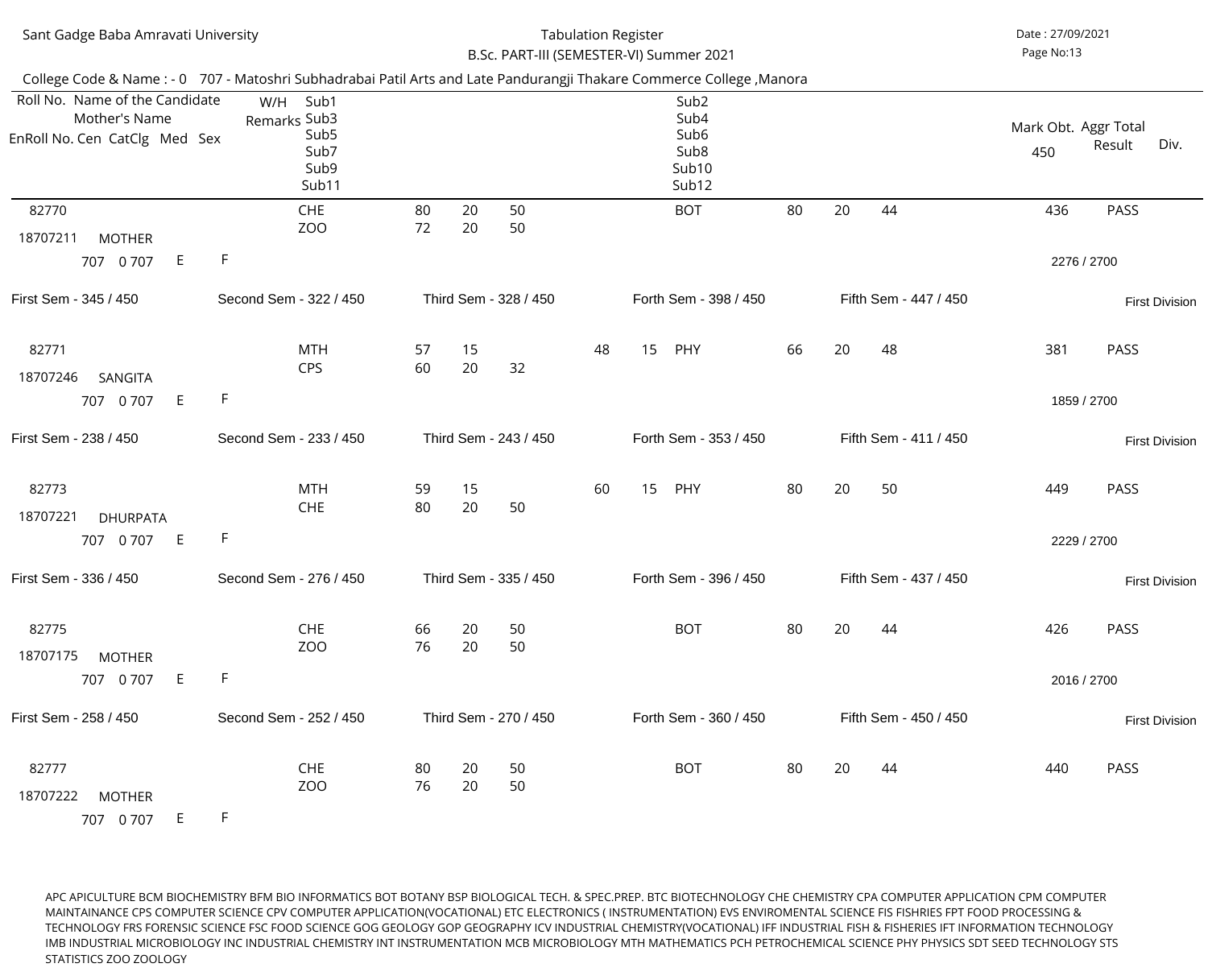| Sant Gadge Baba Amravati University                                              |                                                                                                                       |                       |          | <b>Tabulation Register</b><br>B.Sc. PART-III (SEMESTER-VI) Summer 2021 |                                                                                                            | Date: 27/09/2021<br>Page No:14 |    |                       |                                                              |                       |  |  |
|----------------------------------------------------------------------------------|-----------------------------------------------------------------------------------------------------------------------|-----------------------|----------|------------------------------------------------------------------------|------------------------------------------------------------------------------------------------------------|--------------------------------|----|-----------------------|--------------------------------------------------------------|-----------------------|--|--|
|                                                                                  | College Code & Name : - 0 707 - Matoshri Subhadrabai Patil Arts and Late Pandurangji Thakare Commerce College, Manora |                       |          |                                                                        |                                                                                                            |                                |    |                       |                                                              |                       |  |  |
| Roll No. Name of the Candidate<br>Mother's Name<br>EnRoll No. Cen CatClg Med Sex | W/H<br>Sub1<br>Remarks Sub3<br>Sub <sub>5</sub><br>Sub7<br>Sub9<br>Sub11                                              |                       |          |                                                                        | Sub <sub>2</sub><br>Sub4<br>Sub <sub>6</sub><br>Sub <sub>8</sub><br>Sub <sub>10</sub><br>Sub <sub>12</sub> |                                |    |                       | Mark Obt. Aggr Total<br>Div.<br>Result<br>450<br>2327 / 2700 |                       |  |  |
| First Sem - 349 / 450                                                            | Second Sem - 363 / 450                                                                                                |                       |          | Third Sem - 340 / 450                                                  | Forth Sem - 396 / 450                                                                                      |                                |    | Fifth Sem - 439 / 450 |                                                              | <b>First Division</b> |  |  |
| 82778<br>18707210<br>RANJANA                                                     | <b>CHE</b><br>ZO <sub>O</sub>                                                                                         | 70<br>64              | 20<br>20 | 50<br>50                                                               | <b>BOT</b>                                                                                                 | 73                             | 20 | 42                    | 409                                                          | <b>PASS</b>           |  |  |
| E<br>707 0 707                                                                   | F                                                                                                                     |                       |          |                                                                        |                                                                                                            |                                |    |                       | 2140 / 2700                                                  |                       |  |  |
| First Sem - 364 / 450                                                            | Second Sem - 299 / 450                                                                                                | Third Sem - 408 / 450 |          |                                                                        | Forth Sem - 301 / 450                                                                                      |                                |    | Fifth Sem - 359 / 450 |                                                              | <b>First Division</b> |  |  |
| 82780<br>18707187<br><b>KAVITA</b>                                               | <b>CHE</b><br>ZO <sub>O</sub>                                                                                         | 64<br>76              | 20<br>16 | 50<br>50                                                               | <b>BOT</b>                                                                                                 | 80                             | 20 | 40                    | 416                                                          | <b>PASS</b>           |  |  |
| E<br>707 0 707                                                                   | F                                                                                                                     |                       |          |                                                                        |                                                                                                            |                                |    |                       | 2313 / 2700                                                  |                       |  |  |
| First Sem - 364 / 450                                                            | Second Sem - 350 / 450                                                                                                |                       |          | Third Sem - 341 / 450                                                  | Forth Sem - 396 / 450                                                                                      |                                |    | Fifth Sem - 446 / 450 |                                                              | <b>First Division</b> |  |  |
| 82782<br>18707193<br><b>MOTHER</b>                                               | <b>CHE</b><br>ZO <sub>O</sub>                                                                                         | 74<br>72              | 20<br>20 | 50<br>50                                                               | <b>BOT</b>                                                                                                 | 75                             | 20 | 44                    | 425                                                          | <b>PASS</b>           |  |  |
| E<br>707 0 707                                                                   | F                                                                                                                     |                       |          |                                                                        |                                                                                                            |                                |    |                       | 2141 / 2700                                                  |                       |  |  |
| First Sem - 282 / 450                                                            | Second Sem - 284 / 450                                                                                                | Third Sem - 336 / 450 |          |                                                                        | Forth Sem - 366 / 450                                                                                      |                                |    | Fifth Sem - 448 / 450 |                                                              | <b>First Division</b> |  |  |
| 82783<br>18707233<br>VANDANA<br>E<br>707 0 707                                   | <b>CHE</b><br>ZO <sub>O</sub><br>F                                                                                    | 76<br>76              | 20<br>20 | 50<br>50                                                               | <b>BOT</b>                                                                                                 | 78                             | 20 | 44                    | 434<br>2088 / 2700                                           | <b>PASS</b>           |  |  |
|                                                                                  |                                                                                                                       |                       |          |                                                                        |                                                                                                            |                                |    |                       |                                                              |                       |  |  |
| First Sem - 271 / 450                                                            | Second Sem - 303 / 450                                                                                                |                       |          | Third Sem - 287 / 450                                                  | Forth Sem - 369 / 450                                                                                      |                                |    | Fifth Sem - 424 / 450 |                                                              | <b>First Division</b> |  |  |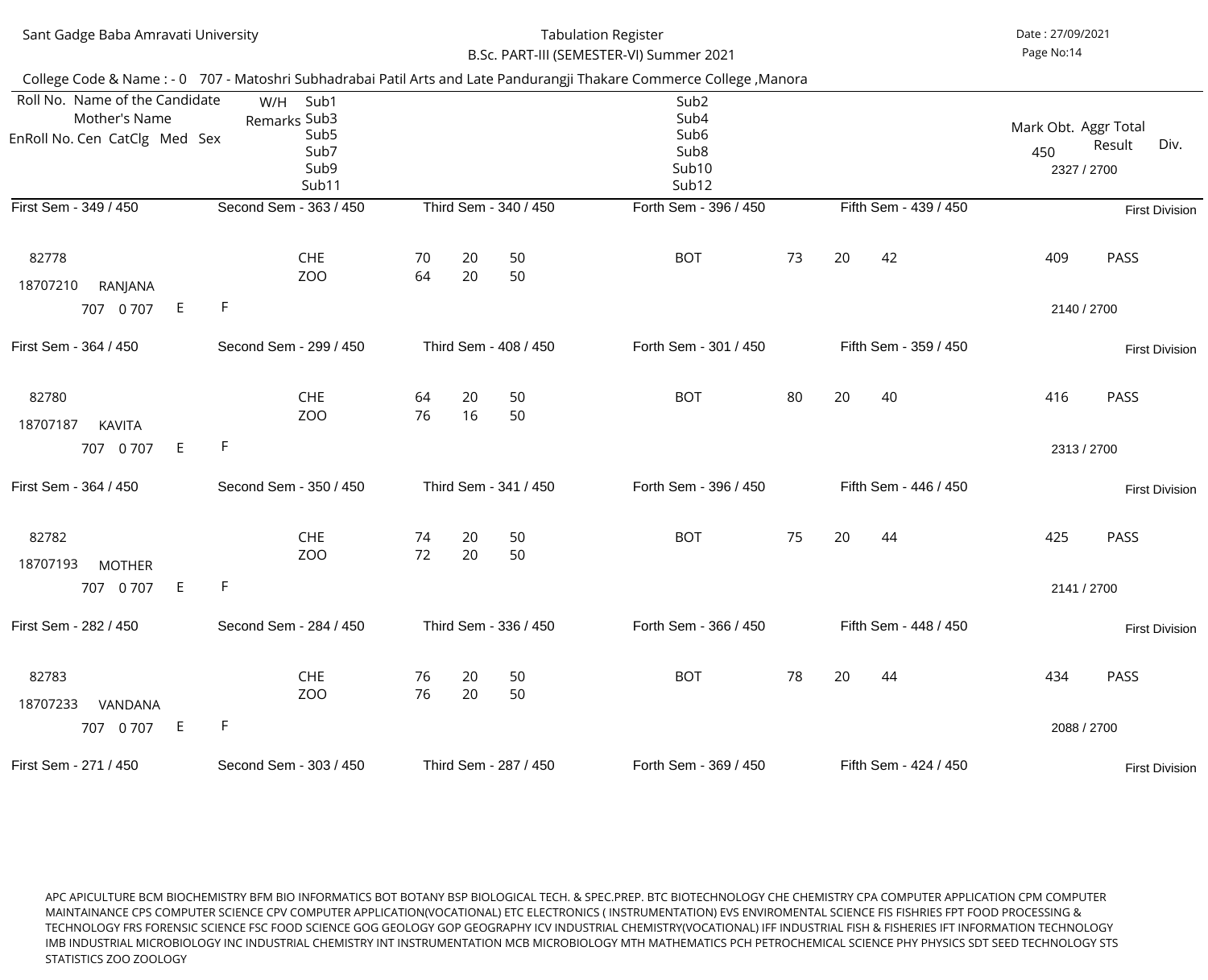| Sant Gadge Baba Amravati University |                                                                                                                                                                                                           |           |                                                                   |                       |          | <b>Tabulation Register</b><br>B.Sc. PART-III (SEMESTER-VI) Summer 2021 |    | Date: 27/09/2021<br>Page No:15 |                                                                                                            |    |    |                       |                             |                       |  |
|-------------------------------------|-----------------------------------------------------------------------------------------------------------------------------------------------------------------------------------------------------------|-----------|-------------------------------------------------------------------|-----------------------|----------|------------------------------------------------------------------------|----|--------------------------------|------------------------------------------------------------------------------------------------------------|----|----|-----------------------|-----------------------------|-----------------------|--|
|                                     | College Code & Name : - 0 707 - Matoshri Subhadrabai Patil Arts and Late Pandurangji Thakare Commerce College, Manora<br>Roll No. Name of the Candidate<br>Mother's Name<br>EnRoll No. Cen CatClg Med Sex | W/H       | Sub1<br>Remarks Sub3<br>Sub <sub>5</sub><br>Sub7<br>Sub9<br>Sub11 |                       |          |                                                                        |    |                                | Sub <sub>2</sub><br>Sub4<br>Sub <sub>6</sub><br>Sub <sub>8</sub><br>Sub <sub>10</sub><br>Sub <sub>12</sub> |    |    |                       | Mark Obt. Aggr Total<br>450 | Div.<br>Result        |  |
| 82785                               | MANOJ BHAURAV RATHOD<br>SAVITA<br>H<br>707 0 707                                                                                                                                                          | M W/G     | CHE<br>ZOO                                                        | 44<br>50              | 20<br>10 | 48<br>25                                                               |    |                                | <b>BOT</b>                                                                                                 | 78 | 20 | 40                    | 335<br>1818 / 2700          |                       |  |
|                                     | First Sem - 236 / 450                                                                                                                                                                                     |           | Second Sem - 304 / 450                                            | Third Sem - 331 / 450 |          |                                                                        |    |                                | Forth Sem - 287 / 450                                                                                      |    |    | Fifth Sem - 325 / 450 |                             | <b>First Division</b> |  |
| 82786                               | MEGHA RAJU MANWAR<br><b>PUSHPA</b><br>M<br>707 0 707                                                                                                                                                      | W/G<br>F. | <b>CHE</b><br>ZO <sub>O</sub>                                     | 72<br>60              | 20<br>18 | 50<br>50                                                               |    |                                | <b>BOT</b>                                                                                                 | 78 | 20 | 44                    | 412<br>2128 / 2700          |                       |  |
|                                     | First Sem - 334 / 450                                                                                                                                                                                     |           | Second Sem - 259 / 450                                            |                       |          | Third Sem - 273 / 450                                                  |    |                                | Forth Sem - 421 / 450                                                                                      |    |    | Fifth Sem - 429 / 450 |                             | <b>First Division</b> |  |
| 82788                               | MOHAMMAD DANISH<br><b>AHMAD</b><br>M<br>707 0 707<br>M                                                                                                                                                    | M W/G     | <b>CHE</b><br>ZOO                                                 | 68<br>74              | 20<br>20 | 50<br>48                                                               |    |                                | <b>BOT</b>                                                                                                 | 78 | 20 | 38                    | 416<br>2069 / 2700          |                       |  |
|                                     | First Sem - 230 / 450                                                                                                                                                                                     |           | Second Sem - 312 / 450                                            |                       |          | Third Sem - 319 / 450                                                  |    |                                | Forth Sem - 342 / 450                                                                                      |    |    | Fifth Sem - 450 / 450 |                             |                       |  |
| 82790                               | MOHD SHARIQUE MOHD<br>ZAKIR<br>SHABANA<br>M<br>707 0 707                                                                                                                                                  | M W/G     | <b>CHE</b><br>ZOO                                                 | 72<br>74              | 20<br>20 | 35<br>50                                                               |    |                                | <b>BOT</b>                                                                                                 | 73 | 20 | 42                    | 406<br>2160 / 2700          |                       |  |
|                                     | First Sem - 294 / 450                                                                                                                                                                                     |           | Second Sem - 242 / 450                                            |                       |          | Third Sem - 362 / 450                                                  |    |                                | Forth Sem - 414 / 450                                                                                      |    |    | Fifth Sem - 442 / 450 |                             |                       |  |
| 82792                               | NIKHIL RAMESH RAUT<br><b>SUNITA</b><br>707 0 707<br>E.                                                                                                                                                    | M W/G     | MTH<br><b>CPS</b>                                                 | 59<br>62              | 13<br>20 | 32                                                                     | 42 | 15                             | PHY                                                                                                        | 72 | 15 | 40                    | 370                         |                       |  |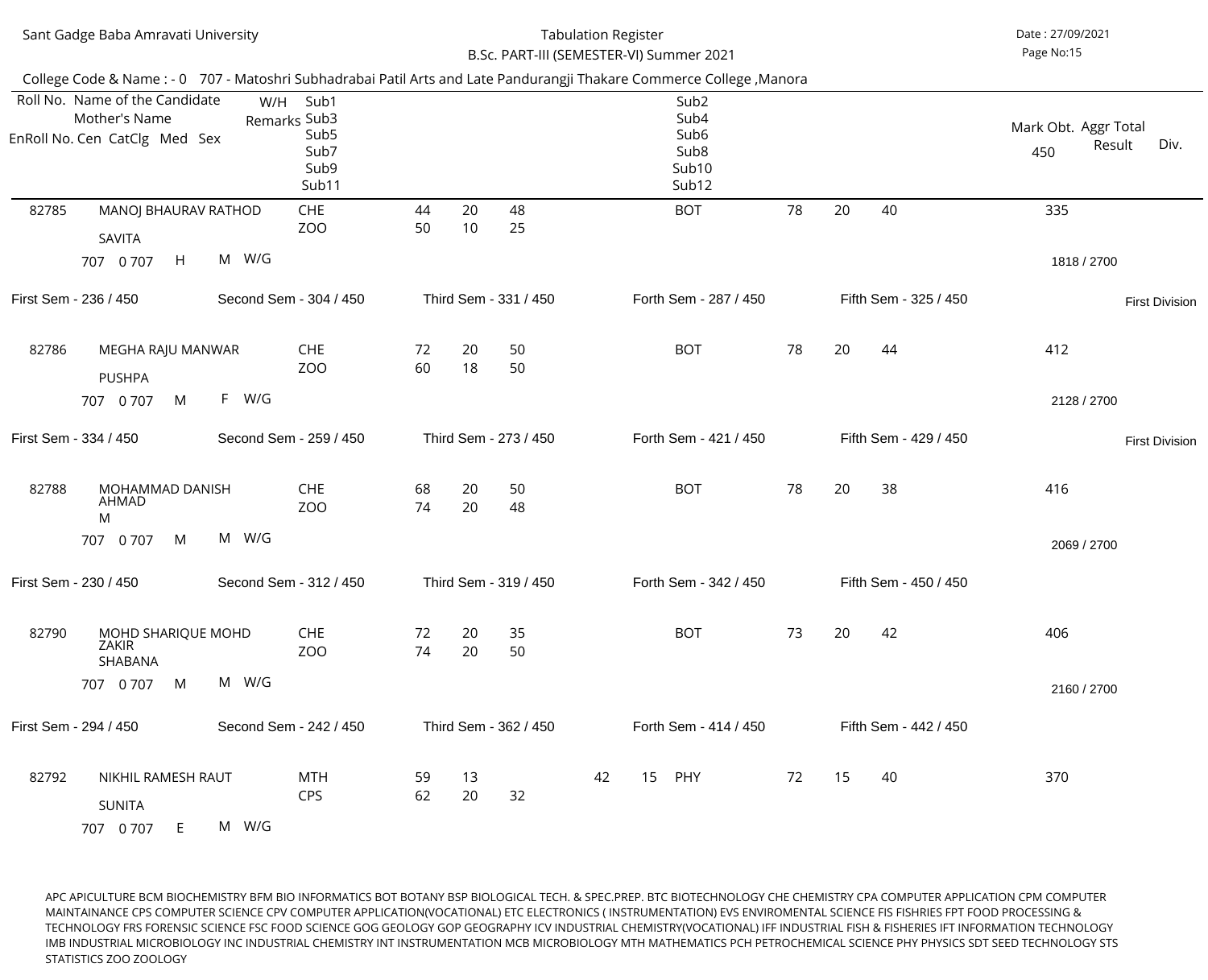| Sant Gadge Baba Amravati University                                                                                   |                    |                        |                                                                   |      | B.Sc. PART-III (SEMESTER-VI) Summer 2021 | <b>Tabulation Register</b> |                       |    |    |                                                                                                |    | Date: 27/09/2021<br>Page No:16 |                       |                                            |                       |
|-----------------------------------------------------------------------------------------------------------------------|--------------------|------------------------|-------------------------------------------------------------------|------|------------------------------------------|----------------------------|-----------------------|----|----|------------------------------------------------------------------------------------------------|----|--------------------------------|-----------------------|--------------------------------------------|-----------------------|
| College Code & Name : - 0 707 - Matoshri Subhadrabai Patil Arts and Late Pandurangji Thakare Commerce College, Manora |                    |                        |                                                                   |      |                                          |                            |                       |    |    |                                                                                                |    |                                |                       |                                            |                       |
| Roll No. Name of the Candidate<br>Mother's Name<br>EnRoll No. Cen CatClg Med Sex                                      |                    | W/H                    | Sub1<br>Remarks Sub3<br>Sub <sub>5</sub><br>Sub7<br>Sub9<br>Sub11 |      |                                          |                            |                       |    |    | Sub <sub>2</sub><br>Sub4<br>Sub <sub>6</sub><br>Sub <sub>8</sub><br>Sub <sub>10</sub><br>Sub12 |    |                                |                       | Mark Obt. Aggr Total<br>450<br>2186 / 2700 | Div.<br>Result        |
| First Sem - 311 / 450                                                                                                 |                    | Second Sem - 298 / 450 |                                                                   |      |                                          |                            | Third Sem - 401 / 450 |    |    | Forth Sem - 380 / 450                                                                          |    |                                | Fifth Sem - 426 / 450 |                                            | <b>First Division</b> |
| 82794<br>18707181<br><b>SHALU</b>                                                                                     |                    |                        | <b>CHE</b><br>ZO <sub>O</sub>                                     |      | 70<br>32                                 | 17<br>08                   | 40<br>50              |    |    | <b>BOT</b>                                                                                     | 73 | 20                             | 40                    | 350                                        | <b>PASS</b>           |
| 707 0 707                                                                                                             | E                  | M                      |                                                                   |      |                                          |                            |                       |    |    |                                                                                                |    |                                |                       | 1961 / 2700                                |                       |
| First Sem - 386 / 450                                                                                                 |                    | Second Sem - 237 / 450 |                                                                   |      |                                          |                            | Third Sem - 370 / 450 |    |    | Forth Sem - 297 / 450                                                                          |    |                                | Fifth Sem - 321 / 450 |                                            | <b>First Division</b> |
| 82796<br>GAWANDE<br>SUNANDA                                                                                           | PALLAVI VASUDEV    |                        | <b>MTH</b><br><b>CPS</b>                                          |      | 48<br>46                                 | 15<br>20                   | 34                    | 39 | 15 | PHY                                                                                            | 64 | 20                             | 42                    | 343                                        |                       |
| 707 0 707                                                                                                             | M                  | F W/G                  |                                                                   |      |                                          |                            |                       |    |    |                                                                                                |    |                                |                       | 1883 / 2700                                |                       |
| First Sem - 218 / 450                                                                                                 |                    | Second Sem - 281 / 450 |                                                                   |      |                                          |                            | Third Sem - 399 / 450 |    |    | Forth Sem - 292 / 450                                                                          |    |                                | Fifth Sem - 350 / 450 |                                            | <b>First Division</b> |
| 82797<br><b>RANJANA</b>                                                                                               | PAYAL SUNIL INGOLE |                        | <b>MTH</b><br><b>CHE</b>                                          |      | 26<br>52                                 | 13<br>20                   | 50                    | 35 | 15 | PHY                                                                                            | 62 | 20                             | 44                    | 337                                        |                       |
| 707 0 707                                                                                                             | E                  | F W/G                  |                                                                   |      |                                          |                            |                       |    |    |                                                                                                |    |                                |                       | 1873 / 2700                                |                       |
| First Sem - 277 / 450                                                                                                 |                    | Second Sem - 294 / 450 |                                                                   |      |                                          |                            | Third Sem - 228 / 450 |    |    | Forth Sem - 342 / 450                                                                          |    |                                | Fifth Sem - 395 / 450 |                                            | <b>First Division</b> |
| 82799                                                                                                                 |                    |                        | <b>CHE</b><br>ZO <sub>O</sub>                                     | XM.F | 52<br>AA                                 | 20<br>08                   | 35<br>AA              |    |    | <b>BOT</b><br>XM.F                                                                             | 47 | 20                             | 38                    | 220                                        | <b>FAIL</b>           |
| 707 0 707                                                                                                             | E                  | F                      |                                                                   |      |                                          |                            |                       |    |    |                                                                                                |    |                                |                       | 307 / 2700                                 |                       |
| First Sem - 243 / 450                                                                                                 |                    | Second Sem - 307 / 450 |                                                                   |      |                                          | Third Sem - / 450          |                       |    |    | Forth Sem - / 450                                                                              |    |                                | Fifth Sem - / 450     |                                            |                       |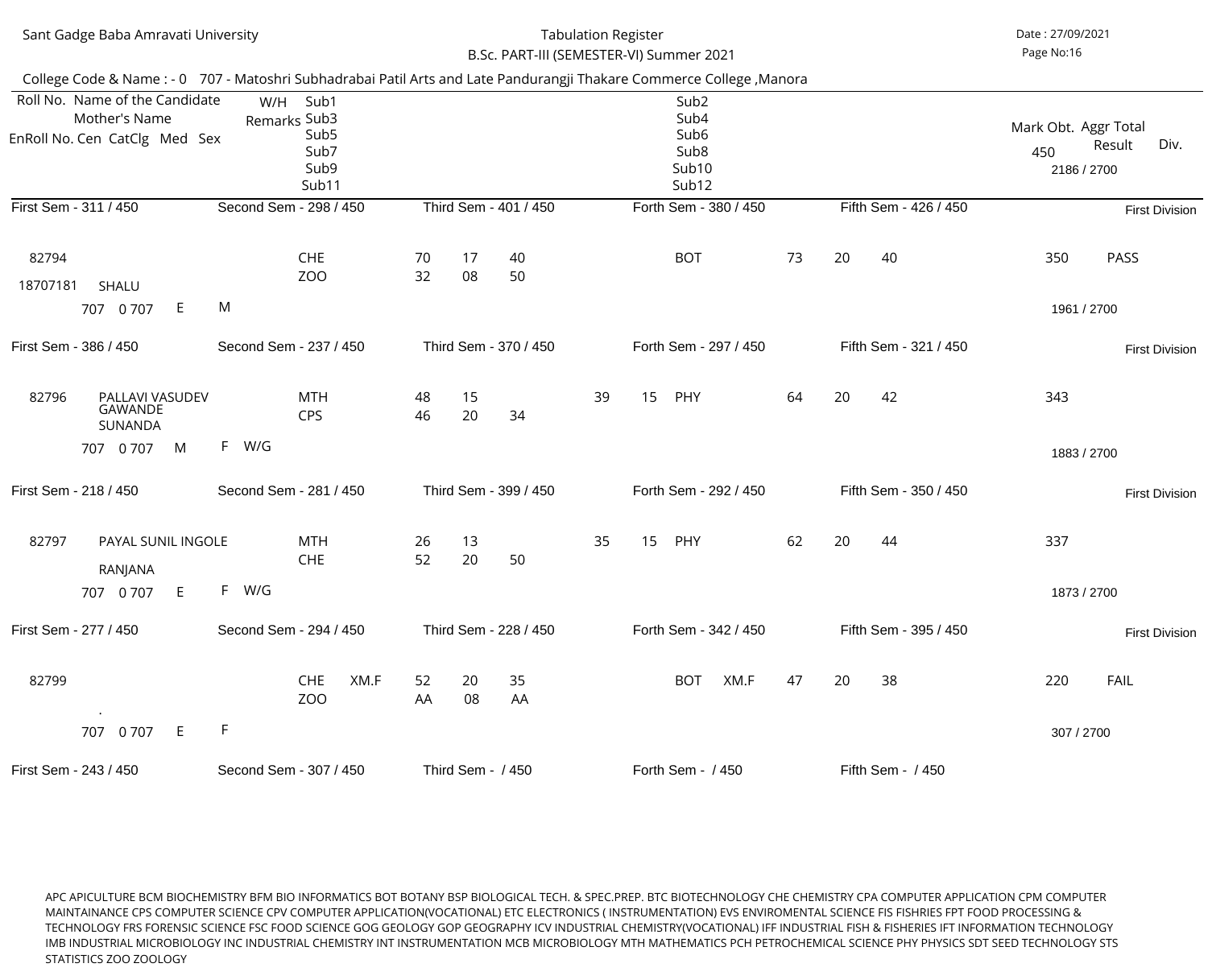|                   | Sant Gadge Baba Amravati University                                                                                   |          |                                                                   |          |          | B.Sc. PART-III (SEMESTER-VI) Summer 2021 | <b>Tabulation Register</b> |    |                                                                                    |    |    |    |                       | Date: 27/09/2021<br>Page No:17 |                            |                       |
|-------------------|-----------------------------------------------------------------------------------------------------------------------|----------|-------------------------------------------------------------------|----------|----------|------------------------------------------|----------------------------|----|------------------------------------------------------------------------------------|----|----|----|-----------------------|--------------------------------|----------------------------|-----------------------|
|                   | College Code & Name : - 0 707 - Matoshri Subhadrabai Patil Arts and Late Pandurangji Thakare Commerce College, Manora |          |                                                                   |          |          |                                          |                            |    |                                                                                    |    |    |    |                       |                                |                            |                       |
|                   | Roll No. Name of the Candidate<br>Mother's Name<br>EnRoll No. Cen CatClg Med Sex                                      | W/H      | Sub1<br>Remarks Sub3<br>Sub <sub>5</sub><br>Sub7<br>Sub9<br>Sub11 |          |          |                                          |                            |    | Sub <sub>2</sub><br>Sub4<br>Sub <sub>6</sub><br>Sub <sub>8</sub><br>Sub10<br>Sub12 |    |    |    |                       | Mark Obt. Aggr Total<br>450    | Result                     | Div.                  |
| 82801             | RAVINA VIJAY SAKHARKAR<br><b>MAYA</b>                                                                                 |          | <b>CHE</b><br>ZOO                                                 | 56<br>58 | 20<br>18 | 50<br>50                                 |                            |    | <b>BOT</b>                                                                         | 71 | 20 | 44 |                       | 387                            |                            |                       |
|                   | 707 0 707<br>E                                                                                                        | F W/G    |                                                                   |          |          |                                          |                            |    |                                                                                    |    |    |    |                       |                                | 2302 / 2700                |                       |
|                   | First Sem - 316 / 450                                                                                                 |          | Second Sem - 397 / 450                                            |          |          | Third Sem - 401 / 450                    |                            |    | Forth Sem - 400 / 450                                                              |    |    |    | Fifth Sem - 401 / 450 |                                |                            | <b>First Division</b> |
| 82803             | RINA ASHOK ADE<br><b>RINA</b>                                                                                         |          | <b>CHE</b><br>ZO <sub>O</sub>                                     | 64<br>62 | 20<br>20 | 50<br>50                                 |                            |    | <b>BOT</b>                                                                         | 78 | 20 | 44 |                       | 408                            |                            |                       |
|                   | M<br>707 0 707                                                                                                        | F<br>W/G |                                                                   |          |          |                                          |                            |    |                                                                                    |    |    |    |                       |                                | 2088 / 2700                |                       |
|                   | First Sem - 280 / 450                                                                                                 |          | Second Sem - 277 / 450                                            |          |          | Third Sem - 326 / 450                    |                            |    | Forth Sem - 365 / 450                                                              |    |    |    | Fifth Sem - 432 / 450 |                                |                            | <b>First Division</b> |
| 82805<br>18707235 | <b>MOTHER</b><br>707 0 707<br>E                                                                                       | M        | <b>CHE</b><br>ZOO                                                 | 68<br>74 | 20<br>20 | 40<br>50                                 |                            |    | <b>BOT</b>                                                                         | 75 | 20 | 44 |                       | 411                            | <b>PASS</b><br>2181 / 2700 |                       |
|                   |                                                                                                                       |          |                                                                   |          |          |                                          |                            |    |                                                                                    |    |    |    |                       |                                |                            |                       |
|                   | First Sem - 352 / 450                                                                                                 |          | Second Sem - 402 / 450                                            |          |          | Third Sem - 360 / 450                    |                            |    | Forth Sem - 248 / 450                                                              |    |    |    | Fifth Sem - 408 / 450 |                                |                            | <b>First Division</b> |
| 82806             | <b>RUCHITA SANTOSH</b><br>MAHAJAN<br>VARSHA                                                                           |          | <b>CHE</b><br>ZO <sub>O</sub>                                     | 72<br>62 | 20<br>20 | 50<br>50                                 |                            |    | <b>BOT</b>                                                                         | 78 | 20 | 44 |                       | 416                            |                            |                       |
|                   | 707 0 707<br>M                                                                                                        | F W/G    |                                                                   |          |          |                                          |                            |    |                                                                                    |    |    |    |                       |                                | 1861 / 2700                |                       |
|                   | First Sem - 217 / 450                                                                                                 |          | Second Sem - 281 / 450                                            |          |          | Third Sem - 242 / 450                    |                            |    | Forth Sem - 274 / 450                                                              |    |    |    | Fifth Sem - 431 / 450 |                                |                            |                       |
| 82807             | SACHIN SANTOSH RATHOD<br>SAVITA<br>E<br>707 0 707                                                                     | M W/G    | MTH<br><b>CHE</b>                                                 | 55<br>80 | 15<br>17 | 40                                       | 41                         | 15 | PHY                                                                                | 58 | 15 | 48 |                       | 384                            |                            |                       |
|                   |                                                                                                                       |          |                                                                   |          |          |                                          |                            |    |                                                                                    |    |    |    |                       |                                |                            |                       |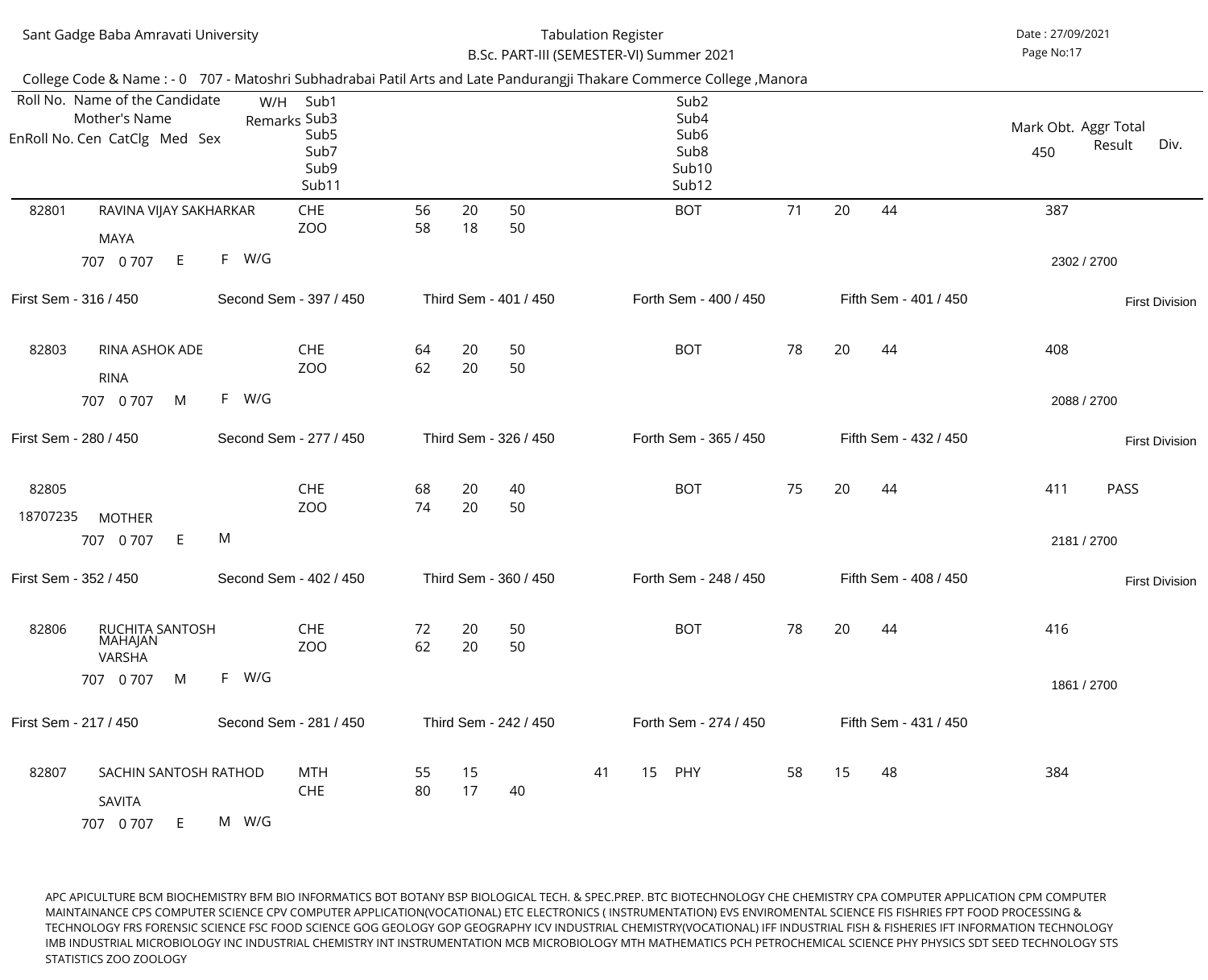| Sant Gadge Baba Amravati University                                                                                   |          |                                                                   |          |          | B.Sc. PART-III (SEMESTER-VI) Summer 2021 | <b>Tabulation Register</b> |    |                                                                                                |    |    |                       | Date: 27/09/2021<br>Page No:18             |                       |
|-----------------------------------------------------------------------------------------------------------------------|----------|-------------------------------------------------------------------|----------|----------|------------------------------------------|----------------------------|----|------------------------------------------------------------------------------------------------|----|----|-----------------------|--------------------------------------------|-----------------------|
| College Code & Name : - 0 707 - Matoshri Subhadrabai Patil Arts and Late Pandurangji Thakare Commerce College, Manora |          |                                                                   |          |          |                                          |                            |    |                                                                                                |    |    |                       |                                            |                       |
| Roll No. Name of the Candidate<br>Mother's Name<br>EnRoll No. Cen CatClg Med Sex                                      | W/H      | Sub1<br>Remarks Sub3<br>Sub <sub>5</sub><br>Sub7<br>Sub9<br>Sub11 |          |          |                                          |                            |    | Sub <sub>2</sub><br>Sub4<br>Sub <sub>6</sub><br>Sub <sub>8</sub><br>Sub <sub>10</sub><br>Sub12 |    |    |                       | Mark Obt. Aggr Total<br>450<br>1976 / 2700 | Div.<br>Result        |
| First Sem - 264 / 450                                                                                                 |          | Second Sem - 215 / 450                                            |          |          | Third Sem - 368 / 450                    |                            |    | Forth Sem - 328 / 450                                                                          |    |    | Fifth Sem - 417 / 450 |                                            | <b>First Division</b> |
| 82808<br>18707229<br><b>VANITA</b>                                                                                    |          | <b>CHE</b><br>ZO <sub>O</sub>                                     | 78<br>76 | 20<br>20 | 48<br>50                                 |                            |    | <b>BOT</b>                                                                                     | 80 | 20 | 44                    | 436                                        | <b>PASS</b>           |
| E<br>707 0 707                                                                                                        | M        |                                                                   |          |          |                                          |                            |    |                                                                                                |    |    |                       | 2207 / 2700                                |                       |
| First Sem - 299 / 450                                                                                                 |          | Second Sem - 307 / 450                                            |          |          | Third Sem - 372 / 450                    |                            |    | Forth Sem - 348 / 450                                                                          |    |    | Fifth Sem - 445 / 450 |                                            | <b>First Division</b> |
| 82810<br>SANDESH RAJESH<br>NANDEKAR<br>VANDANA                                                                        |          | <b>CHE</b><br>ZO <sub>O</sub>                                     | 80<br>68 | 20<br>20 | 43<br>43                                 |                            |    | <b>BOT</b>                                                                                     | 80 | 20 | 42                    | 416                                        |                       |
| 707 0 707<br>M                                                                                                        | W/G<br>M |                                                                   |          |          |                                          |                            |    |                                                                                                |    |    |                       | 1969 / 2700                                |                       |
| First Sem - 258 / 450                                                                                                 |          | Second Sem - 199 / 450                                            |          |          | Third Sem - 340 / 450                    |                            |    | Forth Sem - 333 / 450                                                                          |    |    | Fifth Sem - 423 / 450 |                                            | <b>First Division</b> |
| 82812<br>SANIYA ANIL ZANJAD<br><b>MADHURI</b>                                                                         |          | <b>MTH</b><br><b>CPS</b>                                          | 54<br>62 | 15<br>20 | 50                                       | 39                         | 15 | PHY                                                                                            | 58 | 17 | 42                    | 372                                        |                       |
| E<br>707 0 707                                                                                                        | F W/G    |                                                                   |          |          |                                          |                            |    |                                                                                                |    |    |                       | 2021 / 2700                                |                       |
| First Sem - 232 / 450                                                                                                 |          | Second Sem - 217 / 450                                            |          |          | Third Sem - 411 / 450                    |                            |    | Forth Sem - 377 / 450                                                                          |    |    | Fifth Sem - 412 / 450 |                                            |                       |
| 82814<br>SAURAV DIWAKAR<br><b>DESHMUKH</b><br><b>MANISHA</b>                                                          |          | <b>MTH</b><br><b>CPS</b>                                          | 57<br>60 | 13<br>20 | 26                                       | 36                         | 15 | PHY                                                                                            | 74 | 15 | 42                    | 358                                        |                       |
| E<br>707 0 707                                                                                                        | M W/G    |                                                                   |          |          |                                          |                            |    |                                                                                                |    |    |                       | 1947 / 2700                                |                       |
| First Sem - 202 / 450                                                                                                 |          | Second Sem - 305 / 450                                            |          |          | Third Sem - 318 / 450                    |                            |    | Forth Sem - 338 / 450                                                                          |    |    | Fifth Sem - 426 / 450 |                                            | <b>First Division</b> |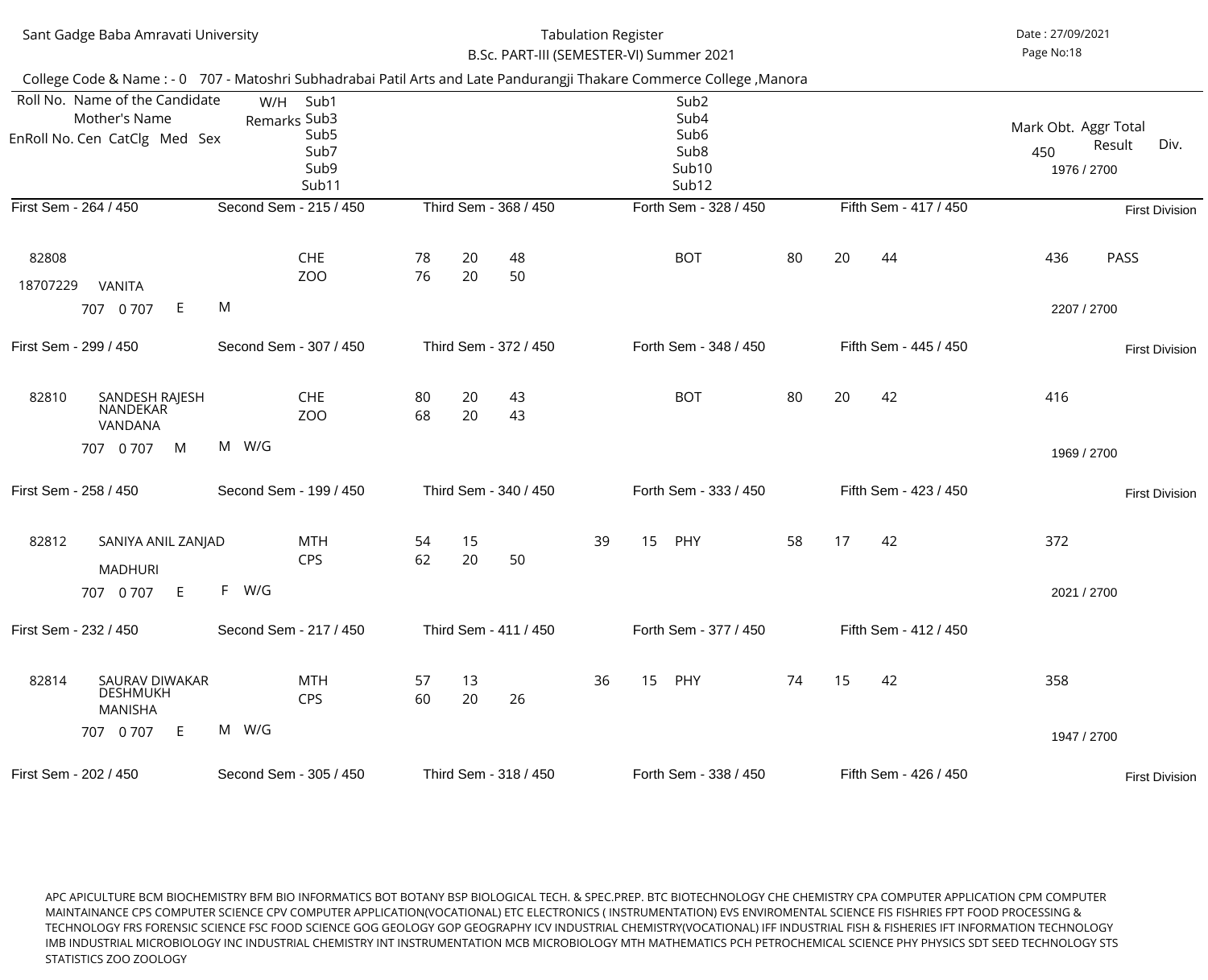|                   | Sant Gadge Baba Amravati University                                              |       |                                                                   |          |          |                       | <b>Tabulation Register</b> | B.Sc. PART-III (SEMESTER-VI) Summer 2021                                                                                                                                                                                |    |    |                       | Date: 27/09/2021<br>Page No:19 |             |                       |
|-------------------|----------------------------------------------------------------------------------|-------|-------------------------------------------------------------------|----------|----------|-----------------------|----------------------------|-------------------------------------------------------------------------------------------------------------------------------------------------------------------------------------------------------------------------|----|----|-----------------------|--------------------------------|-------------|-----------------------|
|                   | Roll No. Name of the Candidate<br>Mother's Name<br>EnRoll No. Cen CatClg Med Sex | W/H   | Sub1<br>Remarks Sub3<br>Sub <sub>5</sub><br>Sub7<br>Sub9<br>Sub11 |          |          |                       |                            | College Code & Name : - 0 707 - Matoshri Subhadrabai Patil Arts and Late Pandurangji Thakare Commerce College, Manora<br>Sub <sub>2</sub><br>Sub4<br>Sub <sub>6</sub><br>Sub <sub>8</sub><br>Sub <sub>10</sub><br>Sub12 |    |    |                       | Mark Obt. Aggr Total<br>450    | Result      | Div.                  |
| 82816             | SHAHID ABDUL KHALIL<br><b>SHAIKH</b><br>KHAIRUNNISSA<br>707 0 707<br>M           | M W/G | <b>CHE</b><br>ZOO                                                 | 68<br>74 | 20<br>20 | 50<br>50              |                            | <b>BOT</b>                                                                                                                                                                                                              | 78 | 20 | 42                    | 422<br>2187 / 2700             |             |                       |
|                   | First Sem - 274 / 450                                                            |       | Second Sem - 256 / 450                                            |          |          | Third Sem - 406 / 450 |                            | Forth Sem - 383 / 450                                                                                                                                                                                                   |    |    | Fifth Sem - 446 / 450 |                                |             |                       |
| 82818<br>18707273 | SK SOHEL SK SALAM<br><b>MOTHER</b><br>E<br>707 0 707                             | M W/A | <b>CHE</b><br>ZO <sub>O</sub>                                     | 66<br>70 | 20<br>08 | 50<br>50              |                            | <b>BOT</b>                                                                                                                                                                                                              | 78 | 20 | 42                    | 404<br>1151 / 2700             |             |                       |
|                   | First Sem - 201 / 450                                                            |       | Second Sem - 140 / 450                                            |          |          | Third Sem - 166 / 450 |                            | Forth Sem - 275 / 450                                                                                                                                                                                                   |    |    | Fifth Sem - 369 / 450 |                                |             |                       |
| 82820             | SNEHAL NARENDRA BHAGAT<br>SNEHAL<br>E.<br>707 0 707                              | F W/G | <b>CHE</b><br>ZOO                                                 | 76<br>68 | 20<br>20 | 50<br>50              |                            | <b>BOT</b>                                                                                                                                                                                                              | 78 | 20 | 44                    | 426<br>2096 / 2700             |             |                       |
|                   | First Sem - 242 / 450                                                            |       | Second Sem - 245 / 450                                            |          |          | Third Sem - 371 / 450 |                            | Forth Sem - 386 / 450                                                                                                                                                                                                   |    |    | Fifth Sem - 426 / 450 |                                |             | <b>First Division</b> |
| 82822<br>18707201 | <b>MOTHER</b><br>E<br>707 0 707                                                  | M     | <b>MTH</b><br><b>CHE</b>                                          | 57<br>80 | 15<br>20 | 50                    | 56                         | 15<br>PHY                                                                                                                                                                                                               | 78 | 20 | 46                    | 437<br>2158 / 2700             | <b>PASS</b> |                       |
|                   | First Sem - 311 / 450                                                            |       | Second Sem - 269 / 450                                            |          |          | Third Sem - 387 / 450 |                            | Forth Sem - 342 / 450                                                                                                                                                                                                   |    |    | Fifth Sem - 412 / 450 |                                |             | <b>First Division</b> |
| 82824             | SONALI VILAS LAHORKAR<br><b>SAVITA</b><br>707 0 707<br>M                         | F W/G | <b>CHE</b><br>ZOO                                                 | 76<br>62 | 20<br>20 | 48<br>50              |                            | <b>BOT</b>                                                                                                                                                                                                              | 78 | 20 | 42                    | 416                            |             |                       |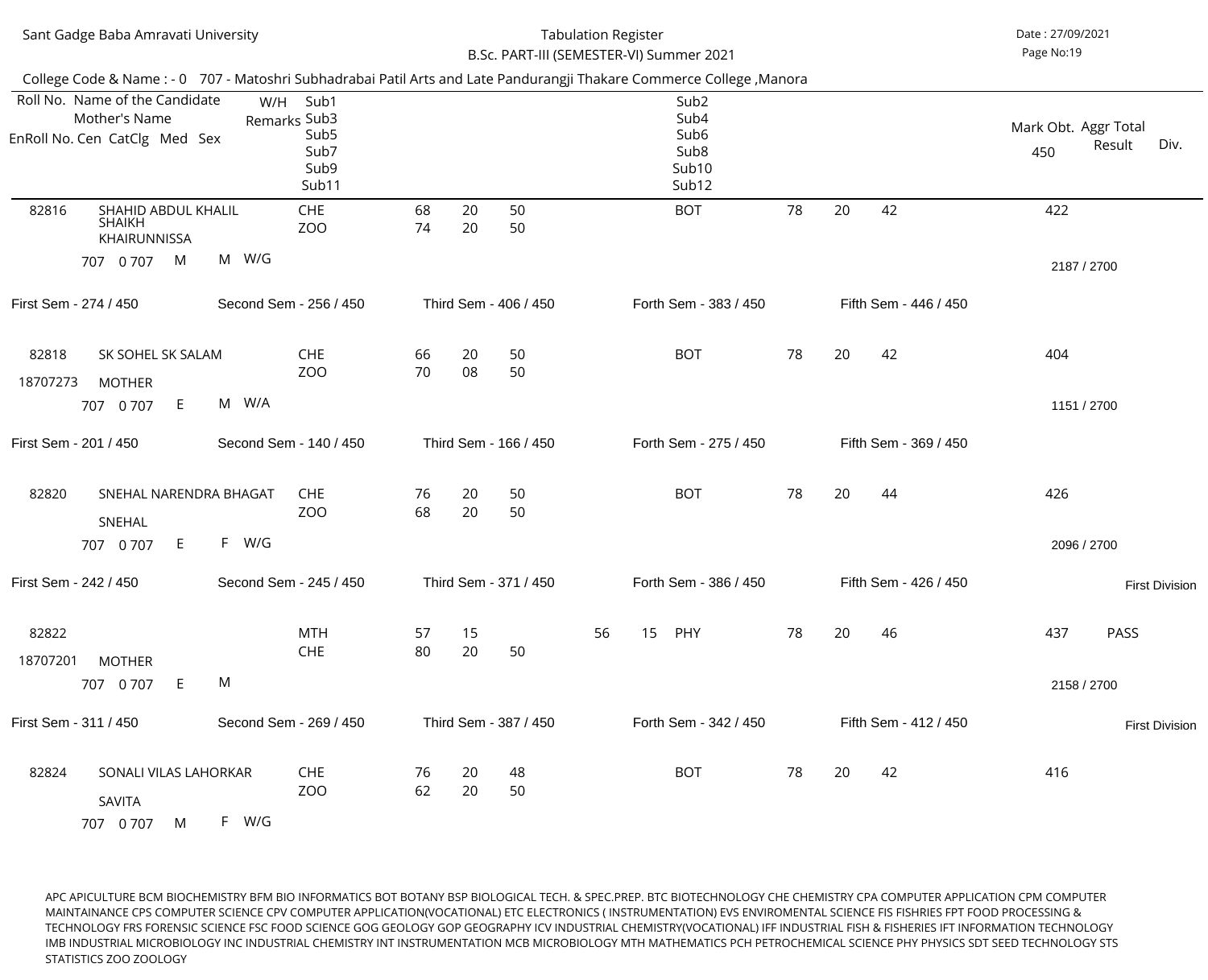|                   | Sant Gadge Baba Amravati University                                                                                   |       |                                                                   |          |          | B.Sc. PART-III (SEMESTER-VI) Summer 2021 | <b>Tabulation Register</b> |    |                                                                                                            |    |    |                       | Date: 27/09/2021<br>Page No:20             |                       |
|-------------------|-----------------------------------------------------------------------------------------------------------------------|-------|-------------------------------------------------------------------|----------|----------|------------------------------------------|----------------------------|----|------------------------------------------------------------------------------------------------------------|----|----|-----------------------|--------------------------------------------|-----------------------|
|                   | College Code & Name : - 0 707 - Matoshri Subhadrabai Patil Arts and Late Pandurangji Thakare Commerce College, Manora |       |                                                                   |          |          |                                          |                            |    |                                                                                                            |    |    |                       |                                            |                       |
|                   | Roll No. Name of the Candidate<br>Mother's Name<br>EnRoll No. Cen CatClg Med Sex                                      | W/H   | Sub1<br>Remarks Sub3<br>Sub <sub>5</sub><br>Sub7<br>Sub9<br>Sub11 |          |          |                                          |                            |    | Sub <sub>2</sub><br>Sub4<br>Sub <sub>6</sub><br>Sub <sub>8</sub><br>Sub <sub>10</sub><br>Sub <sub>12</sub> |    |    |                       | Mark Obt. Aggr Total<br>450<br>2143 / 2700 | Result<br>Div.        |
|                   | First Sem - 320 / 450                                                                                                 |       | Second Sem - 299 / 450                                            |          |          | Third Sem - 398 / 450                    |                            |    | Forth Sem - 379 / 450                                                                                      |    |    | Fifth Sem - 331 / 450 |                                            |                       |
| 82826             | TEJAS PRAMOD UPADHYE<br><b>MINA</b>                                                                                   |       | <b>MTH</b><br><b>CPS</b>                                          | 55<br>58 | 15<br>20 | 32                                       | 33                         | 15 | PHY                                                                                                        | 56 | 15 | 40                    | 339                                        |                       |
|                   | M<br>707 0 707                                                                                                        | M W/G |                                                                   |          |          |                                          |                            |    |                                                                                                            |    |    |                       | 2034 / 2700                                |                       |
|                   | First Sem - 348 / 450                                                                                                 |       | Second Sem - 227 / 450                                            |          |          | Third Sem - 312 / 450                    |                            |    | Forth Sem - 384 / 450                                                                                      |    |    | Fifth Sem - 424 / 450 |                                            |                       |
| 82827<br>18707271 | <b>SUMITRA</b>                                                                                                        |       | <b>CHE</b><br><b>ZOO</b>                                          | 72<br>62 | 20<br>20 | 43<br>50                                 |                            |    | <b>BOT</b>                                                                                                 | 75 | 20 | 44                    | 406                                        | <b>PASS</b>           |
|                   | E.<br>707 0 707                                                                                                       | M     |                                                                   |          |          |                                          |                            |    |                                                                                                            |    |    |                       | 2070 / 2700                                |                       |
|                   | First Sem - 349 / 450                                                                                                 |       | Second Sem - 240 / 450                                            |          |          | Third Sem - 274 / 450                    |                            |    | Forth Sem - 366 / 450                                                                                      |    |    | Fifth Sem - 435 / 450 |                                            | <b>First Division</b> |
| 82828             | <b>TUSHAR SANTOSH RATHOD</b><br><b>SUSHAMA</b>                                                                        |       | <b>MTH</b><br><b>CPS</b>                                          | 55<br>60 | 13<br>20 | 34                                       | 42                         | 15 | PHY                                                                                                        | 58 | 17 | 40                    | 354                                        |                       |
|                   | E<br>707 0 707                                                                                                        | M W/G |                                                                   |          |          |                                          |                            |    |                                                                                                            |    |    |                       | 1835 / 2700                                |                       |
|                   | First Sem - 206 / 450                                                                                                 |       | Second Sem - 294 / 450                                            |          |          | Third Sem - 264 / 450                    |                            |    | Forth Sem - 303 / 450                                                                                      |    |    | Fifth Sem - 414 / 450 |                                            | <b>First Division</b> |
| 82829             | <b>VIVEK DNYANESHWAR</b><br><b>CHAUDHARI</b><br><b>CHANDA</b>                                                         |       | <b>MTH</b><br><b>CPS</b>                                          | 57<br>62 | 15<br>20 | 32                                       | 39                         | 15 | PHY                                                                                                        | 74 | 15 | 40                    | 369                                        |                       |
|                   | 707 0 707<br>E.                                                                                                       | M W/G |                                                                   |          |          |                                          |                            |    |                                                                                                            |    |    |                       | 2335 / 2700                                |                       |
|                   | First Sem - 410 / 450                                                                                                 |       | Second Sem - 384 / 450                                            |          |          | Third Sem - 368 / 450                    |                            |    | Forth Sem - 382 / 450                                                                                      |    |    | Fifth Sem - 422 / 450 |                                            | <b>First Division</b> |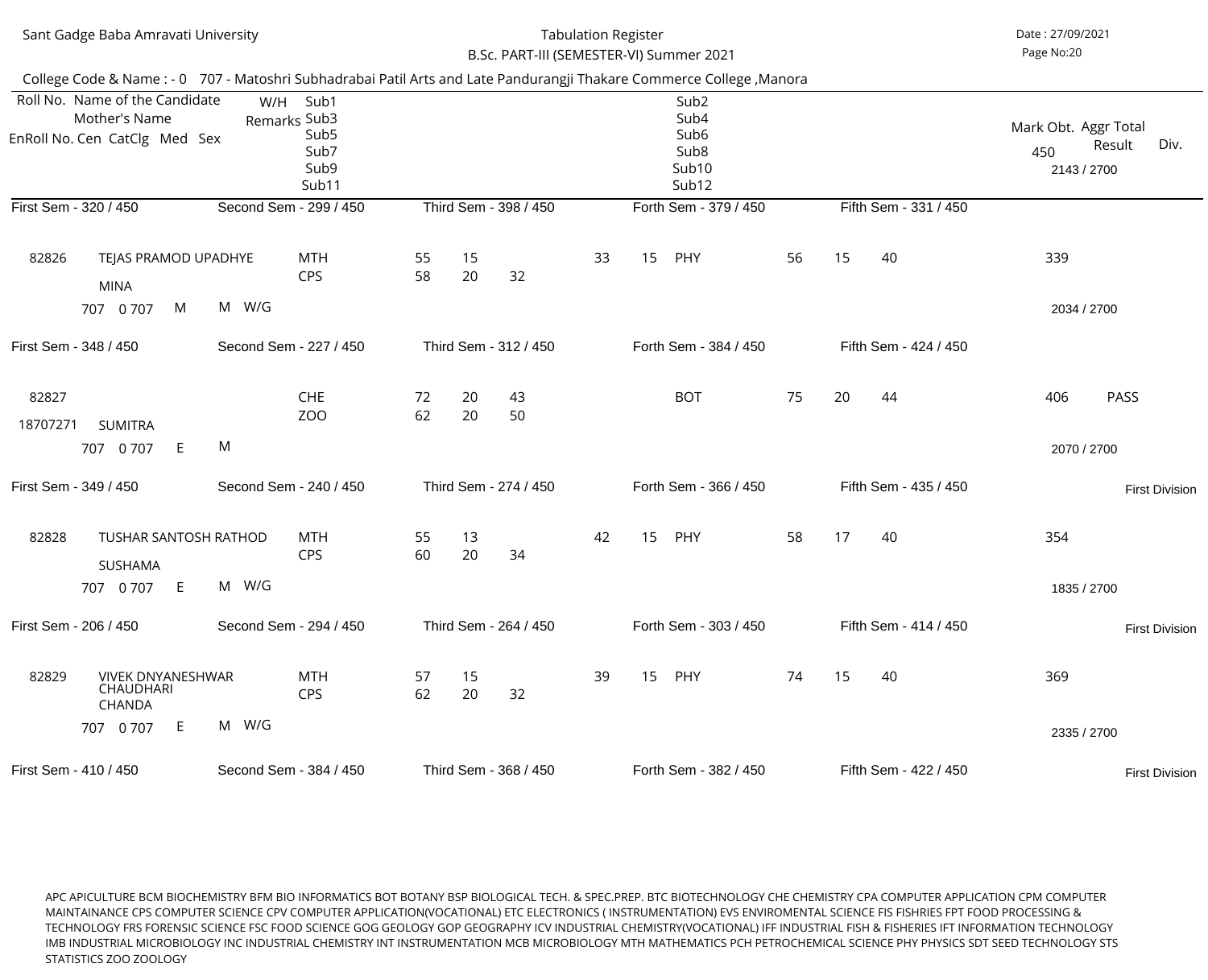| Sant Gadge Baba Amravati University                                                                                   |                                                              |          |          | B.Sc. PART-III (SEMESTER-VI) Summer 2021 | <b>Tabulation Register</b> |    |                                                                                                            |    |    |                       | Date: 27/09/2021<br>Page No:21 |             |                       |
|-----------------------------------------------------------------------------------------------------------------------|--------------------------------------------------------------|----------|----------|------------------------------------------|----------------------------|----|------------------------------------------------------------------------------------------------------------|----|----|-----------------------|--------------------------------|-------------|-----------------------|
| College Code & Name : - 0 707 - Matoshri Subhadrabai Patil Arts and Late Pandurangji Thakare Commerce College, Manora |                                                              |          |          |                                          |                            |    |                                                                                                            |    |    |                       |                                |             |                       |
| Roll No. Name of the Candidate<br>Mother's Name<br>EnRoll No. Cen CatClg Med Sex                                      | Sub1<br>W/H<br>Remarks Sub3<br>Sub5<br>Sub7<br>Sub9<br>Sub11 |          |          |                                          |                            |    | Sub <sub>2</sub><br>Sub4<br>Sub <sub>6</sub><br>Sub <sub>8</sub><br>Sub <sub>10</sub><br>Sub <sub>12</sub> |    |    |                       | Mark Obt. Aggr Total<br>450    | Result      | Div.                  |
| 82831<br>18707211<br>YOGITA                                                                                           | <b>CHE</b><br>ZOO                                            | 58<br>72 | 20<br>20 | 48<br>50                                 |                            |    | <b>BOT</b>                                                                                                 | 73 | 20 | 38                    | 399                            | PASS        |                       |
| M<br>E<br>707 0 707                                                                                                   |                                                              |          |          |                                          |                            |    |                                                                                                            |    |    |                       |                                | 2078 / 2700 |                       |
| First Sem - 320 / 450                                                                                                 | Second Sem - 320 / 450                                       |          |          | Third Sem - 354 / 450                    |                            |    | Forth Sem - 249 / 450                                                                                      |    |    | Fifth Sem - 436 / 450 |                                |             | <b>First Division</b> |
| 82833<br>YOGESHWAR GOWARDHAN<br><b>JADHAV</b><br><b>ARCHANA</b>                                                       | MTH<br><b>CHE</b>                                            | 44<br>68 | 15<br>20 | 38                                       | 47                         | 13 | PHY                                                                                                        | 72 | 15 | 40                    | 372                            |             |                       |
| 0 7 0 7<br>E<br>707                                                                                                   | M W/G                                                        |          |          |                                          |                            |    |                                                                                                            |    |    |                       |                                | 1987 / 2700 |                       |
| First Sem - 273 / 450                                                                                                 | Second Sem - 321 / 450                                       |          |          | Third Sem - 330 / 450                    |                            |    | Forth Sem - 343 / 450                                                                                      |    |    | Fifth Sem - 348 / 450 |                                |             | <b>First Division</b> |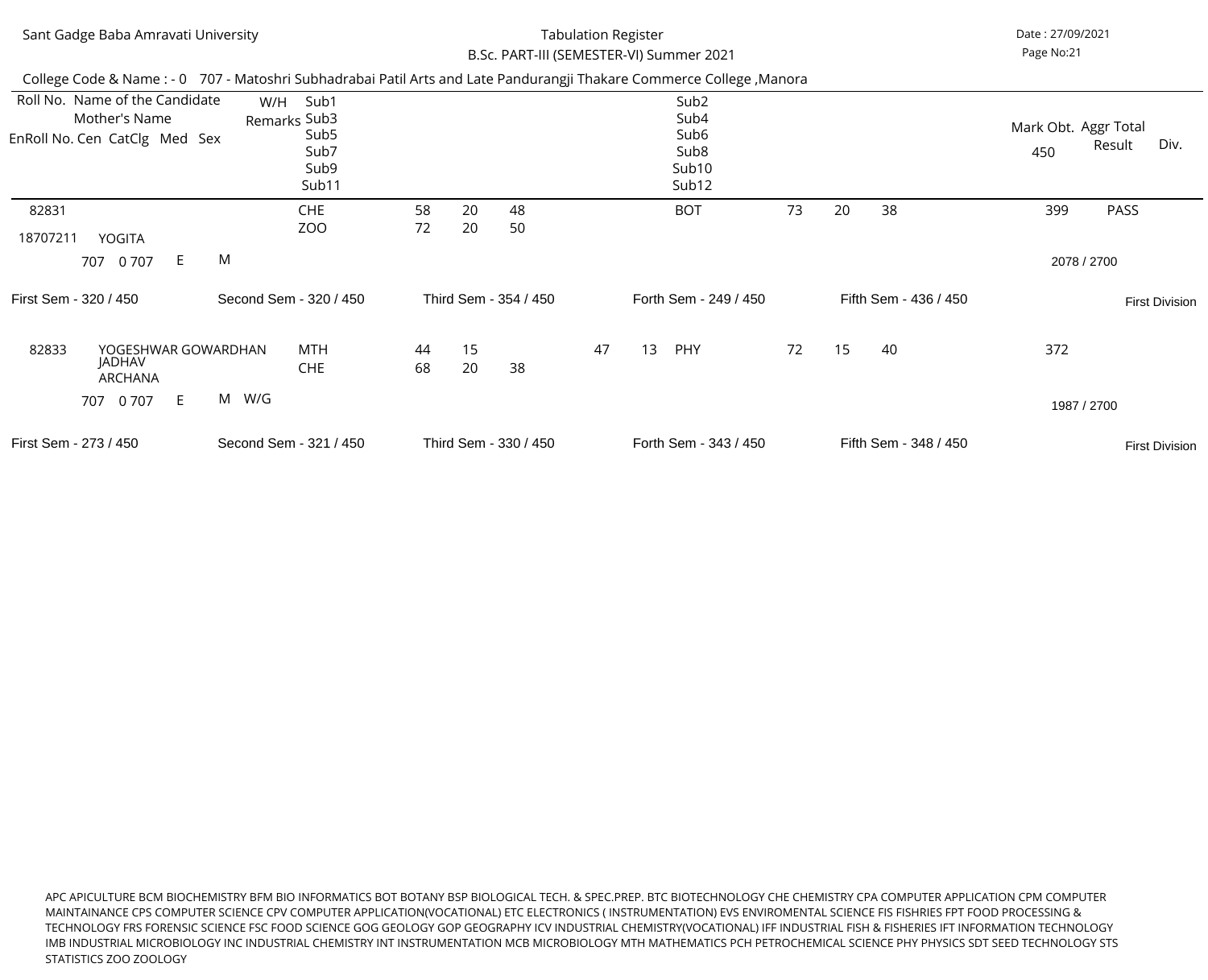### B.Sc. PART-III (SEMESTER-VI) Summer 2021Tabulation Register

Page No:22Date : 27/09/2021

|                                                                                  |                            |                                                      |                                                                          |                            |                            |                                                                                |                                                | College Code & Name : - 0 707 - Matoshri Subhadrabai Patil Arts and Late Pandurangji Thakare Commerce College, Manora                     |                                      |                |                                               |
|----------------------------------------------------------------------------------|----------------------------|------------------------------------------------------|--------------------------------------------------------------------------|----------------------------|----------------------------|--------------------------------------------------------------------------------|------------------------------------------------|-------------------------------------------------------------------------------------------------------------------------------------------|--------------------------------------|----------------|-----------------------------------------------|
| Roll No. Name of the Candidate<br>Mother's Name<br>EnRoll No. Cen CatClg Med Sex |                            |                                                      | Sub1<br>W/H<br>Remarks Sub3<br>Sub <sub>5</sub><br>Sub7<br>Sub9<br>Sub11 |                            |                            |                                                                                |                                                | Sub <sub>2</sub><br>Sub4<br>Sub <sub>6</sub><br>Sub <sub>8</sub><br>Sub <sub>10</sub><br>Sub12                                            |                                      |                | Mark Obt. Aggr Total<br>Div.<br>Result<br>450 |
|                                                                                  |                            |                                                      |                                                                          |                            |                            |                                                                                |                                                | RESULT STATISTICS FOR THE COLLEGE                                                                                                         |                                      |                |                                               |
| Appeared<br>Pass<br>Pass %                                                       | Total<br>92<br>91<br>98.91 | Fresh<br>92<br>91<br>98.91                           | Exm<br>$\overline{0}$<br>$\overline{0}$<br>$\overline{0}$                | Boys<br>32<br>32<br>100    | Girls<br>60<br>59<br>98.33 | Division<br>1st<br>2nd<br>3rd<br>Subjectwise Statistics Of Appeared And Pass % | %<br>98.91<br>$\overline{0}$<br>$\overline{0}$ | Result Withheld<br>By Office W/O<br>$\overline{0}$<br>At Tabulation W/T 0<br>Unfair Means W/U 0<br>By Enroll No W/E 0<br>By ATKT No W/A 3 | Failure<br>Deleted<br>With Exemption | $\overline{0}$ |                                               |
|                                                                                  |                            | <b>CHE</b><br><b>BOT</b><br>ZOO<br>MTH<br><b>PHY</b> |                                                                          | 77<br>52<br>52<br>40<br>40 | 77<br>52<br>51<br>40<br>40 | 100.00<br>100.00<br>98.08<br>100.00<br>100.00                                  |                                                |                                                                                                                                           |                                      |                |                                               |

100.00

15

15

CPS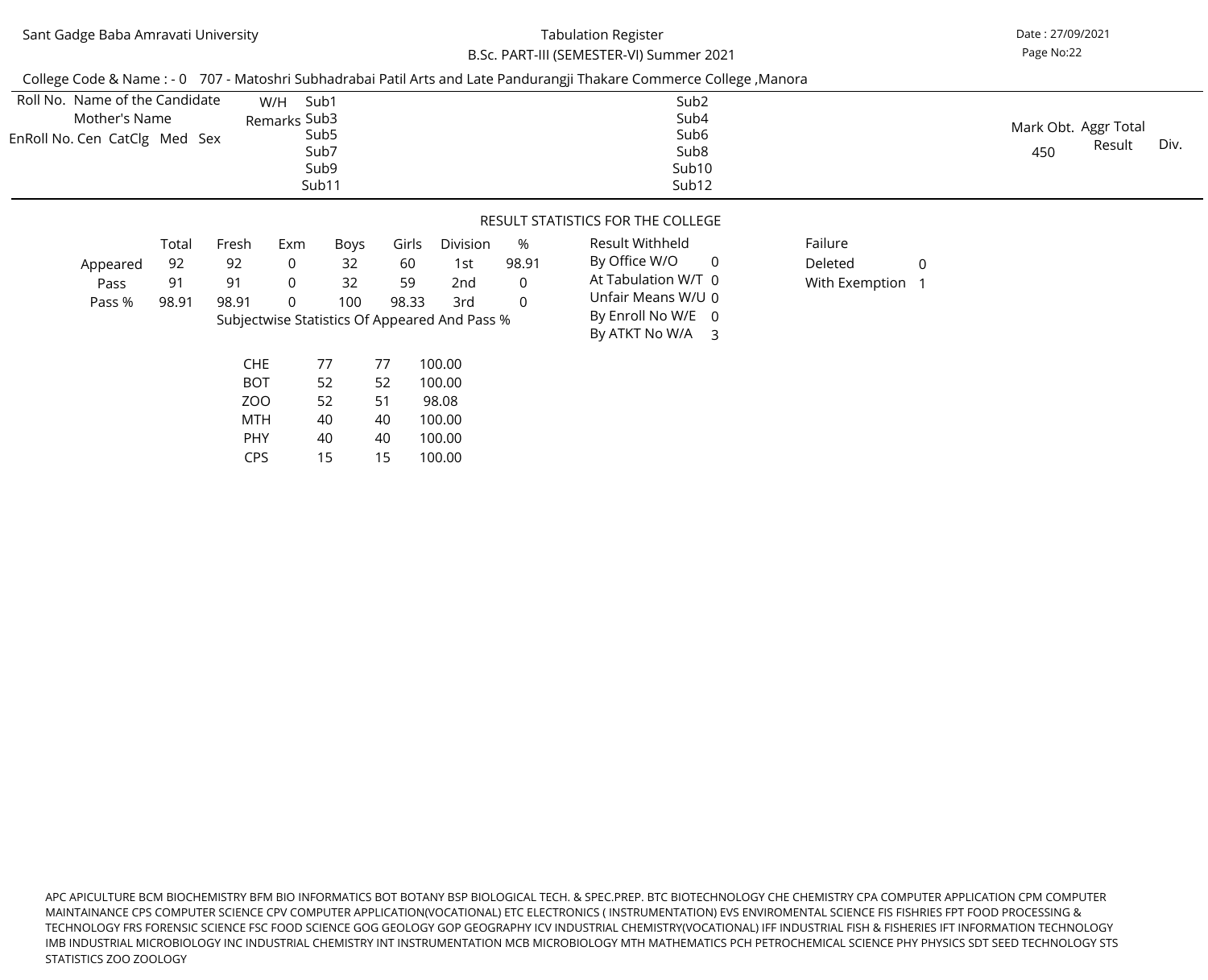| Sant Gadge Baba Amravati University |
|-------------------------------------|
|-------------------------------------|

#### Date : 28/09/2021 Tabulation RegisterB.A. PART-III(SEMESTER-VI) SUMMER 2021

Page No:1

| College Code & Name: - 0 707 - Matoshri Subhadrabai Patil Arts and Late Pandurangji Thakare Commerce College, Manora |                    |     |                    |                           |                    |    |                     |       |                  |                                              |    |                    |                       |         |        |                                |      |
|----------------------------------------------------------------------------------------------------------------------|--------------------|-----|--------------------|---------------------------|--------------------|----|---------------------|-------|------------------|----------------------------------------------|----|--------------------|-----------------------|---------|--------|--------------------------------|------|
| Roll No. Name of the Candidate                                                                                       |                    |     | W/H Sub1           |                           |                    |    |                     |       |                  | Sub <sub>2</sub>                             |    |                    |                       |         |        |                                |      |
| EnRoll No. Cen CatClg Med Sex                                                                                        |                    |     | Remarks Sub3       | Sub <sub>5</sub><br>Sub7  |                    |    |                     |       |                  | Sub4<br>Sub <sub>6</sub><br>Sub <sub>8</sub> |    |                    |                       |         | Out Of | Mark Obt. Aggr Total<br>Result | Div. |
|                                                                                                                      |                    |     |                    | Sub9<br>Sub <sub>11</sub> |                    |    |                     | G.P.  | Grade            | Sub <sub>10</sub><br>Sub12                   |    |                    | G.P.                  | Grade   | 500    |                                |      |
| 81291 ABHISHEK GAJANAN PAWAR                                                                                         |                    |     |                    | 1001                      | 78                 | 18 |                     | 10 10 | $O$ $O$          | 1011                                         | 76 | 19                 | 10 10                 | $O$ $O$ | 464    | <b>PASS</b>                    |      |
|                                                                                                                      |                    |     |                    | 1021                      | 72                 | 20 |                     | 10 10 | $O$ $O$          | 1024                                         | 72 | 18                 | 10 10                 | $O$ $O$ |        |                                |      |
| 707 0 707                                                                                                            | M                  | M   |                    | 1025                      | 72                 | 19 |                     | 10 10 | $O$ $O$          |                                              |    |                    |                       |         |        | 10.0                           |      |
| 1st sem: 5 / 20                                                                                                      |                    |     | 2nd sem: 6.65 / 20 |                           | 3rd sem: 6.4 / 20  |    | 4th sem: 7.35 / 20  |       |                  | 5th sem: 10 / 20                             |    | 6th sem: 10 / 20   |                       |         |        |                                |      |
| 81292 AKASH DNYANDEO THAKARE                                                                                         |                    |     |                    | 1001                      | 80                 | 18 |                     | 10 10 | $O$ $O$          | 1011                                         | 58 | 19                 | 8 10                  | A O     | 460    | <b>PASS</b>                    |      |
|                                                                                                                      |                    |     |                    | 1051                      | 80                 | 18 |                     | 10 10 | $O$ $O$          | 1022                                         | 70 | 19                 | 9 10                  | $A+O$   |        |                                |      |
| 707 0 707                                                                                                            | M                  | M   |                    | 1025                      | 80                 | 18 |                     | 10 10 | $O$ $O$          |                                              |    |                    |                       |         |        | 9.55                           |      |
| 1st sem: 5.8 / 20                                                                                                    |                    |     | 2nd sem: 5.25 / 20 |                           | 3rd sem: 8.05 / 20 |    | 4th sem: 6.85 / 20  |       |                  | 5th sem: 10 / 20                             |    | 6th sem: 9.55 / 20 |                       |         |        |                                |      |
| 81293 AMAR DIGAMBAR KAKADE                                                                                           |                    |     |                    | 1001                      | 78                 | 20 |                     | 10 10 | $O$ $O$          | 1011                                         | 80 | 20                 | 10 10                 | $O$ $O$ | 487    | <b>PASS</b>                    |      |
|                                                                                                                      |                    |     |                    | 1112                      | 42                 | 19 | 29                  |       |                  | 9 10 10 A+ O O 1021                          | 80 | 20                 | 10 10                 | $O$ O   |        |                                |      |
| 707 0 707                                                                                                            | M                  | M   |                    | 1025                      | 80                 | 19 |                     | 10 10 | $O$ O            |                                              |    |                    |                       |         |        | 9.9                            |      |
| 1st sem: 7.65 / 20                                                                                                   | 2nd sem: 6.35 / 20 |     |                    |                           | 3rd sem: 7.8 / 20  |    | 4th sem: 8.55 / 20  |       |                  | 5th sem: 10 / 20                             |    | 6th sem: 9.9 / 20  |                       |         |        |                                |      |
| 81294 ASHWINI SUDHAKAR NEMANE                                                                                        |                    |     |                    | 1001                      | 64                 | 18 |                     | 9 10  | $A+O$            | 1011                                         | 60 | 19                 | 8 10                  | A O 410 |        |                                |      |
|                                                                                                                      |                    |     |                    | 1021                      | 58                 | 20 |                     | 8 10  | A O              | 1113                                         | 32 | 18                 | 7 10 10 B + O O<br>30 |         |        |                                |      |
| 707 0 707                                                                                                            | M                  | F   | W/G                | 1024                      | 72                 | 19 |                     | 10 10 | $O$ $O$          |                                              |    |                    |                       |         |        |                                |      |
| 1st sem: 6.1 / 20                                                                                                    |                    |     | 2nd sem: 7.3 / 20  |                           | 3rd sem: 5.8 / 20  |    | 4th sem: 6.2 / 20   |       |                  | 5th sem: 9.55 / 20                           |    | 6th sem: 8.95 / 20 |                       |         |        |                                |      |
| 81295 BADAL VINOD PAWAR                                                                                              |                    |     |                    | 1001                      | 80                 | 20 |                     | 10 10 | $O$ $O$          | 1011                                         | 80 | 20                 | 10 10                 | $O$ $O$ | 490    | <b>PASS</b>                    |      |
|                                                                                                                      |                    |     |                    | 1021                      | 80                 | 20 |                     | 10 10 | $O$ O            | 1024                                         | 70 | 20                 | 9 10                  | $A+O$   |        |                                |      |
| 707 0 707 M M                                                                                                        |                    |     |                    | 1025                      | 80                 |    | 20 10 10 0 0        |       |                  |                                              |    |                    |                       |         |        | 9.85                           |      |
| 1st sem : 7.5 / 20 2nd sem : 6.65 / 20 3rd sem : 7.25 / 20                                                           |                    |     |                    |                           |                    |    |                     |       |                  | 4th sem : 8.9 / 20 5th sem : 10 / 20         |    | 6th sem: 9.85 / 20 |                       |         |        |                                |      |
| 81296 BHAVESH ARUN KHARATE                                                                                           |                    |     |                    | 1001                      | 78                 | 18 |                     | 10 10 |                  | O O 1011                                     | 80 | 18                 | 10 10                 | O O 470 |        | <b>PASS</b>                    |      |
|                                                                                                                      |                    |     |                    | 1051                      | 80                 | 18 |                     | 10 10 |                  | O O 1022                                     | 72 | 18                 | 10 10                 | $O$ O   |        |                                |      |
| 707 0 707 M M                                                                                                        |                    |     |                    | 1025                      | 70                 | 18 |                     | 9 10  | $A+O$            |                                              |    |                    |                       |         |        | 9.85                           |      |
| 1st sem : 5.85 / 20 2nd sem : 6.95 / 20                                                                              |                    |     |                    |                           | 3rd sem: 8.3 / 20  |    | 4th sem : 6.85 / 20 |       |                  | 5th sem : 9.9 / 20                           |    | 6th sem: 9.85 / 20 |                       |         |        |                                |      |
| 81297 DNYANESHWAR VITTHAL                                                                                            |                    |     |                    | 1001                      | 78                 | 18 |                     | 10 10 |                  | O O 1011                                     |    | 76 19              | 10 10                 | O O 477 |        | <b>PASS</b>                    |      |
| CHAUDHARI                                                                                                            |                    |     |                    | 1021                      | 78                 | 18 |                     | 10 10 |                  | O O 1022                                     | 72 | 19                 | 10 10 0 0             |         |        |                                |      |
| 707 0 707                                                                                                            |                    | M M |                    | 1025                      | 80                 | 19 |                     | 10 10 | $\overline{O}$ O |                                              |    |                    |                       |         |        | 10.0                           |      |
| 1st sem : 5.95 / 20 2nd sem : 6.6 / 20 3rd sem : 8.1 / 20                                                            |                    |     |                    |                           |                    |    |                     |       |                  | 4th sem: 7.1 / 20 5th sem: 9.95 / 20         |    | 6th sem : 10 / 20  |                       |         |        |                                |      |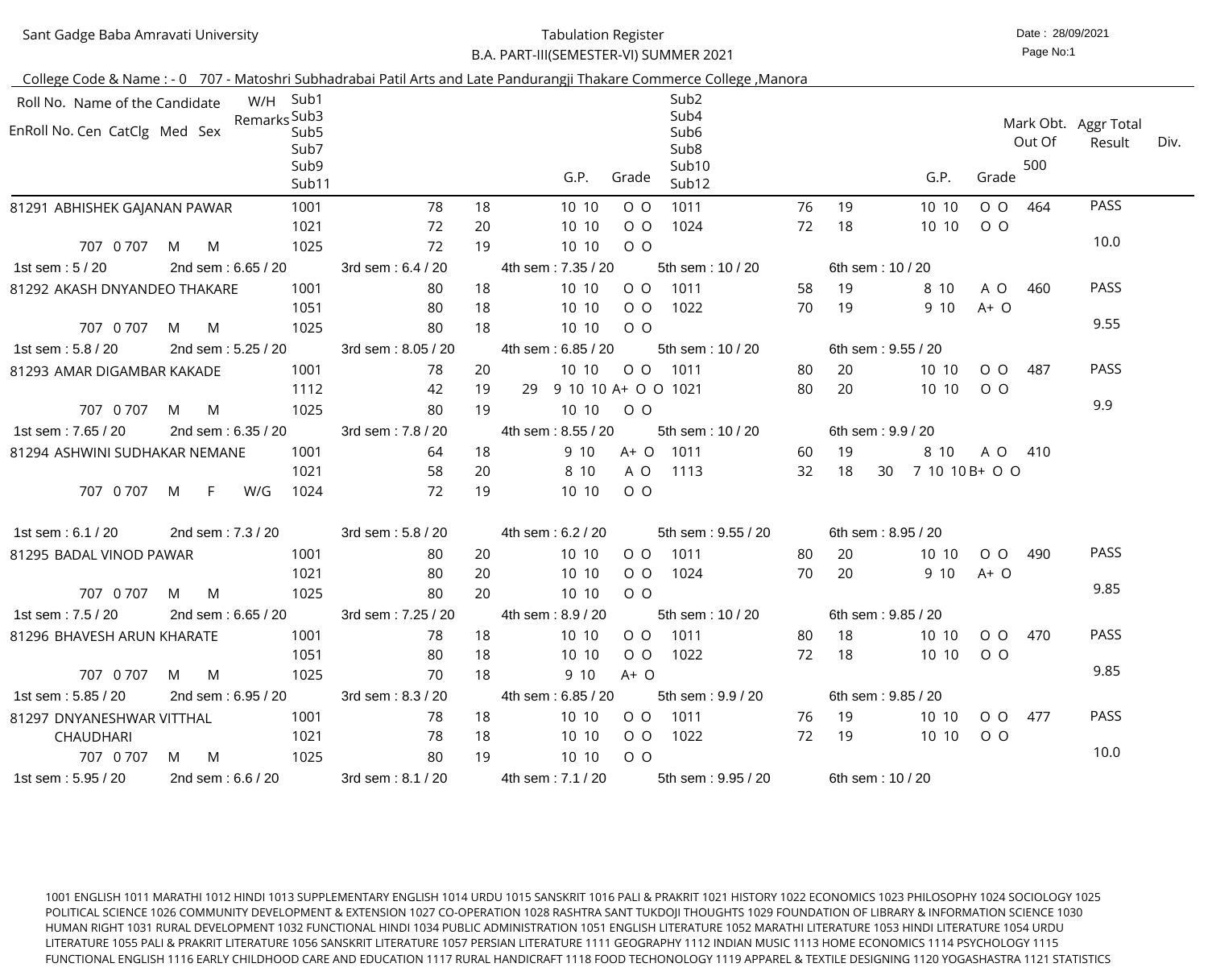| Sant Gadge Baba Amravati University |  |
|-------------------------------------|--|
|                                     |  |

#### Date : 28/09/2021 Tabulation RegisterB.A. PART-III(SEMESTER-VI) SUMMER 2021

Page No:2

|                                            |   |                    |                           |                    |           | College Code & Name : - 0 707 - Matoshri Subhadrabai Patil Arts and Late Pandurangji Thakare Commerce College, Manora |    |                   |                   |                        |         |        |                                |      |
|--------------------------------------------|---|--------------------|---------------------------|--------------------|-----------|-----------------------------------------------------------------------------------------------------------------------|----|-------------------|-------------------|------------------------|---------|--------|--------------------------------|------|
| Roll No. Name of the Candidate             |   |                    | W/H Sub1                  |                    |           | Sub <sub>2</sub>                                                                                                      |    |                   |                   |                        |         |        |                                |      |
| EnRoll No. Cen CatClg Med Sex              |   | Remarks Sub3       | Sub <sub>5</sub><br>Sub7  |                    |           | Sub4<br>Sub <sub>6</sub><br>Sub <sub>8</sub>                                                                          |    |                   |                   |                        |         | Out Of | Mark Obt. Aggr Total<br>Result | Div. |
|                                            |   |                    | Sub9<br>Sub <sub>11</sub> |                    |           | Sub <sub>10</sub><br>G.P.<br>Grade<br>Sub <sub>12</sub>                                                               |    |                   |                   | G.P.                   | Grade   | 500    |                                |      |
| 81298 GANESH KHUSHAL RAUT                  |   |                    | 1001                      | 80                 | 18        | 10 10<br>1011<br>$O$ $O$                                                                                              | 80 | 20                |                   | 10 10                  | $O$ $O$ | 448    | <b>PASS</b>                    |      |
|                                            |   |                    | 1021                      | 78                 | 18        | 10 10<br>$O$ $O$<br>1024                                                                                              | 38 | 18                |                   | 4 10                   | P O     |        |                                |      |
| 707 0 707                                  | M | M                  | 1025                      | 80                 | 18        | $O$ $O$<br>10 10                                                                                                      |    |                   |                   |                        |         |        | 9.1                            |      |
| 1st sem: 5.2 / 20                          |   | 2nd sem: 6.65 / 20 |                           | 3rd sem: 8.9 / 20  |           | 4th sem: 7 / 20<br>5th sem: 9.95 / 20                                                                                 |    |                   | 6th sem: 9.1 / 20 |                        |         |        |                                |      |
| 81299 KU ANJALI RAMESH RAUT                |   |                    | 1001                      | 40                 | 18        | 5 10<br>C O<br>1011                                                                                                   | 74 | 18                |                   | 10 10                  | $O$ O   | 403    | <b>PASS</b>                    |      |
|                                            |   |                    | 1021                      | 56                 | 18        | 8 10<br>A O<br>1022                                                                                                   | 68 | 19                |                   | 9 10                   | $A+O$   |        |                                |      |
| 707 0 707                                  | M | - F                | 1113                      | 44                 | 18        | 9 10 10 A + O O<br>30                                                                                                 |    |                   |                   |                        |         |        | 8.7                            |      |
| 1st sem: 7 / 20                            |   | 2nd sem: 6.45 / 20 |                           | 3rd sem: 7.35 / 20 |           | 4th sem: 7.75 / 20<br>5th sem: 10 / 20                                                                                |    |                   | 6th sem: 8.7 / 20 |                        |         |        |                                |      |
| 81300 KU ANJALI SHARAD JAWAKE              |   |                    | 1001                      | 72                 | 18        | 10 10<br>$O$ $O$<br>1011                                                                                              | 58 | 18                |                   | 8 10                   | A O     | 396    | <b>PASS</b>                    |      |
|                                            |   |                    | 1021                      | 50                 | 17        | 79<br>B+ A+<br>1113                                                                                                   | 34 | 18                | 30                | 7 10 10 B + O O        |         |        |                                |      |
| 707 0 707                                  | M | $-F$               | 1025                      | 64                 | 17        | 99<br>$A+ A+$                                                                                                         |    |                   |                   |                        |         |        | 8.7                            |      |
| 1st sem: 5.7 / 20                          |   | 2nd sem: 6.4 / 20  |                           | 3rd sem: 7.9 / 20  |           | 4th sem: 7.65 / 20<br>5th sem: 10 / 20                                                                                |    |                   | 6th sem: 8.7 / 20 |                        |         |        |                                |      |
| 81301 KU ASHVINI MANGESH BORDE             |   |                    | 1001                      | 64                 | 18        | 9 10<br>A+ O<br>1011                                                                                                  | 70 | 19                |                   | 9 10                   | A+ O    | 436    | <b>PASS</b>                    |      |
|                                            |   |                    | 1021                      | 70                 | 18        | 9 10<br>$A+O$<br>1113                                                                                                 | 37 | 17                | 30                | 8 9 10 A A+ O          |         |        |                                |      |
| 707 0 707                                  | M | -F                 | 1024                      | 74                 | 19        | $O$ $O$<br>10 10                                                                                                      |    |                   |                   |                        |         |        | 9.3                            |      |
| 1st sem: 6.45 / 20                         |   | 2nd sem: 6.65 / 20 |                           | 3rd sem: 5.1 / 20  |           | 4th sem: 7.85 / 20<br>5th sem: 10 / 20                                                                                |    |                   | 6th sem: 9.3 / 20 |                        |         |        |                                |      |
| 81302 KU CHAITALI GAJANAN                  |   |                    | 1001                      | 68                 | 20        | 9 10<br>$A+O$<br>1011                                                                                                 | 56 | 20                |                   | 8 10                   | A O     | 434    | <b>PASS</b>                    |      |
| <b>MHATARMARE</b>                          |   |                    | 1021                      | 76                 | 20        | 10 10<br>$O$ O<br>1113                                                                                                | 39 | 18                | 30                | 8 10 10 A O O          |         |        |                                |      |
| 707 0 707 M M                              |   |                    | 1025                      | 68                 | 19        | 9 10<br>$A+$ $\Omega$                                                                                                 |    |                   |                   |                        |         |        | 9.2                            |      |
|                                            |   |                    |                           |                    |           | 1st sem : 7.05 / 20   2nd sem : 7.1 / 20    3rd sem : 7.35 / 20   4th sem : 8.7 / 20   5th sem : 9.4 / 20             |    | 6th sem: 9.2 / 20 |                   |                        |         |        |                                |      |
| 81303 KU DARSHANA RAMRAO TIRKATE           |   |                    | 1001                      | 78                 | -20       | 10 10 0 0 1011                                                                                                        |    |                   |                   | 70 20 9 10 A + O 457   |         |        | <b>PASS</b>                    |      |
|                                            |   |                    | 1021                      | 70                 | 20        | 9 10<br>A+ O 1113                                                                                                     |    |                   |                   | 38 19 30 8 10 10 A O O |         |        |                                |      |
|                                            |   | 707 0 707 M F      | 1024                      | 72                 | <b>20</b> | 10 10 0 0                                                                                                             |    |                   |                   |                        |         |        | 9.5                            |      |
| $1st$ sem : 6.55 / 20 $2nd$ sem : 6.6 / 20 |   |                    |                           | 3rd sem: 7.25 / 20 |           | 4th sem: 8.15 / 20 5th sem: 9.85 / 20                                                                                 |    | 6th sem: 9.5 / 20 |                   |                        |         |        |                                |      |
| 81304 KU DIKSHA BANDU SONONE               |   |                    | 1001                      | -68                | 18        | 9 10 A+ O 1011                                                                                                        |    |                   |                   | 54 19 7 10 B+ O 428    |         |        | <b>PASS</b>                    |      |
|                                            |   |                    | 1112                      | 42                 | 17        | 28  9  9  10  A+ A+ O 1024                                                                                            |    | 66 18             |                   | $910 \t A+O$           |         |        |                                |      |
|                                            |   | 707 0 707 M F      | 1025                      | 80                 |           | 18 10 10 0 0                                                                                                          |    |                   |                   |                        |         |        | 9.1                            |      |
| 1st sem : 5.7 / 20                         |   |                    |                           |                    |           | 2nd sem : 5.7 / 20 3rd sem : 7.85 / 20 4th sem : 7.8 / 20 5th sem : 9.4 / 20 6th sem : 9.1 / 20                       |    |                   |                   |                        |         |        |                                |      |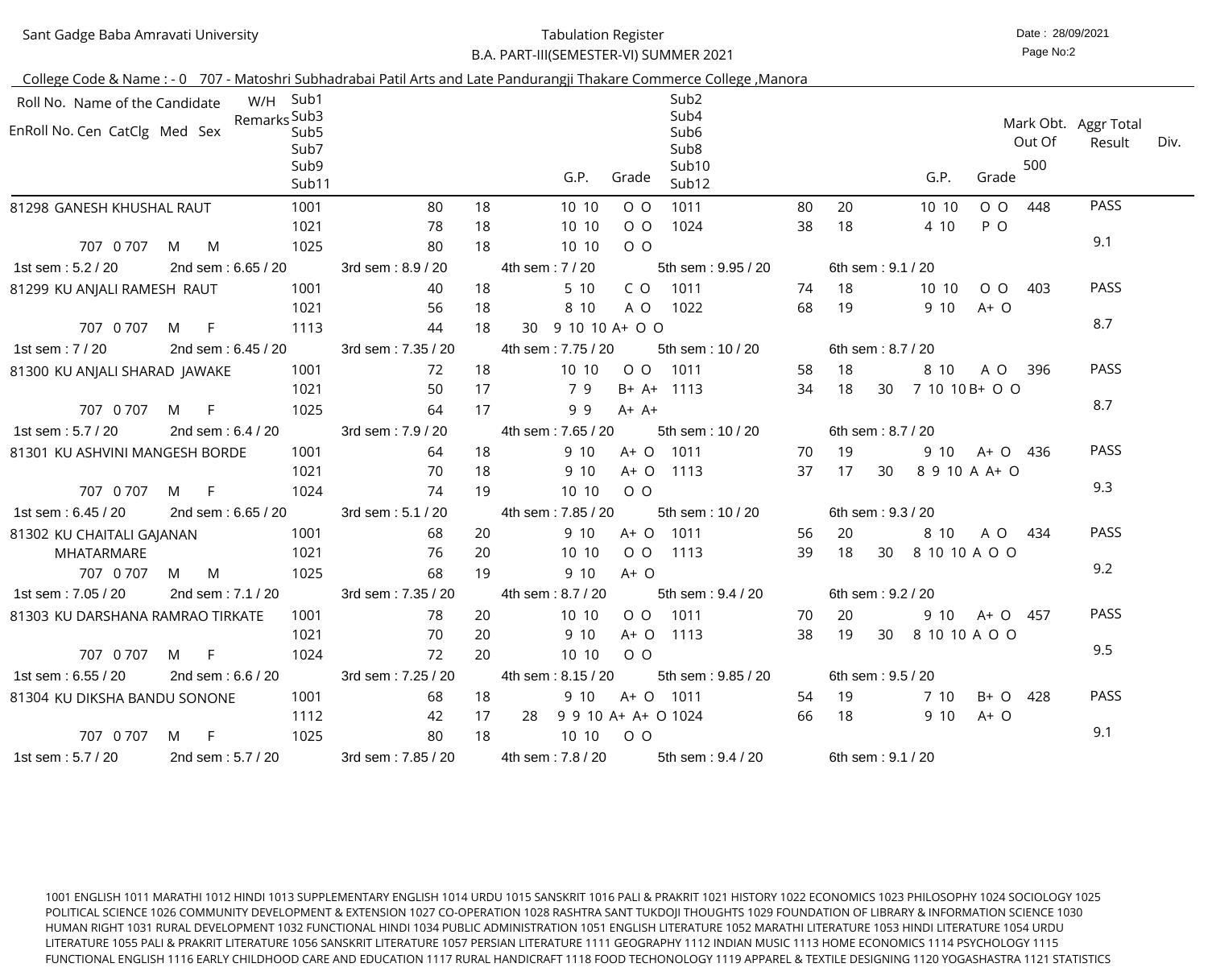## Sant Gadge Baba Amravati University

#### Date : 28/09/2021 Tabulation RegisterB.A. PART-III(SEMESTER-VI) SUMMER 2021

 $\sim$  11

Page No:3

|                                  |                    |                          |                    |                                       | <u> College Code &amp; Name : - 0 707 - Matoshri Subhadrabai Patil Arts and Late Pandurangji Thakare Commerce College ,Manora</u> |                    |                    |                 |                 |                 |        |                      |      |
|----------------------------------|--------------------|--------------------------|--------------------|---------------------------------------|-----------------------------------------------------------------------------------------------------------------------------------|--------------------|--------------------|-----------------|-----------------|-----------------|--------|----------------------|------|
| Roll No. Name of the Candidate   |                    | W/H Sub1                 |                    |                                       | Sub <sub>2</sub>                                                                                                                  |                    |                    |                 |                 |                 |        |                      |      |
|                                  | Remarks Sub3       |                          |                    |                                       | Sub4                                                                                                                              |                    |                    |                 |                 |                 |        | Mark Obt. Aggr Total |      |
| EnRoll No. Cen CatClg Med Sex    |                    | Sub <sub>5</sub><br>Sub7 |                    |                                       | Sub <sub>6</sub><br>Sub <sub>8</sub>                                                                                              |                    |                    |                 |                 |                 | Out Of | Result               | Div. |
|                                  |                    | Sub9                     |                    |                                       | Sub <sub>10</sub>                                                                                                                 |                    |                    |                 |                 |                 | 500    |                      |      |
|                                  |                    | Sub <sub>11</sub>        |                    |                                       | G.P.<br>Grade<br>Sub12                                                                                                            |                    |                    |                 | G.P.            | Grade           |        |                      |      |
| 81305 KU DIKSHA PRALHAD RAUT     |                    | 1001                     | 38                 | 18                                    | 1011<br>4 10<br>P O                                                                                                               | 74                 | 18                 |                 | 10 10           | $O$ $O$         | 371    | <b>PASS</b>          |      |
|                                  |                    | 1021                     | 32                 | 18                                    | 4 10<br>P O<br>1022                                                                                                               | 68                 | 18                 |                 | 9 10            | $A+O$           |        |                      |      |
| 707 0 707                        | $F_{\perp}$<br>M   | 1113                     | 40                 | 17                                    | $9$ 9 10 A+ A+ O<br>30                                                                                                            |                    |                    |                 |                 |                 |        | 7.9                  |      |
| 1st sem: 5.5 / 20                | 2nd sem: 6.5 / 20  |                          | 3rd sem: 7.8 / 20  |                                       | 4th sem: 7.75 / 20<br>5th sem: 9.7 / 20                                                                                           |                    | 6th sem: 7.9 / 20  |                 |                 |                 |        |                      |      |
| 81306 KU GAYATRI VINOD WANKHADE  |                    | 1001                     | 68                 | 18                                    | 9 10<br>A+ O 1011                                                                                                                 | 74                 | -18                |                 |                 | 10 10 0 0 0 445 |        | PASS                 |      |
|                                  |                    | 1021                     | 76                 | 18                                    | 10 10<br>$O$ $O$<br>1113                                                                                                          | 34                 | 18                 | 30              | 7 10 10 B + O O |                 |        |                      |      |
| 707 0 707                        | F<br>M             | 1024                     | 74                 | 17                                    | 10 <sub>9</sub><br>$O$ A+                                                                                                         |                    |                    |                 |                 |                 |        | 9.5                  |      |
| 1st sem: 6.2 / 20                | 2nd sem: 6.3 / 20  |                          | 3rd sem: 6.2 / 20  |                                       | 4th sem: 7.75 / 20<br>5th sem: 9.65 / 20                                                                                          |                    | 6th sem: 9.5 / 20  |                 |                 |                 |        |                      |      |
| 81307 KU JAYA DIPAK MANWAR       |                    | 1001                     | 74                 | 20                                    | 10 10<br>$O$ $O$<br>1011                                                                                                          | 66                 | 20                 |                 | 9 10            | A+ O 443        |        | PASS                 |      |
|                                  |                    | 1021                     | 72                 | 20                                    | 10 10<br>$O$ O<br>1113                                                                                                            | 40                 | 19                 | 30 <sup>°</sup> | 9 10 10 A + O O |                 |        |                      |      |
| 707 0 707                        | – F<br>M           | 1025                     | 62                 | 20                                    | 8 10<br>A O                                                                                                                       |                    |                    |                 |                 |                 |        | 9.45                 |      |
| 1st sem: 8.85 / 20               | 2nd sem: 7.55 / 20 | 3rd sem: 7.5 / 20        |                    | 4th sem: 9.1 / 20<br>5th sem: 10 / 20 |                                                                                                                                   | 6th sem: 9.45 / 20 |                    |                 |                 |                 |        |                      |      |
| 81308 KU JYOTI DAGADU SARGAR     |                    | 1001                     | 60                 | 18                                    | 8 10<br>A O<br>1011                                                                                                               | 58                 | 20                 |                 | 8 10            | A O 414         |        | PASS                 |      |
|                                  |                    | 1021                     | 64                 | 18                                    | 9 10<br>$A+O$<br>1113                                                                                                             | 39                 | 18                 | 30              | 8 10 10 A O O   |                 |        |                      |      |
| 707 0 707                        | $-F$<br>M          | 1024                     | 70                 | 19                                    | 9 10<br>$A+O$                                                                                                                     |                    |                    |                 |                 |                 |        | 8.9                  |      |
| 1st sem: 7.1 / 20                | 2nd sem: 6.55 / 20 |                          | 3rd sem: 7.1 / 20  |                                       | 4th sem: 8.4 / 20<br>5th sem: 10 / 20                                                                                             |                    | 6th sem: 8.9 / 20  |                 |                 |                 |        |                      |      |
| 81309 KU MADHURI VIJAY INGOLE    |                    | 1001                     | 74                 | 18                                    | 10 10<br>$O$ $O$<br>1011                                                                                                          | 52                 | 20                 |                 | 7 10            | B+ O            | 442    | PASS                 |      |
|                                  |                    | 1021                     | 72                 | 20                                    | 10 10<br>$O$ $O$<br>1022                                                                                                          | 68                 | 20                 |                 | 9 10            | $A+O$           |        |                      |      |
| 707 0 707                        | M<br>-F.           | 1025                     | 78                 | 20                                    | 10 10<br>$O$ $O$                                                                                                                  |                    |                    |                 |                 |                 |        | 9.4                  |      |
| 1st sem : 7.2 / 20               | 2nd sem: 7.1 / 20  |                          | 3rd sem: 7.1 / 20  |                                       | 4th sem: 8.5 / 20<br>5th sem: 9.7 / 20                                                                                            |                    | 6th sem: 9.4 / 20  |                 |                 |                 |        |                      |      |
| 81310 KU MANISHA NIRANJAN KAMBLE |                    | 1001                     | 74                 | 18                                    | 10 10<br>O O 1011                                                                                                                 | 54                 | -19                |                 | 7 10            | B+ O 410        |        | <b>PASS</b>          |      |
|                                  |                    | 1021                     | 58                 | 20                                    | 8 10<br>A O<br>1113                                                                                                               | 38                 | 18                 | 30              | 8 10 10 A O O   |                 |        |                      |      |
| 707 0 707                        | M F                | 1025                     | 62                 | 19                                    | 8 10<br>A O                                                                                                                       |                    |                    |                 |                 |                 |        | 8.75                 |      |
| 1st sem: 5.65 / 20               | 2nd sem: 6.6 / 20  |                          | 3rd sem: 7.2 / 20  |                                       | 4th sem: 7.7 / 20<br>5th sem : $8.1 / 20$                                                                                         |                    | 6th sem: 8.75 / 20 |                 |                 |                 |        |                      |      |
| 81311 KU MAYUREE SHESHARAO       |                    | 1001                     | 42                 | 20                                    | 5 10<br>C O<br>1011                                                                                                               | 74                 | - 19               |                 | 10 10           | $O$ $O$         | -389   | <b>PASS</b>          |      |
| <b>JADHAO</b>                    |                    | 1021                     | 34                 | 19                                    | 4 10<br>P O<br>1022                                                                                                               | 68                 | -20                |                 | 9 10            | $A+O$           |        |                      |      |
| 707 0 707                        | M F                | 1113                     | 45                 | 18                                    | 30 10 10 10 0 0 0                                                                                                                 |                    |                    |                 |                 |                 |        | 8.2                  |      |
| 1st sem: 6.65 / 20               | 2nd sem: 7.25 / 20 |                          | 3rd sem: 7.05 / 20 |                                       | 4th sem: 7.95 / 20<br>5th sem: 10 / 20                                                                                            |                    | 6th sem: 8.2 / 20  |                 |                 |                 |        |                      |      |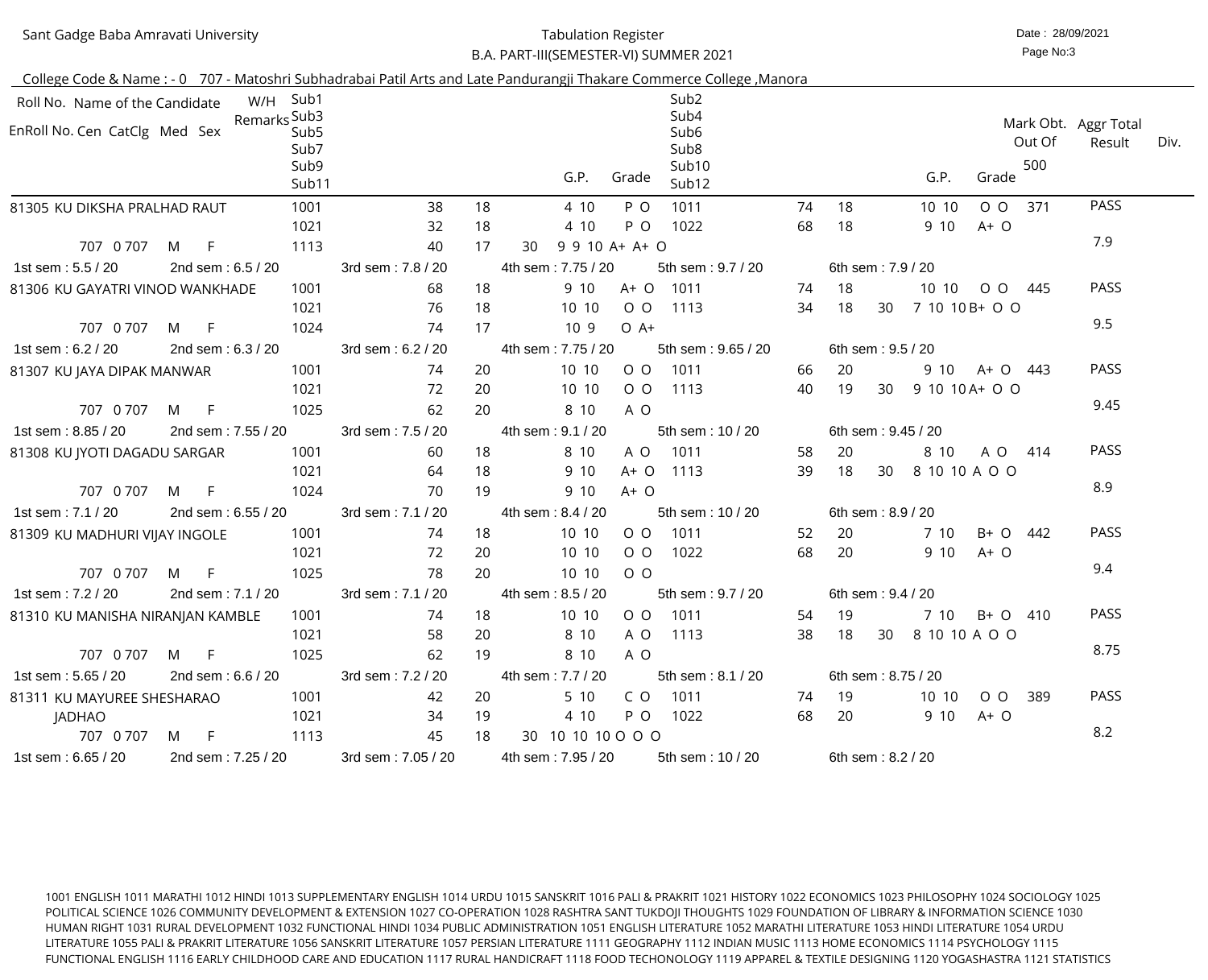Sant Gadge Baba Amravati University

#### Date : 28/09/2021 Tabulation RegisterB.A. PART-III(SEMESTER-VI) SUMMER 2021

Page No:4

| College Code & Name: - 0 707 - Matoshri Subhadrabai Patil Arts and Late Pandurangji Thakare Commerce College, Manora |     |                    |                                  |                     |    |                            |         |                                                       |    |                   |                   |                     |         |               |                                |      |
|----------------------------------------------------------------------------------------------------------------------|-----|--------------------|----------------------------------|---------------------|----|----------------------------|---------|-------------------------------------------------------|----|-------------------|-------------------|---------------------|---------|---------------|--------------------------------|------|
| Roll No. Name of the Candidate                                                                                       |     |                    | W/H Sub1                         |                     |    |                            |         | Sub <sub>2</sub>                                      |    |                   |                   |                     |         |               |                                |      |
| EnRoll No. Cen CatClg Med Sex                                                                                        |     | Remarks Sub3       | Sub <sub>5</sub><br>Sub7<br>Sub9 |                     |    |                            |         | Sub4<br>Sub <sub>6</sub><br>Sub <sub>8</sub><br>Sub10 |    |                   |                   |                     |         | Out Of<br>500 | Mark Obt. Aggr Total<br>Result | Div. |
|                                                                                                                      |     |                    | Sub11                            |                     |    | G.P.                       | Grade   | Sub12                                                 |    |                   |                   | G.P.                | Grade   |               |                                |      |
| 81312 KU MINAL SHIVAJI PUSADKAR                                                                                      |     |                    | 1001                             | 76                  | 18 | 10 10                      | $O$ $O$ | 1011                                                  | 60 | 19                |                   | 8 10                | A O     | 431           | <b>PASS</b>                    |      |
|                                                                                                                      |     |                    | 1021                             | 74                  | 19 | 10 10                      | $O$ $O$ | 1113                                                  | 39 | 18                | 30                | 8 10 10 A O O       |         |               |                                |      |
| 707 0 707                                                                                                            | M   | F.                 | 1025                             | 60                  | 18 | 8 10                       | A O     |                                                       |    |                   |                   |                     |         |               | 9.2                            |      |
| 1st sem: 6.4 / 20                                                                                                    |     | 2nd sem: 7.6 / 20  |                                  | 3rd sem: 8.6 / 20   |    | 4th sem: 7.7 / 20          |         | 5th sem: 10 / 20                                      |    |                   | 6th sem: 9.2 / 20 |                     |         |               |                                |      |
| 81313 KU NIKITA SHANKAR NEMANE                                                                                       |     |                    | 1001                             | 70                  | 20 | 9 10                       | $A+O$   | 1011                                                  | 74 | 20                |                   | 10 10               | $O$ $O$ | 469           | <b>PASS</b>                    |      |
|                                                                                                                      |     |                    | 1021                             | 78                  | 20 | 10 10                      | $O$ $O$ | 1022                                                  | 80 | 20                |                   | 10 10               | $O$ $O$ |               |                                |      |
| 707 0 707                                                                                                            | M   | F                  | 1113                             | 38                  | 19 | 8 10 10 A O O<br>30        |         |                                                       |    |                   |                   |                     |         |               | 9.65                           |      |
| 1st sem: 9.05 / 20                                                                                                   |     | 2nd sem: 7.85 / 20 |                                  | 3rd sem: 7.9 / 20   |    | 4th sem: 9.3 / 20          |         | 5th sem: 10 / 20                                      |    |                   |                   | 6th sem: 9.65 / 20  |         |               |                                |      |
| 81314 KU PALLAVI PRAKASH KHODAKE                                                                                     |     |                    | 1001                             | 76                  | 18 | 10 10                      | $O$ O   | 1011                                                  | 64 | 18                |                   | 9 10                | A+ O    | 439           | <b>PASS</b>                    |      |
|                                                                                                                      |     |                    | 1021                             | 72                  | 17 | 10 <sub>9</sub>            | $O A+$  | 1113                                                  | 39 | 18                | 30                | 8 10 10 A O O       |         |               |                                |      |
| 707 0 707                                                                                                            | M   | $\mathsf{F}$       | 1024                             | 70                  | 17 | 99                         | $A+ A+$ |                                                       |    |                   |                   |                     |         |               | 9.4                            |      |
| 1st sem: 6.6 / 20                                                                                                    |     | 2nd sem: 7.45 / 20 |                                  | 3rd sem: 6.1 / 20   |    | 4th sem: 8.45 / 20         |         | 5th sem: 9.65 / 20                                    |    |                   | 6th sem: 9.4 / 20 |                     |         |               |                                |      |
| 81315 KU POOJA ANANTA THOMBRE                                                                                        |     |                    | 1001                             | 80                  | 18 | 10 10                      | $O$ $O$ | 1011                                                  | 54 | 20                |                   | 7 10                | B+ O    | 449           | <b>PASS</b>                    |      |
|                                                                                                                      |     |                    | 1112                             | 42                  | 19 | 9 10 10 A+ O O 1021<br>-29 |         |                                                       | 76 | 19                |                   | 10 10               | $O$ $O$ |               |                                |      |
| 707 0 707                                                                                                            | M   | F.                 | 1113                             | 44                  | 18 | 9 10 10 A + O O<br>30      |         |                                                       |    |                   |                   |                     |         |               | 9.35                           |      |
| 1st sem: 8.15 / 20                                                                                                   |     | 2nd sem: 6.9 / 20  |                                  | 3rd sem: 7.3 / 20   |    | 4th sem: 8.6 / 20          |         | 5th sem: 9.95 / 20                                    |    |                   |                   | 6th sem: 9.35 / 20  |         |               |                                |      |
| 81316 KU POOJA BANDU KURKUTE                                                                                         |     |                    | 1001                             | 72                  | 20 | 10 10                      | $O$ O   | 1011                                                  | 80 | 20                |                   | 10 10               | $O$ O   | 481           | <b>PASS</b>                    |      |
|                                                                                                                      |     |                    | 1051                             | 80                  | 18 | 10 10                      | $O$ O   | 1024                                                  | 74 | 19                |                   | 10 10               | $O$ $O$ |               |                                |      |
| 707 0 707 M                                                                                                          |     |                    | 1025                             | 80                  | 18 | 10 10                      | $O$ $O$ |                                                       |    |                   |                   |                     |         |               | 10.0                           |      |
| 1st sem : 6.8 / 20                                                                                                   |     | 2nd sem: 7.9 / 20  |                                  | 3rd sem : 7.45 / 20 |    | 4th sem : 8.5 / 20         |         | 5th sem: 9.1 / 20                                     |    | 6th sem: 10 / 20  |                   |                     |         |               |                                |      |
| 81317 KU POOJA SUBHASH CHAUDHARI                                                                                     |     |                    | 1001                             | 80                  | 20 | 10 10                      |         | O O 1011                                              | 62 | - 20              |                   | 8 10 A O 459        |         |               | <b>PASS</b>                    |      |
|                                                                                                                      |     |                    | 1051                             | 80                  | 19 | 10 10                      |         | 0 0 1113                                              | 39 |                   |                   | 18 30 8 10 10 A O O |         |               |                                |      |
| 707 0 707                                                                                                            | M F |                    | 1024                             | 74                  | 17 | 109                        | $O A+$  |                                                       |    |                   |                   |                     |         |               | 9.45                           |      |
| 1st sem : 7.7 / 20                                                                                                   |     | 2nd sem: 7.05 / 20 |                                  | 3rd sem: 6.55 / 20  |    | 4th sem: 8.4 / 20          |         | 5th sem: 9.95 / 20                                    |    |                   |                   | 6th sem: 9.45 / 20  |         |               |                                |      |
| 81318 KU POONAM RAJENDRA BHAGAT                                                                                      |     |                    | 1001                             | 64                  | 18 | 9 10                       |         | A+ O 1011                                             | 62 | 18                |                   | 8 10                | A O 391 |               | <b>PASS</b>                    |      |
|                                                                                                                      |     |                    | 1021                             | 68                  | 17 | 99                         |         | A+ A+ 1022                                            | 58 | 17                |                   | 89                  | $A A+$  |               |                                |      |
| 707 0 707                                                                                                            | M F |                    | 1024                             | 52                  | 17 | 79                         | B+ A+   |                                                       |    |                   |                   |                     |         |               | 8.5                            |      |
| 1st sem : 6.6 / 20                                                                                                   |     | 2nd sem: 5.5 / 20  |                                  | 3rd sem: 7.35 / 20  |    | 4th sem: 7.75 / 20         |         | 5th sem: 8.9 / 20                                     |    | 6th sem: 8.5 / 20 |                   |                     |         |               |                                |      |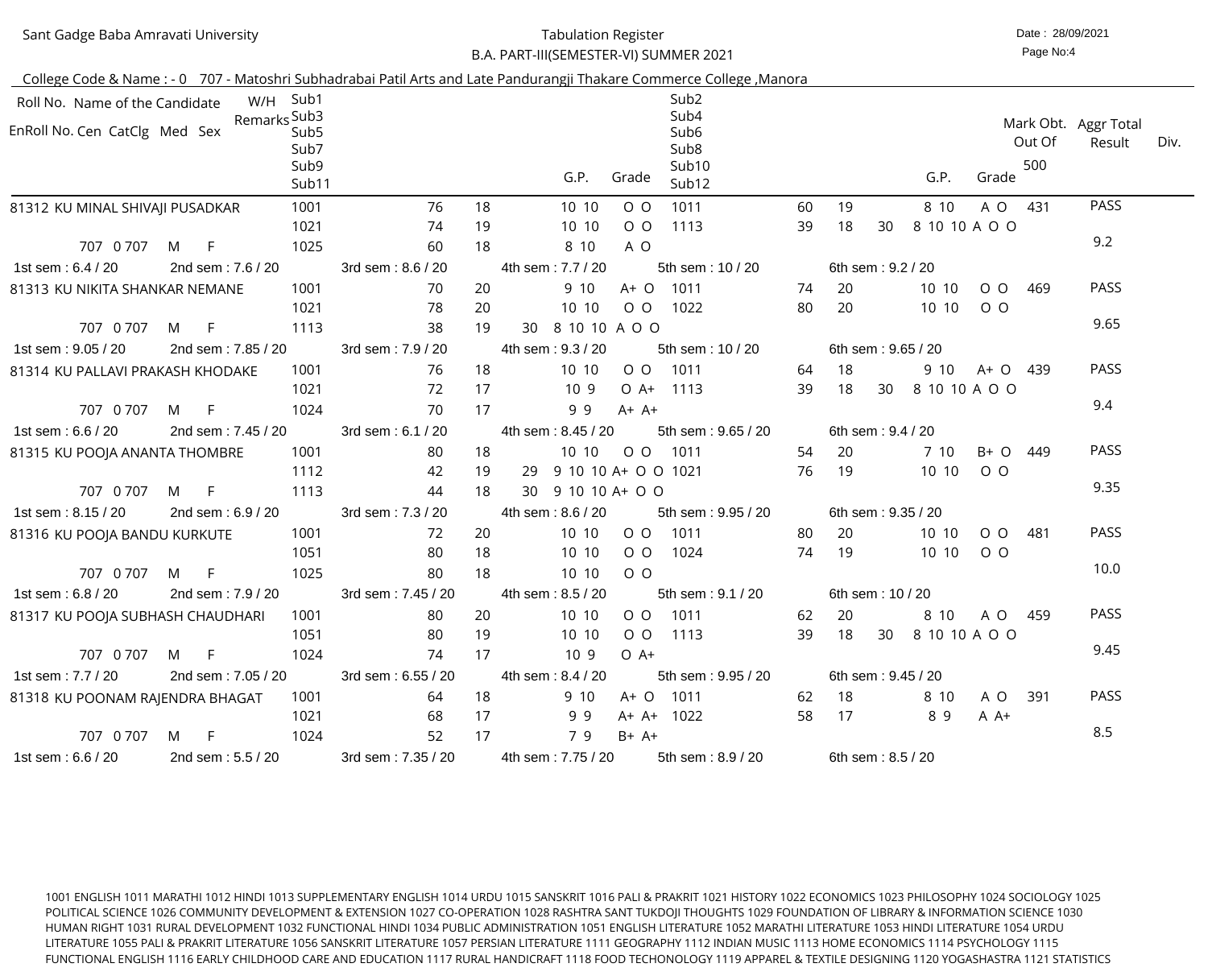| Sant Gadge Baba Amravati University |  |  |
|-------------------------------------|--|--|
|                                     |  |  |

#### Date : 28/09/2021 Tabulation RegisterB.A. PART-III(SEMESTER-VI) SUMMER 2021

Page No:5

|                                  |                                    |                                                       |                          |    | College Code & Name: - 0 707 - Matoshri Subhadrabai Patil Arts and Late Pandurangji Thakare Commerce College, Manora |    |       |                       |                        |                                        |
|----------------------------------|------------------------------------|-------------------------------------------------------|--------------------------|----|----------------------------------------------------------------------------------------------------------------------|----|-------|-----------------------|------------------------|----------------------------------------|
| Roll No. Name of the Candidate   |                                    | W/H Sub1                                              |                          |    | Sub <sub>2</sub>                                                                                                     |    |       |                       |                        |                                        |
| EnRoll No. Cen CatClg Med Sex    | Remarks Sub3                       | Sub <sub>5</sub><br>Sub7<br>Sub9<br>Sub <sub>11</sub> |                          |    | Sub4<br>Sub <sub>6</sub><br>Sub <sub>8</sub><br>Sub10<br>G.P.<br>Grade<br>Sub12                                      |    |       | G.P.                  | Out Of<br>500<br>Grade | Mark Obt. Aggr Total<br>Div.<br>Result |
| 81319 KU PRACHI GAJANAN ROKDE    |                                    | 1001                                                  | 40                       | 18 | 1011<br>5 10<br>C O                                                                                                  | 74 | 19    | 10 10                 | 384<br>$O$ $O$         | <b>PASS</b>                            |
|                                  |                                    | 1021                                                  | 32                       | 18 | P O<br>1022<br>4 10                                                                                                  | 72 | 19    | 10 10                 | $O$ O                  |                                        |
| 707 0 707                        | M<br>$\overline{F}$                | 1113                                                  | 44                       | 18 | 9 10 10 A + O O<br>30                                                                                                |    |       |                       |                        | 8.25                                   |
| 1st sem: 5.95 / 20               | 2nd sem: 6.9 / 20                  |                                                       | 3rd sem: 7.8 / 20        |    | 4th sem: 7.75 / 20<br>5th sem: 10 / 20                                                                               |    |       | 6th sem: 8.25 / 20    |                        |                                        |
| 81320 KU PRAGATI SANTOSH NARINGE |                                    | 1001                                                  | 72                       | 18 | 10 10<br>1011<br>$O$ O                                                                                               | 54 | 18    | 7 10                  | B+ O<br>447            | <b>PASS</b>                            |
|                                  |                                    | 1021                                                  | 76                       | 19 | 10 10<br>$O$ O<br>1113                                                                                               | 44 | 18    | 9 10 10 A + O O<br>30 |                        |                                        |
| 707 0 707                        | $\overline{F}$<br>M                | 1025                                                  | 80                       | 18 | $O$ $O$<br>10 10                                                                                                     |    |       |                       |                        | 9.45                                   |
| 1st sem: 6.15 / 20               | 2nd sem: 6.8 / 20                  |                                                       | 3rd sem: 7.3 / 20        |    | 4th sem: 8.55 / 20<br>5th sem: 9.25 / 20                                                                             |    |       | 6th sem: 9.45 / 20    |                        |                                        |
| 81321 KU PUJA SHRIDHAR CHAUDHARI |                                    | 1001                                                  | 52                       | 18 | 7 10<br>B+ O<br>1011                                                                                                 | 64 | 20    | 9 10                  | A+ O<br>408            | <b>PASS</b>                            |
|                                  |                                    | 1021                                                  | 72                       | 17 | 10 <sub>9</sub><br>$O A+$<br>1113                                                                                    | 30 | 18    | 7 10 10 B + O O<br>30 |                        |                                        |
| 707 0 707                        | -F<br>M                            | 1025                                                  | 70                       | 17 | 99<br>$A+ A+$                                                                                                        |    |       |                       |                        | 8.85                                   |
| 1st sem: 5.65 / 20               | 2nd sem: 6.9 / 20                  |                                                       | 3rd sem: 7.1 / 20        |    | 4th sem: 7.7 / 20<br>5th sem: 9.23 / 20                                                                              |    |       | 6th sem: 8.85 / 20    |                        |                                        |
| 81322 KU PUNAM PARMESHWAR RAUT   |                                    | 1001                                                  | 68                       | 18 | 9 10<br>A+ O<br>1011                                                                                                 | 78 | 19    | 10 10                 | $O$ $O$<br>459         | <b>PASS</b>                            |
|                                  |                                    | 1021                                                  | 74                       | 19 | 10 10<br>$O$ $O$<br>1022                                                                                             | 78 | 20    | 10 10                 | $O$ O                  |                                        |
| 707 0 707                        | M<br>$-F$                          | 1113                                                  | 37                       | 18 | 8 10 10 A O O<br>30                                                                                                  |    |       |                       |                        | 9.65                                   |
| 1st sem: 8.35 / 20               | 2nd sem: 7 / 20                    |                                                       | 3rd sem: 7.15 / 20       |    | 4th sem: 8.7 / 20<br>5th sem: 10 / 20                                                                                |    |       | 6th sem: 9.65 / 20    |                        |                                        |
| 81323 KU PUNAM PRAKASH MAHAKAL   |                                    | 1001                                                  | 80                       | 18 | 10 10<br>$O$ O<br>1011                                                                                               | 62 | 19    | 8 10                  | A O<br>395             | <b>PASS</b>                            |
|                                  |                                    | 1021                                                  | 34                       | 20 | 4 10<br>P O<br>1113                                                                                                  | 37 | 18    | 30<br>8 10 10 A O O   |                        |                                        |
| 707 0 707                        | M<br>F.                            | 1025                                                  | 58                       | 19 | 8 10<br>A O                                                                                                          |    |       |                       |                        | 8.3                                    |
|                                  |                                    |                                                       |                          |    | 1st sem : 5.7 / 20 2nd sem : 6.05 / 20 3rd sem : 6.55 / 20 4th sem : 8.05 / 20 5th sem : 8.05 / 20                   |    |       | 6th sem: 8.3 / 20     |                        |                                        |
| 81324 KU RUPALI ANANDRAO AKHUD   |                                    | 1001                                                  | 78                       | 20 | 10 10 00 1011                                                                                                        |    | 80 19 |                       | 10 10 0 0 473          | <b>PASS</b>                            |
|                                  |                                    | 1021                                                  | 76                       | 19 | 10 10 0 0 1022                                                                                                       | 70 | 19    | $910 \tA+O$           |                        | 9.75                                   |
|                                  | 707 0 707 M F                      | 1113                                                  | 44                       | 18 | 30 9 10 10 A + O O                                                                                                   |    |       |                       |                        |                                        |
| 1st sem: 5.7 / 20                | 2nd sem: 6.8 / 20                  |                                                       | 3rd sem: 9.15 / 20       |    | 4th sem : 7.2 / 20<br>5th sem: 10 / 20                                                                               |    |       | 6th sem: 9.75 / 20    |                        |                                        |
| 81325 KU SAKSHI ANIL CHAUDHARI   |                                    | 1001                                                  | 70                       | 20 | 9 10 A + O 1011                                                                                                      |    | 72 20 |                       | 10 10 0 0 468          | <b>PASS</b>                            |
|                                  |                                    | 1051                                                  | 80                       | 19 | 10 10 0 0 1022                                                                                                       | 80 | - 20  | 10 10 0 0             |                        | 9.65                                   |
| 1st sem : 8.55 / 20              | 707 0 707 M F<br>2nd sem: 7.1 / 20 | 1113                                                  | 38<br>3rd sem : 7.7 / 20 |    | 19 30 8 10 10 A O O<br>4th sem : 9.25 / 20<br>5th sem : 10 / 20                                                      |    |       | 6th sem: 9.65 / 20    |                        |                                        |
|                                  |                                    |                                                       |                          |    |                                                                                                                      |    |       |                       |                        |                                        |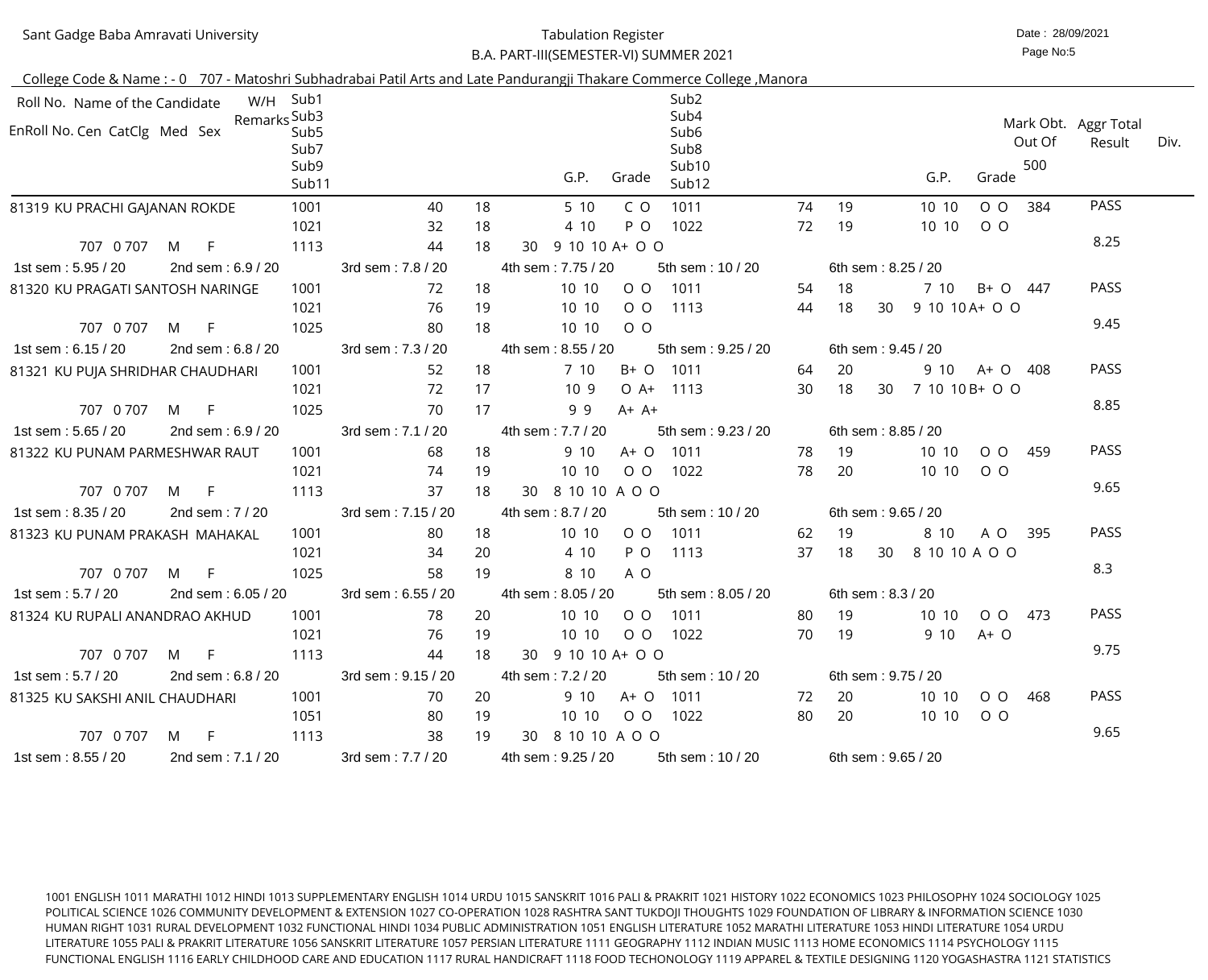Sant Gadge Baba Amravati University

#### Date : 28/09/2021 Tabulation RegisterB.A. PART-III(SEMESTER-VI) SUMMER 2021

Page No:6

| 1st sem : 6.2 / 20                  | 2nd sem: 6.3 / 20         |              |                          | 3rd sem: 6.7 / 20       |          | 4th sem : 8.2 / 20                  | 5th sem: 10 / 20                     |          | 6th sem: 9.5 / 20    |    |                          |          |        |                      |      |
|-------------------------------------|---------------------------|--------------|--------------------------|-------------------------|----------|-------------------------------------|--------------------------------------|----------|----------------------|----|--------------------------|----------|--------|----------------------|------|
| 707 0 707                           | $-$ F $-$<br>M            | W/G          | 1025                     | 80                      | 19       | 10 10<br>$O$ O                      |                                      |          |                      |    |                          |          |        |                      |      |
|                                     |                           |              | 1021                     | 78                      | 19       | 10 10                               | 0 0 1113                             | 39       |                      |    | 18 30 8 10 10 A O O      |          |        |                      |      |
| 81332 MAYURI BHAURAO CHAVHAN        |                           |              | 1001                     | -76                     | 18       | 10 10                               | O O 1011                             | 58       | 19                   |    | 8 10                     | A O 454  |        |                      |      |
| 1st sem: 7.3 / 20                   | 2nd sem : $6/20$          |              |                          | 3rd sem: 7.15 / 20      |          | 4th sem: 8.55 / 20                  | 5th sem: 9.95 / 20                   |          | 6th sem: 9.75 / 20   |    |                          |          |        |                      |      |
| 707 0 707                           | M M                       |              | 1025                     | 80                      | 20       | 10 10 0 0                           |                                      |          |                      |    |                          |          |        | 9.75                 |      |
| <b>HARSULE</b>                      |                           |              | 1112                     | 44                      | 18       | 28 9 10 10 A + O O 1024             |                                      | 70       | - 19                 |    | 9 10                     | $A+O$    |        |                      |      |
| 81331 MAYUR DNYANESHWAR             |                           |              | 1001                     | -78                     | 20       | 10 10 0 0 1011                      |                                      | 80       | - 20                 |    | 10 10                    | O O 477  |        | <b>PASS</b>          |      |
| 1st sem : 4.85 / 20                 | 2nd sem : 4.8 / 20        |              |                          | 3rd sem: 6.95 / 20      |          | 4th sem: 7.45 / 20 5th sem: 10 / 20 |                                      |          | 6th sem : $9.7 / 20$ |    |                          |          |        |                      |      |
| 707 0 707                           | M<br>M                    |              | 1025                     | 80                      | 20       | 10 10<br>$O$ O                      |                                      |          |                      |    |                          |          |        | 9.7                  |      |
|                                     |                           |              | 1021                     | 80                      | 20       | 10 10<br>$O$ $O$                    | 1022                                 | 72       | 20                   |    | 10 10                    | $O$ $O$  |        |                      |      |
| 81330 LOMESH KASHINATH GAWANDE      |                           |              | 1001                     | 80                      | 18       | 10 10<br>$O$ O                      | 1011                                 | 58       | 20                   |    | 8 10                     | A O      | 468    | <b>PASS</b>          |      |
| 1st sem: 5.95 / 20                  | M<br>M<br>2nd sem: $6/20$ |              | 1025                     | 68<br>3rd sem: 6.4 / 20 |          | 4th sem: 7.75 / 20                  | 5th sem: 8.95 / 20                   |          | 6th sem: 8.9 / 20    |    |                          |          |        |                      |      |
| 707 0 707                           |                           |              | 1021                     | 56                      | 18       | 89<br>A A+<br>9 10<br>$A+O$         |                                      |          |                      |    |                          |          |        | 8.9                  |      |
| 81329 KU SWATI SHANKAR<br>WAGHAMARE |                           |              | 1001                     | 66                      | 18<br>17 | 9 10                                | A+ O 1011<br>1113                    | 56<br>40 | 19<br>17             | 30 | 8 10<br>$9$ 9 10 A+ A+ O | A O      | 405    | <b>PASS</b>          |      |
| 1st sem: 7.5 / 20                   | 2nd sem: 6.1 / 20         |              |                          | 3rd sem: 7.6 / 20       |          | 4th sem: 8.5 / 20                   | 5th sem: 9.7 / 20                    |          | 6th sem: 9.3 / 20    |    |                          |          |        |                      |      |
| 707 0 707                           | $-F$<br>M                 |              | 1024                     | 72                      | 18       | 10 10<br>$O$ O                      |                                      |          |                      |    |                          |          |        |                      |      |
| SAWANDALE                           |                           |              | 1021                     | 56                      | 17       | 89<br>A A+                          | 1113                                 | 39       | 18                   | 30 | 8 10 10 A O O            |          |        | 9.3                  |      |
| 81328 KU SHRUTIKA KANTINATH         |                           |              | 1001                     | 76                      | 18       | 10 10<br>$O$ $O$                    | 1011                                 | 64       | 19                   |    | 9 10                     | A+ O 427 |        | <b>PASS</b>          |      |
| 1st sem: 7.25 / 20                  | 2nd sem: 6.15 / 20        |              |                          | 3rd sem: 6.4 / 20       |          | 4th sem: 8.5 / 20                   | 5th sem: 9.95 / 20                   |          | 6th sem: 9.4 / 20    |    |                          |          |        |                      |      |
| 707 0 707                           | $-F$<br>M                 |              | 1024                     | 74                      | 19       | 10 10<br>$O$ O                      |                                      |          |                      |    |                          |          |        |                      |      |
|                                     |                           |              | 1021                     | 78                      | 19       | 10 10<br>$O$ $O$                    | 1113                                 | 32       | 18                   | 30 | 7 10 10 B + O O          |          |        | 9.4                  |      |
| 81327 KU SHRADDHA PRAMOD KHADE      |                           |              | 1001                     | 78                      | 18       | 10 10<br>$O$ O                      | 1011                                 | 58       | 18                   |    | 8 10                     | A O 442  |        | <b>PASS</b>          |      |
| 1st sem: 7.55 / 20                  | 2nd sem: 6.55 / 20        |              |                          | 3rd sem: 6.95 / 20      |          | 4th sem: 9 / 20                     | 5th sem: 10 / 20                     |          | 6th sem: 9.9 / 20    |    |                          |          |        |                      |      |
| 707 0 707                           | $-F$<br>M                 |              | 1113                     | 40                      | 19       | 9 10 10 A + O O<br>30               |                                      |          |                      |    |                          |          |        | 9.9                  |      |
|                                     |                           |              | 1051                     | 80                      | 19       | 10 10<br>$O$ O                      | 1022                                 | 80       | 20                   |    | 10 10                    | $O$ $O$  |        |                      |      |
| 81326 KU SAKSHI SATISH CHAUDHARI    |                           |              | 1001                     | 78                      | 20       | 10 10<br>$O$ O                      | 1011                                 | 74       | 20                   |    | 10 10                    | $O$ $O$  | 480    | <b>PASS</b>          |      |
|                                     |                           |              | Sub <sub>11</sub>        |                         |          | G.P.<br>Grade                       | Sub <sub>12</sub>                    |          |                      |    | G.P.                     | Grade    |        |                      |      |
|                                     |                           |              | Sub9                     |                         |          |                                     | Sub10                                |          |                      |    |                          |          | 500    |                      |      |
| EnRoll No. Cen CatClg Med Sex       |                           |              | Sub <sub>5</sub><br>Sub7 |                         |          |                                     | Sub <sub>6</sub><br>Sub <sub>8</sub> |          |                      |    |                          |          | Out Of | Result               | Div. |
|                                     |                           | Remarks Sub3 |                          |                         |          |                                     | Sub4                                 |          |                      |    |                          |          |        | Mark Obt. Aggr Total |      |
| Roll No. Name of the Candidate      |                           |              | W/H Sub1                 |                         |          |                                     | Sub <sub>2</sub>                     |          |                      |    |                          |          |        |                      |      |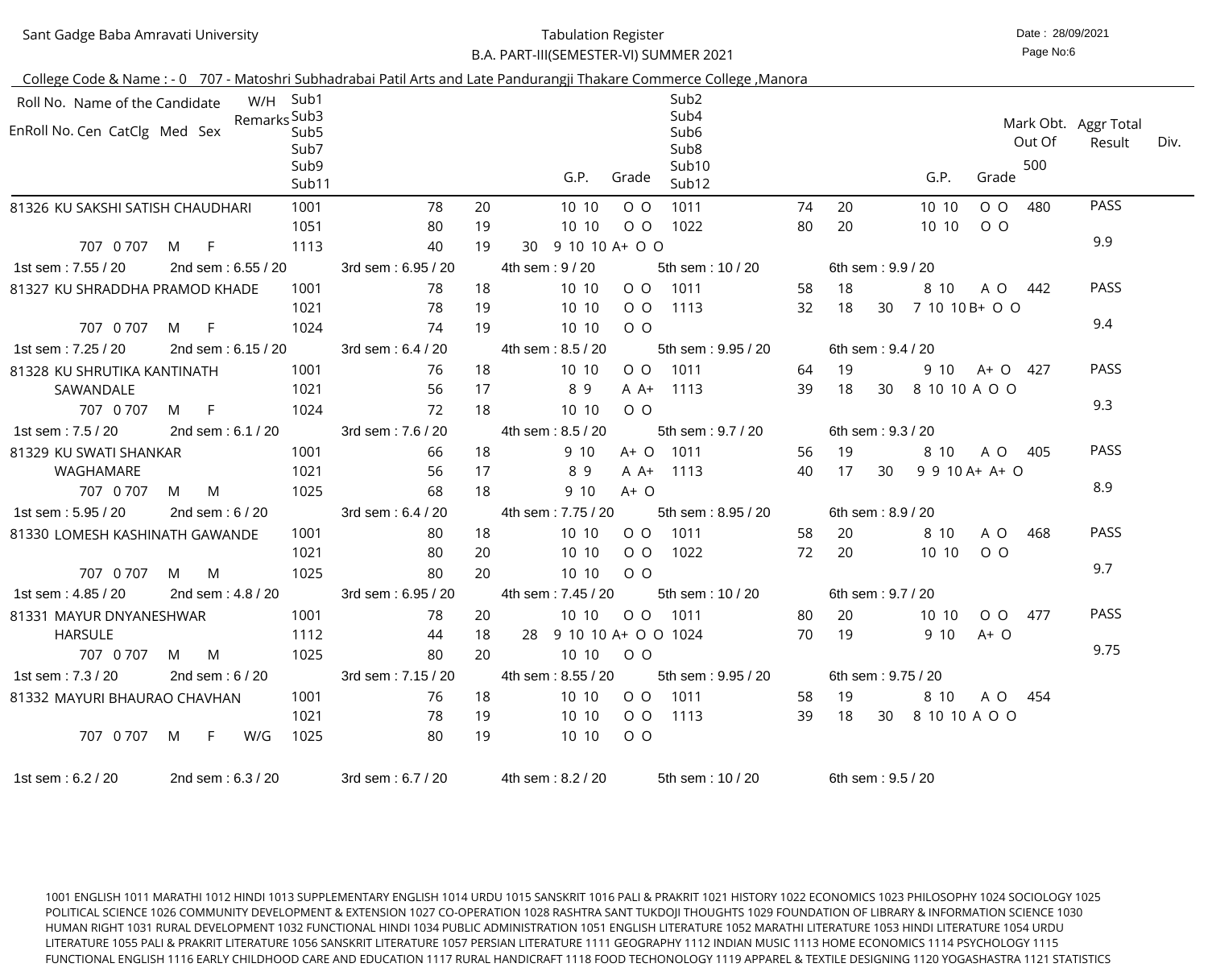| Sant Gadge Baba Amravati University                                                                                  |                    |                  | <b>Tabulation Register</b><br>B.A. PART-III(SEMESTER-VI) SUMMER 2021 |    |                           |         |                            |                 |    |                    | Date: 28/09/2021<br>Page No:7 |        |                                |      |  |  |
|----------------------------------------------------------------------------------------------------------------------|--------------------|------------------|----------------------------------------------------------------------|----|---------------------------|---------|----------------------------|-----------------|----|--------------------|-------------------------------|--------|--------------------------------|------|--|--|
|                                                                                                                      |                    |                  |                                                                      |    |                           |         |                            |                 |    |                    |                               |        |                                |      |  |  |
| College Code & Name: - 0 707 - Matoshri Subhadrabai Patil Arts and Late Pandurangji Thakare Commerce College, Manora |                    | W/H Sub1         |                                                                      |    |                           |         | Sub <sub>2</sub>           |                 |    |                    |                               |        |                                |      |  |  |
| Roll No. Name of the Candidate                                                                                       | Remarks Sub3       |                  |                                                                      |    |                           |         | Sub4                       |                 |    |                    |                               |        |                                |      |  |  |
| EnRoll No. Cen CatClg Med Sex                                                                                        |                    | Sub <sub>5</sub> |                                                                      |    |                           |         | Sub <sub>6</sub>           |                 |    |                    |                               | Out Of | Mark Obt. Aggr Total<br>Result | Div. |  |  |
|                                                                                                                      |                    | Sub7             |                                                                      |    |                           |         | Sub <sub>8</sub>           |                 |    |                    |                               |        |                                |      |  |  |
|                                                                                                                      |                    | Sub9<br>Sub11    |                                                                      |    | G.P.                      | Grade   | Sub10<br>Sub <sub>12</sub> |                 |    | G.P.               | Grade                         | 500    |                                |      |  |  |
| 81333 MAYURI DILIP MOHALE                                                                                            |                    | 1001             | 68                                                                   | 18 | 9 10                      | $A+O$   | 1011                       | 74              | 18 | 10 10              | $O$ $O$                       | 446    |                                |      |  |  |
|                                                                                                                      |                    | 1021             | 66                                                                   | 18 | 9 10                      | $A+O$   | 1024                       | 72              | 18 | 10 10              | $O$ O                         |        |                                |      |  |  |
| 707 0 707<br>-F.<br>M                                                                                                | W/G                | 1025             | 76                                                                   | 18 | 10 10                     | $O$ $O$ |                            |                 |    |                    |                               |        |                                |      |  |  |
| 1st sem: 6.1 / 20                                                                                                    | 2nd sem: 7.05 / 20 |                  | 3rd sem: 7.56 / 20                                                   |    | 4th sem: 7.9 / 20         |         | 5th sem: 9.1 / 20          |                 |    | 6th sem: 9.7 / 20  |                               |        |                                |      |  |  |
| 81334 MUKESH ASHOK INGOLE                                                                                            |                    | 1001             | 78                                                                   | 18 | 10 10                     | $O$ $O$ | 1011                       | 80              | 19 | 10 10              | $O$ $O$                       | 473    | <b>PASS</b>                    |      |  |  |
|                                                                                                                      |                    | 1112             | 44                                                                   | 18 | 9 10 10 A+ O O 1021<br>29 |         |                            | 72              | 19 | 10 10              | $O$ O                         |        |                                |      |  |  |
| 707 0 707<br>M<br>M                                                                                                  |                    | 1022             | 78                                                                   | 18 | 10 10                     | $O$ O   |                            |                 |    |                    |                               |        | 9.9                            |      |  |  |
| 1st sem: 6.05 / 20                                                                                                   | 2nd sem: 5.8 / 20  |                  | 3rd sem: 7.5 / 20                                                    |    | 4th sem: 7.75 / 20        |         | 5th sem: 9.9 / 20          |                 |    | 6th sem: 9.9 / 20  |                               |        |                                |      |  |  |
| 81335 NEHA RAMESH BHAGAT                                                                                             |                    | 1001             | 34                                                                   | 18 | 4 10                      | P O     | 1011                       | 66              | 18 | 9 10               | A+ O                          | 405    |                                |      |  |  |
|                                                                                                                      |                    | 1021             | 72                                                                   | 19 | 10 10                     | $O$ $O$ | 1022                       | 66              | 20 | 9 10               | $A+O$                         |        |                                |      |  |  |
| 707 0 707<br>$\mathsf{F}$<br>M                                                                                       | W/G                | 1025             | 74                                                                   | 18 | 10 10                     | $O$ O   |                            |                 |    |                    |                               |        |                                |      |  |  |
| 1st sem: 6.35 / 20                                                                                                   | 2nd sem: 6.15 / 20 |                  | 3rd sem: 7.95 / 20                                                   |    | 4th sem: 8.2 / 20         |         | 5th sem: 10 / 20           |                 |    | 6th sem: 8.8 / 20  |                               |        |                                |      |  |  |
| 81336 POOJA JAYPRAKASH PAWAR                                                                                         |                    | 1001             | 58                                                                   | 18 | 8 10                      | A O     | 1011                       | 46              | 18 | 6 10               | B O                           | 356    |                                |      |  |  |
|                                                                                                                      |                    | 1113             | 27                                                                   | 18 | 5 10 10 C O O 1024<br>30  |         |                            | 42              | 18 | 5 10               | C O                           |        |                                |      |  |  |
| 707 0 707 M F                                                                                                        | W/G                | 1025             | 64                                                                   | 17 | 99                        | A+ A+   |                            |                 |    |                    |                               |        |                                |      |  |  |
| 1st sem: 7.2 / 20                                                                                                    | 2nd sem: 6.55 / 20 |                  | 3rd sem: 5.75 / 20                                                   |    | 4th sem : 7.2 / 20        |         | 5th sem: 7.8 / 20          |                 |    | 6th sem: 7.65 / 20 |                               |        |                                |      |  |  |
| 81337 PUNAM SUDHAKAR NEMANE                                                                                          |                    | 1001             | 64                                                                   | 18 | 9 10                      |         | A+ O 1011                  | 58              | 19 | 8 10               | A O 408                       |        |                                |      |  |  |
|                                                                                                                      |                    | 1021             | 60                                                                   | 19 | 8 10                      | A O     | 1113                       | 32 <sup>2</sup> | 18 | 30 7 10 10 B + O O |                               |        |                                |      |  |  |
| 707 0 707 M<br>-F.                                                                                                   | W/G                | 1024             | 72                                                                   | 18 | 10 10                     | $O$ O   |                            |                 |    |                    |                               |        |                                |      |  |  |
| 1st sem: 6.15 / 20                                                                                                   | 2nd sem: 6.95 / 20 |                  | 3rd sem: 7.25 / 20                                                   |    | 4th sem: 8.4 / 20         |         | 5th sem: 9.55 / 20         |                 |    | 6th sem: 8.95 / 20 |                               |        |                                |      |  |  |
| 81338 RAJESH MANIK SHINDE                                                                                            |                    | 1001             | 80                                                                   | 18 | 10 10                     | 00      | 1011                       | 58              | 18 | 8 10               | A O 462                       |        |                                |      |  |  |
|                                                                                                                      |                    | 1021             | 80                                                                   | 19 | 10 10                     | $O$ O   | 1022                       | 72              | 19 | 10 10              | $O$ O                         |        |                                |      |  |  |
| 707 0 707 M                                                                                                          | W/G<br>M           | 1025             | 80                                                                   | 18 | 10 10                     | $O$ O   |                            |                 |    |                    |                               |        |                                |      |  |  |
| 1st sem: 4.85 / 20                                                                                                   | 2nd sem: 5.95 / 20 |                  | 3rd sem: 6.95 / 20                                                   |    | 4th sem : 7.2 / 20        |         | 5th sem: 9.95 / 20         |                 |    | 6th sem: 9.7 / 20  |                               |        |                                |      |  |  |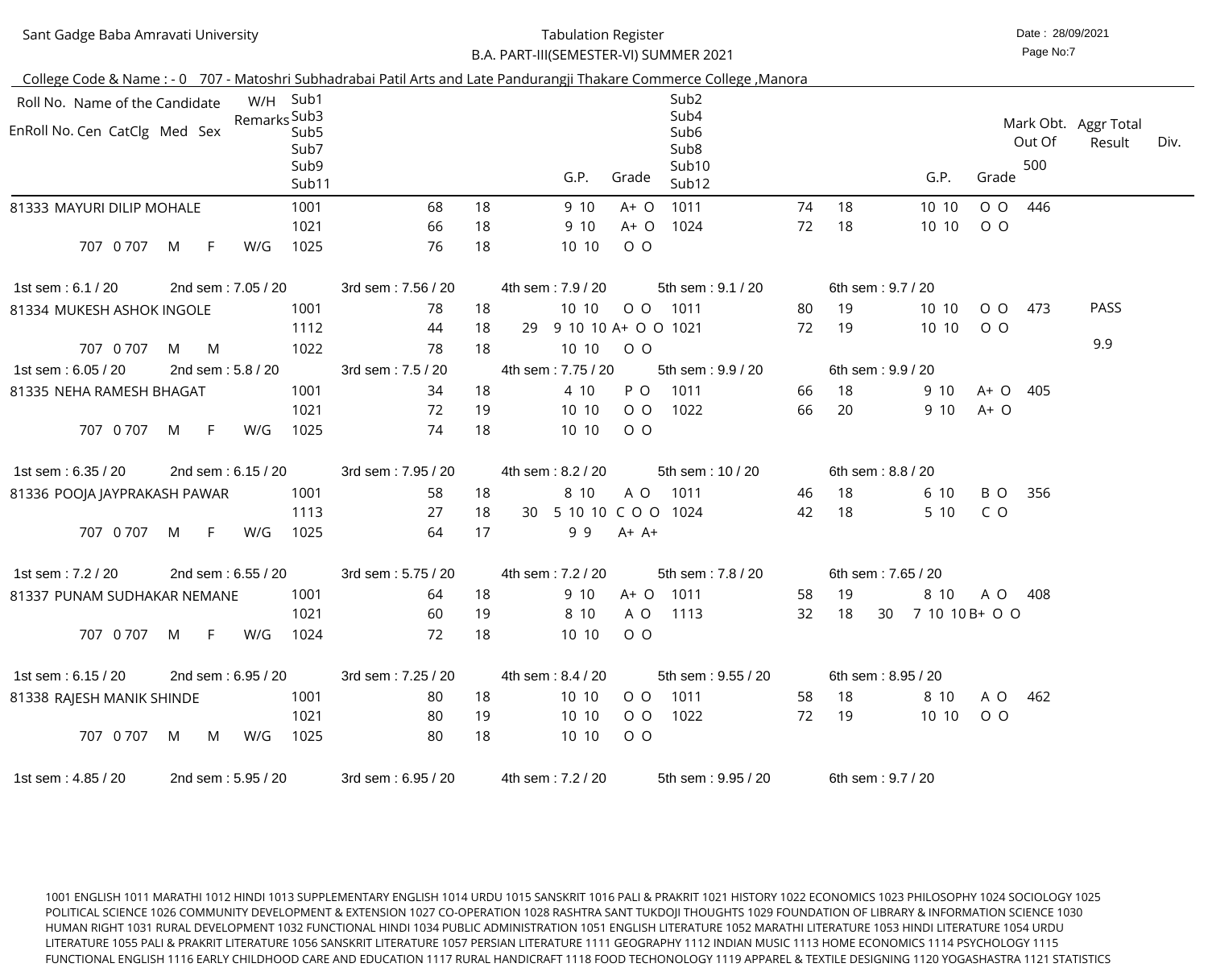#### Date : 28/09/2021 Tabulation RegisterB.A. PART-III(SEMESTER-VI) SUMMER 2021

Page No:8

|                                |   |     |                    |                  |                    |    | College Code & Name: - 0 707 - Matoshri Subhadrabai Patil Arts and Late Pandurangji Thakare Commerce College, Manora |                            |                    |                |                |        |                      |      |
|--------------------------------|---|-----|--------------------|------------------|--------------------|----|----------------------------------------------------------------------------------------------------------------------|----------------------------|--------------------|----------------|----------------|--------|----------------------|------|
| Roll No. Name of the Candidate |   |     |                    | W/H Sub1         |                    |    | Sub <sub>2</sub>                                                                                                     |                            |                    |                |                |        |                      |      |
|                                |   |     | Remarks Sub3       |                  |                    |    | Sub4                                                                                                                 |                            |                    |                |                |        | Mark Obt. Aggr Total |      |
| EnRoll No. Cen CatClg Med Sex  |   |     |                    | Sub <sub>5</sub> |                    |    | Sub <sub>6</sub>                                                                                                     |                            |                    |                |                | Out Of | Result               | Div. |
|                                |   |     |                    | Sub7             |                    |    | Sub <sub>8</sub>                                                                                                     |                            |                    |                |                | 500    |                      |      |
|                                |   |     |                    | Sub9<br>Sub11    |                    |    | G.P.<br>Grade                                                                                                        | Sub10<br>Sub <sub>12</sub> |                    | G.P.           | Grade          |        |                      |      |
| 81339 ROHAN KOMALSING CHAVHAN  |   |     |                    | 1001             | 66                 | 18 | 1011<br>9 10<br>$A+O$                                                                                                | 74                         | 18                 | 10 10          | $O$ $O$        | 436    | <b>PASS</b>          |      |
|                                |   |     |                    | 1021             | 66                 | 19 | 1022<br>9 10<br>$A+O$                                                                                                | 60                         | 17                 | 89             | $A A+$         |        |                      |      |
| 707 0 707                      | M | M   |                    | 1025             | 80                 | 18 | $O$ $O$<br>10 10                                                                                                     |                            |                    |                |                |        | 9.35                 |      |
| 1st sem: 5.8 / 20              |   |     | 2nd sem: 5.8 / 20  |                  | 3rd sem: 8.05 / 20 |    | 4th sem: 6.65 / 20                                                                                                   | 5th sem: 9.8 / 20          | 6th sem: 9.35 / 20 |                |                |        |                      |      |
| 81340 SAKSHAT DINESH GAWANDE   |   |     |                    | 1001             | 80                 | 20 | 10 10<br>$O$ O<br>1011                                                                                               | 66                         | 19                 | 9 10           | A+ O 472       |        |                      |      |
|                                |   |     |                    | 1051             | 80                 | 19 | 10 10<br>$O$ O<br>1022                                                                                               | 72                         | 17                 | 109            | $O A+$         |        |                      |      |
| 707 0 707                      | M | M   | W/A                | 1025             | 80                 | 19 | $O$ O<br>10 10                                                                                                       |                            |                    |                |                |        |                      |      |
| 1st sem : 4.8 / 20             |   |     | 2nd sem: 4.05 / 20 |                  | 3rd sem: 2.95 / 20 |    | 4th sem: 6.4 / 20                                                                                                    | 5th sem: 9.95 / 20         | 6th sem: 9.8 / 20  |                |                |        |                      |      |
| 81341 SATYAPAL DILIP PAWAR     |   |     |                    | 1001             | 80                 | 20 | 10 10<br>1011<br>$O$ O                                                                                               | -80                        | 20                 | 10 10          | $O$ $O$        | 476    | <b>PASS</b>          |      |
|                                |   |     |                    | 1021             | 80                 | 20 | 10 10<br>$O$ O<br>1024                                                                                               | 56                         | 20                 | 8 10           | A O            |        |                      |      |
| 707 0 707                      | M | M   |                    | 1025             | 80                 | 20 | $O$ $O$<br>10 10                                                                                                     |                            |                    |                |                |        | 9.7                  |      |
| 1st sem: 5.25 / 20             |   |     | 2nd sem: 5.25 / 20 |                  | 3rd sem: 7.15 / 20 |    | 4th sem: 8.45 / 20                                                                                                   | 5th sem: 10 / 20           | 6th sem: 9.7 / 20  |                |                |        |                      |      |
| 81342 SAVITA VASUDEO THAKARE   |   |     |                    | 1001             | 64                 | 18 | 9 10<br>$A+O$<br>1011                                                                                                | 52                         | 20                 | 7 10           | B+ O 418       |        |                      |      |
|                                |   |     |                    | 1021             | 74                 | 19 | 10 10<br>$O$ $O$<br>1022                                                                                             | 64                         | 18                 | 9 10           | $A+O$          |        |                      |      |
| 707 0 707                      | M | - F | W/G                | 1025             | 70                 | 19 | $A+O$<br>9 10                                                                                                        |                            |                    |                |                |        |                      |      |
| 1st sem : $6/20$               |   |     | 2nd sem: 6.05 / 20 |                  | 3rd sem: 6.55 / 20 |    | 4th sem: 8.5 / 20                                                                                                    | 5th sem: 9.8 / 20          | 6th sem: 9.1 / 20  |                |                |        |                      |      |
| 81343 SHARADA TANAJI DEVKAR    |   |     |                    | 1001             | 66                 | 18 | 9 10<br>A+ O 1011                                                                                                    | 58                         | 18                 | 8 10           | A O            | 377    |                      |      |
|                                |   |     |                    | 1021             | 60                 | 17 | A A+<br>89<br>1113                                                                                                   | 32                         | 18<br>30           | 7 10 10 B+ O O |                |        |                      |      |
| 707 0 707                      | M | -F. | W/G                | 1025             | 42                 | 18 | 5 10<br>C O                                                                                                          |                            |                    |                |                |        |                      |      |
| 1st sem: 5.08 / 20             |   |     | 2nd sem: 5.08 / 20 |                  | 3rd sem: 5.22 / 20 |    | 4th sem: 5.22 / 20                                                                                                   | 5th sem: 8.95 / 20         | 6th sem: 8.15 / 20 |                |                |        |                      |      |
|                                |   |     |                    | 1001             | 74                 | 20 | 10 10<br>1011<br>$O$ O                                                                                               | 80                         | -20                | 10 10          | 0 <sub>0</sub> | 482    | <b>PASS</b>          |      |
| 81344 SUMEDH JIVAN THOMBARE    |   |     |                    | 1021             | 78                 | 20 | 10 10<br>$O$ O<br>1022                                                                                               | 72                         | 18                 | 10 10          | $O$ O          |        |                      |      |
| 707 0 707                      | M | M   |                    | 1025             | 80                 | 20 | 10 10<br>$O$ O                                                                                                       |                            |                    |                |                |        | 10.0                 |      |
| 1st sem: 5.25 / 20             |   |     | 2nd sem: 6.85 / 20 |                  | 3rd sem: 7.3 / 20  |    | 4th sem: 7.35 / 20                                                                                                   | 5th sem: 9.95 / 20         | 6th sem: 10 / 20   |                |                |        |                      |      |
|                                |   |     |                    |                  |                    |    |                                                                                                                      |                            |                    |                |                |        |                      |      |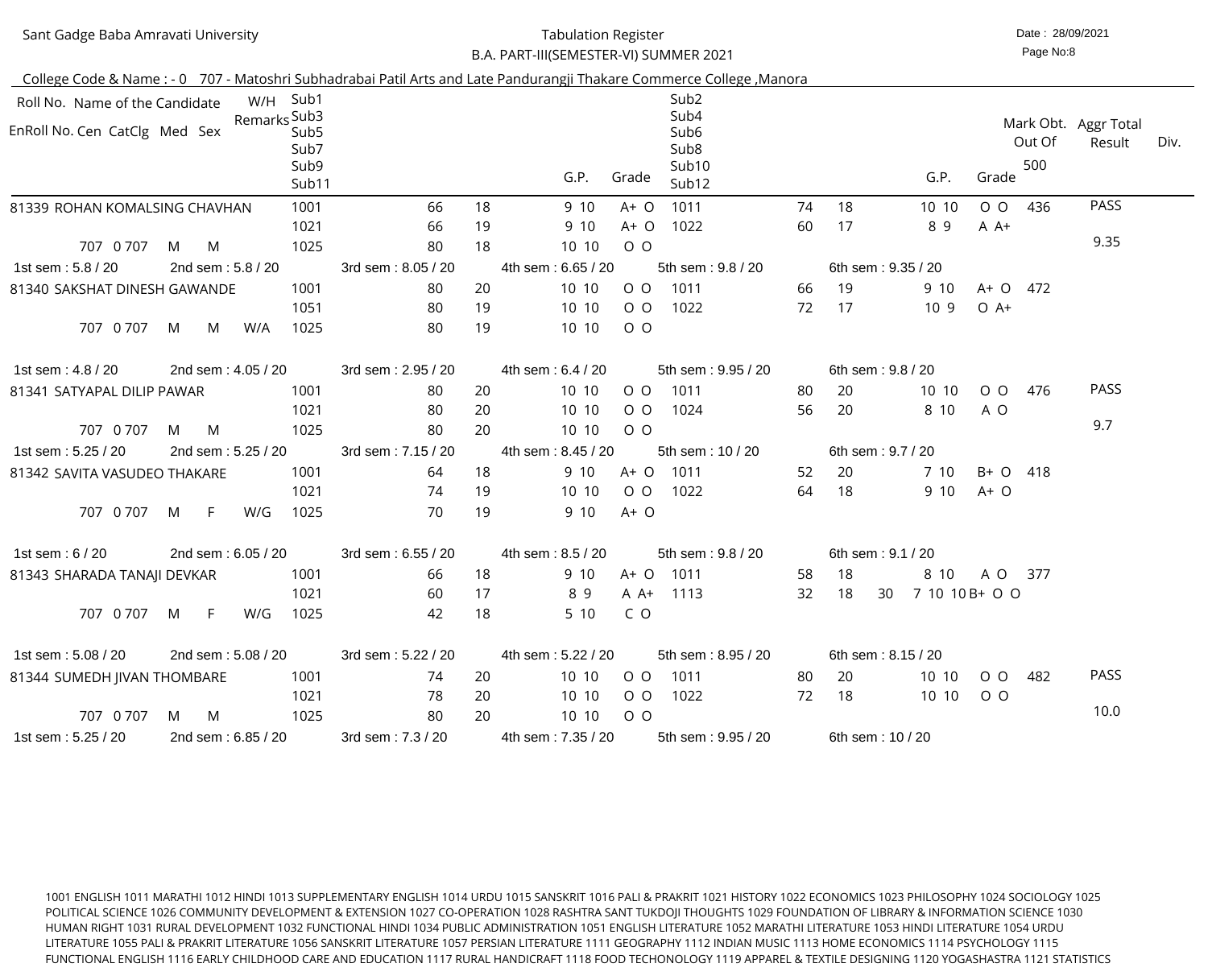| Sant Gadge Baba Amravati University                                                                                             |                    | <b>Tabulation Register</b><br>B.A. PART-III(SEMESTER-VI) SUMMER 2021                                                 | Date: 28/09/2021<br>Page No:9                           |
|---------------------------------------------------------------------------------------------------------------------------------|--------------------|----------------------------------------------------------------------------------------------------------------------|---------------------------------------------------------|
|                                                                                                                                 |                    | College Code & Name: - 0 707 - Matoshri Subhadrabai Patil Arts and Late Pandurangji Thakare Commerce College, Manora |                                                         |
| W/H Sub1<br>Roll No. Name of the Candidate<br>Remarks Sub3<br>EnRoll No. Cen CatClg Med Sex<br>Sub <sub>5</sub><br>Sub7<br>Sub9 |                    | Sub <sub>2</sub><br>Sub4<br>Sub <sub>6</sub><br>Sub <sub>8</sub><br>Sub <sub>10</sub>                                | Mark Obt. Aggr Total<br>Out Of<br>Div.<br>Result<br>500 |
| Sub <sub>11</sub>                                                                                                               |                    | G.P.<br>Grade<br>Sub <sub>12</sub>                                                                                   | G.P.<br>Grade                                           |
| 1001<br>81345 TEJASWINI YASHWANT INGLE                                                                                          | 58                 | 18<br>8 10<br>1011<br>56<br>20<br>A O                                                                                | 414<br>8 10<br>A O                                      |
| 1021                                                                                                                            | 68                 | 1113<br>39<br>18<br>30<br>18<br>9 10<br>$A+O$                                                                        | 8 10 10 A O O                                           |
| 707 0 707<br>F.<br>1025<br>M<br>W/G                                                                                             | 70                 | 19<br>9 10<br>$A+O$                                                                                                  |                                                         |
| 2nd sem: 5.78 / 20<br>1st sem: 5.78 / 20                                                                                        | 3rd sem: 7.05 / 20 | 4th sem: 7.25 / 20<br>5th sem: 8.95 / 20<br>6th sem: 8.9 / 20                                                        |                                                         |
| 1001<br>81346 VAIBHAV VINOD LAWATE                                                                                              | 78                 | 18<br>10 10<br>$O$ O<br>1011<br>20<br>58                                                                             | <b>PASS</b><br>8 10<br>A O<br>454                       |
| 1021                                                                                                                            | 78                 | 72<br>18<br>$O$ $O$<br>17<br>10 10<br>1024                                                                           | $O$ A+<br>10 <sub>9</sub>                               |
| 707 0 707<br>1025<br>M<br>M                                                                                                     | 76                 | 19<br>10 10<br>$O$ O                                                                                                 | 9.65                                                    |
| 1st sem: 5.8 / 20<br>2nd sem: 6.95 / 20                                                                                         | 3rd sem: 6.85 / 20 | 4th sem: 6.85 / 20<br>5th sem: 9.85 / 20<br>6th sem: 9.65 / 20                                                       |                                                         |
| 1001<br>81347 VAISHNAVI ARUN GAWANDE                                                                                            | 74                 | 10 10<br>18<br>$O$ O<br>1011<br>19<br>74                                                                             | <b>PASS</b><br>10 10<br>$O$ $O$<br>462                  |
| 1021                                                                                                                            | 72                 | 18<br>$O$ $O$<br>10 10<br>1113<br>42<br>18<br>30                                                                     | 9 10 10 A + O O                                         |
| 707 0 707<br>F<br>1025<br>M                                                                                                     | 78                 | 19<br>10 10<br>$O$ O                                                                                                 | 9.9                                                     |
| 1st sem: 6.10 / 20<br>2nd sem: 6.05 / 20                                                                                        | 3rd sem: 6.65 / 20 | 4th sem: 6.85 / 20<br>5th sem: 8.95 / 20<br>6th sem: 9.9 / 20                                                        |                                                         |
| 1001<br>81348 VAISHNAVI GULABRAO KATE                                                                                           | 70                 | 9 10<br>$A+O$<br>1011<br>20<br>74<br>20                                                                              | 10 10<br>$O$ $O$<br>468                                 |
| 1021<br>1113<br>707 0 707<br>F.<br>W/G<br>M                                                                                     | 78<br>37           | 1022<br>80<br>20<br>20<br>10 10<br>$O$ $O$<br>8 10 10 A O O<br>19<br>30                                              | 10 10<br>$O$ $O$                                        |
| 2nd sem: 7.55 / 20<br>1st sem : 7.6 / 20                                                                                        | 3rd sem: 7.75 / 20 | 4th sem: 8.55 / 20<br>5th sem: 10 / 20<br>6th sem: 9.65 / 20                                                         |                                                         |
| 1001<br>81349 VISHAL SOPAN DONGARE                                                                                              | -80                | 10 10<br>18<br>1011<br>0 <sub>0</sub><br>58<br>20                                                                    | <b>PASS</b><br>8 10<br>A O<br>466                       |
| 1021                                                                                                                            | 80                 | 72<br>20<br>10 10<br>$O$ O<br>1022<br>20                                                                             | 10 10<br>$O$ $O$                                        |
| 707 0 707<br><b>M</b><br>1025<br>M                                                                                              | 78                 | 20<br>10 10<br>$O$ O                                                                                                 | 9.7                                                     |
| 1st sem: 6.65 / 20<br>2nd sem: 5.65 / 20                                                                                        | 3rd sem: 9 / 20    | 4th sem: 5.5 / 20<br>5th sem: 10 / 20<br>6th sem: 9.7 / 20                                                           |                                                         |
| 1001<br>81350 VIVEK GAUTAM KHANDARE                                                                                             | 80                 | 10 10<br>18<br>O O 1011<br>19<br>56                                                                                  | A O 461<br>8 10                                         |
| 1051                                                                                                                            | 80                 | 74<br>19<br>10 10<br>$O$ O<br>1022<br>18                                                                             | 10 10<br>$O$ O                                          |
| 707 0 707<br>W/A<br>1025<br>M<br>M                                                                                              | 78                 | 19<br>10 10<br>$O$ O                                                                                                 |                                                         |
| 2nd sem: 3.85 / 20<br>1st sem: 6.7 / 20                                                                                         | 3rd sem: 3.1 / 20  | 4th sem: 7.35 / 20<br>6th sem: 9.7 / 20<br>5th sem: 9.95 / 20                                                        |                                                         |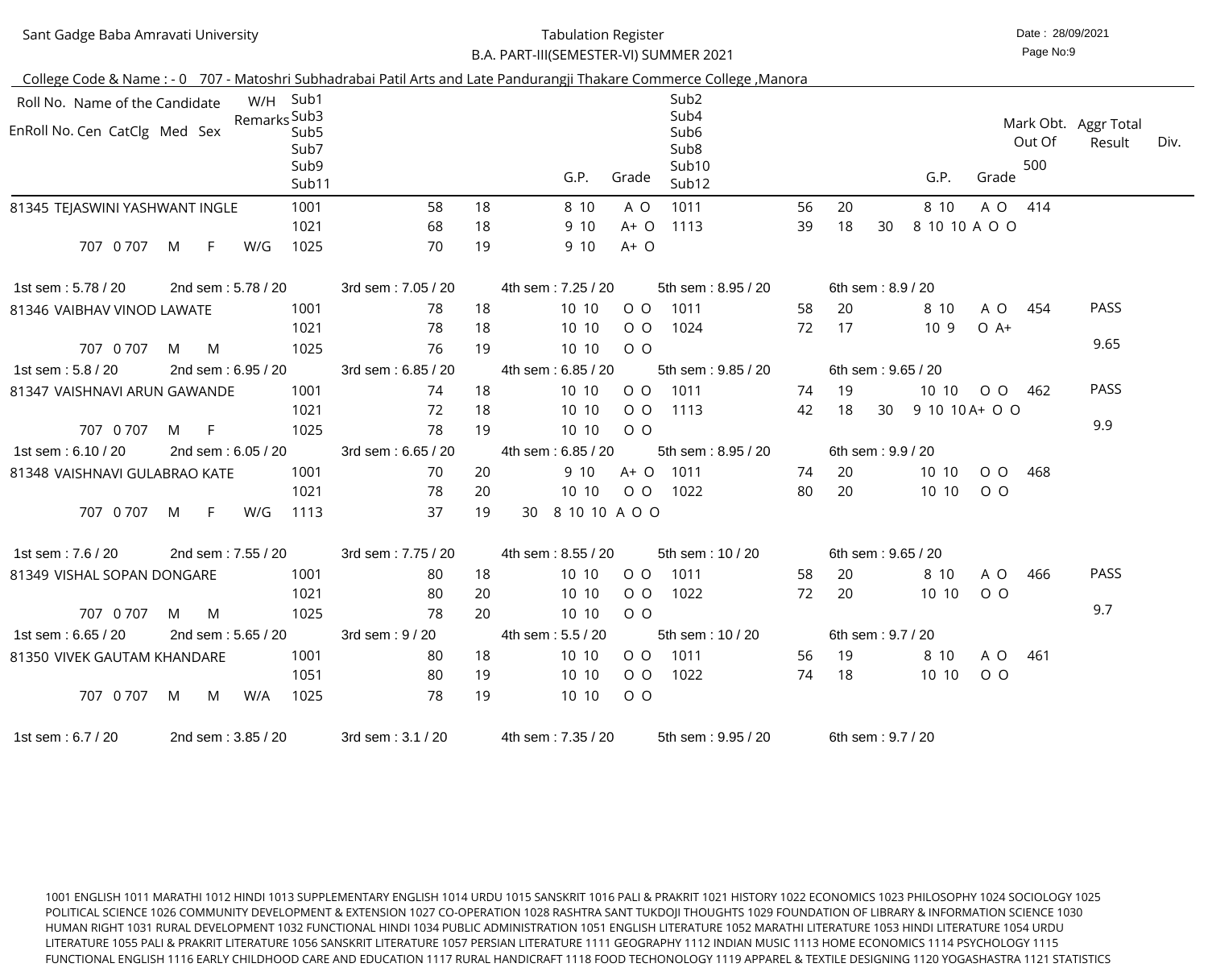#### Date : 28/09/2021 Tabulation RegisterB.A. PART-III(SEMESTER-VI) SUMMER 2021

Page No:10

| Roll No. Name of the Candidate |       |       | W/H Sub1<br>Remarks Sub3 |      |       |                                               |                |      |                 | Sub <sub>2</sub><br>Sub4               |                  |                |        |                                |      |
|--------------------------------|-------|-------|--------------------------|------|-------|-----------------------------------------------|----------------|------|-----------------|----------------------------------------|------------------|----------------|--------|--------------------------------|------|
| EnRoll No. Cen CatClg Med Sex  |       |       | Sub <sub>5</sub>         |      |       |                                               |                |      |                 | Sub <sub>6</sub>                       |                  |                | Out Of | Mark Obt. Aggr Total<br>Result | Div. |
|                                |       |       | Sub7<br>Sub9             |      |       |                                               |                |      |                 | Sub <sub>8</sub><br>Sub10              |                  |                | 500    |                                |      |
|                                |       |       | Sub11                    |      |       |                                               |                | G.P. | Grade           | Sub <sub>12</sub>                      |                  | G.P.           | Grade  |                                |      |
|                                |       |       |                          |      |       |                                               |                |      |                 | RESULT STATISTICS FOR THE COLLEGE      |                  |                |        |                                |      |
|                                | Total | Fresh | Exm                      | Boys | Girls | Division                                      | $\%$           |      | Result Withheld |                                        | Failure          |                |        |                                |      |
| Appeared                       | 60    | 60    | $\overline{0}$           | 20   | 40    | 1st                                           | 98.33          |      | By Office W/O   | $\overline{0}$                         | Deleted          | $\overline{0}$ |        |                                |      |
| Pass                           | 59    | 59    | $\overline{0}$           | 20   | 39    | 2nd                                           | $\overline{0}$ |      |                 | At Tabulation W/T 1                    | With Exemption 0 |                |        |                                |      |
| Pass %                         | 98.33 | 98.33 | $\overline{0}$           | 100  | 97.5  | 3rd                                           | $\overline{0}$ |      |                 | Unfair Means W/U 0                     |                  |                |        |                                |      |
|                                |       |       |                          |      |       | Subjectwise Statistics Of Appeared And Pass % |                |      |                 | By Enroll No W/E 0<br>By ATKT No W/A 2 |                  |                |        |                                |      |
|                                |       | 1001  |                          | 60   | 60    | 100.00                                        |                |      |                 |                                        |                  |                |        |                                |      |
|                                |       | 1011  |                          | 59   | 59    | 100.00                                        |                |      |                 |                                        |                  |                |        |                                |      |
|                                |       | 1021  |                          | 49   | 49    | 100.00                                        |                |      |                 |                                        |                  |                |        |                                |      |
|                                |       | 1022  |                          | 25   | 25    | 100.00                                        |                |      |                 |                                        |                  |                |        |                                |      |
|                                |       | 1024  |                          | 21   | 21    | 100.00                                        |                |      |                 |                                        |                  |                |        |                                |      |
|                                |       | 1025  |                          | 37   | 37    | 100.00                                        |                |      |                 |                                        |                  |                |        |                                |      |
|                                |       | 1051  |                          | 8    | 8     | 100.00                                        |                |      |                 |                                        |                  |                |        |                                |      |
|                                |       | 1113  |                          | 35   | 35    | 100.00                                        |                |      |                 |                                        |                  |                |        |                                |      |
|                                |       | 1112  |                          | 5    | 5     | 100.00                                        |                |      |                 |                                        |                  |                |        |                                |      |
|                                |       | 1012  |                          |      | 0     | 0.00                                          |                |      |                 |                                        |                  |                |        |                                |      |